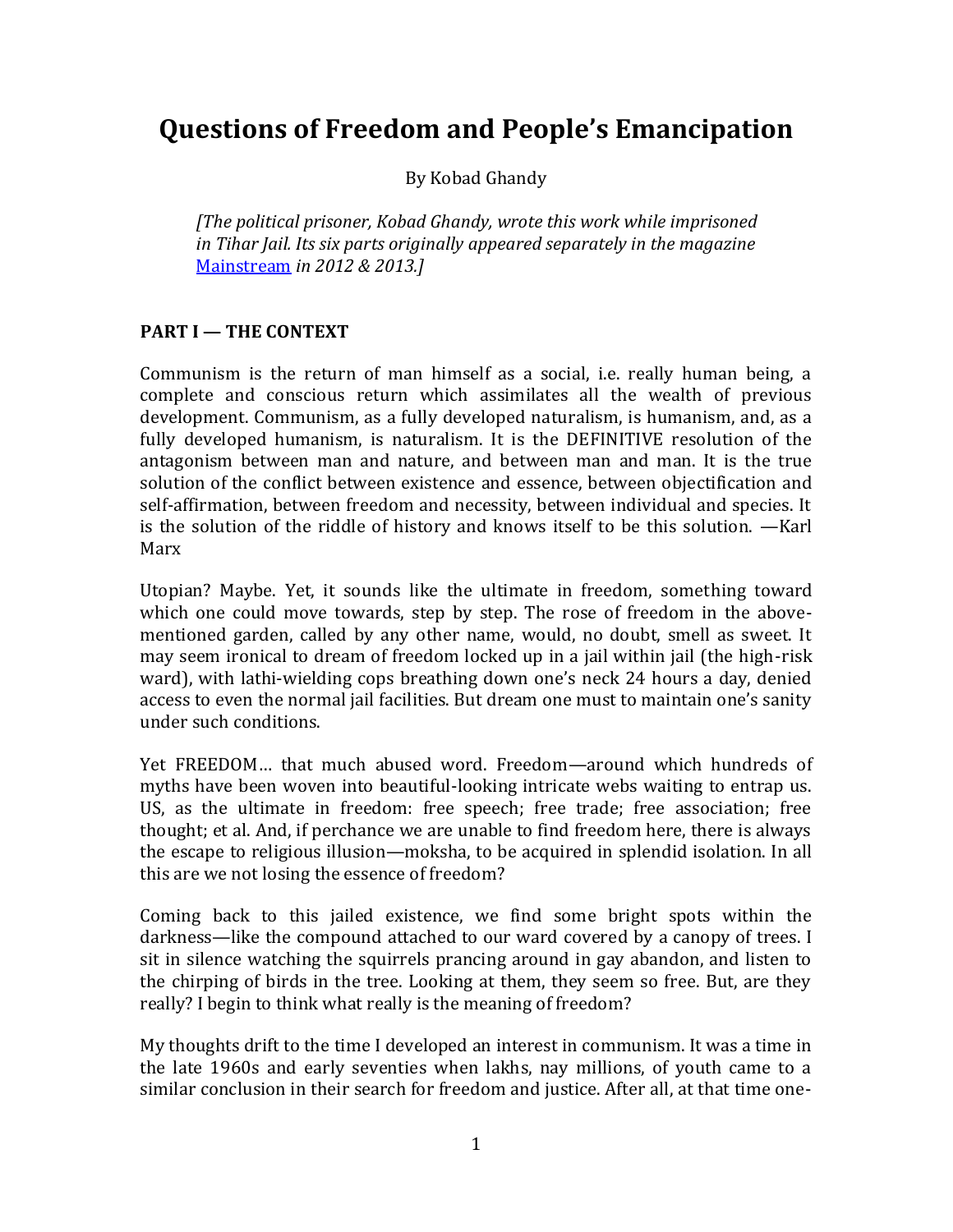third of the world was socialist, and, in addition, Left national liberation movements raged throughout the backward countries. One can safely say that about half the world was under the sway of communism. But today, just forty years later, when the world is going through one of its worst crisis, when the gap between the rich and the poor has never been so wide, the communist existence is insignificant. Though all the conditions exist for it, yet it is unable to captivate the minds of the youth, workers and students. The socialist countries have collapsed, the national liberation movements have been replaced, in many places, by Islamic resistance, and of the millions who have come onto the streets in the West, one can see only a sprinkling of Communists. There continue to be a few communist resistance movements, but even of these, many have collapsed, while a few continue with enormous difficulties, fighting with their backs to the wall. Sitting here in the quietude of the compound, I begin to contemplate the serious implications of what has happened. Why such a devastating reversal? What happened to our hopes and dreams of a better future? Was it to witness a mafia-type rule in the first ever socialist country, or the billionaire princelings of China, not to mention the tin-pot dictators of earlier East Europe!! Forget the autocratic rulers, why did the masses so easily choose a free market over freedom from want? If there are no clear-cut answers and also solutions, the Communists of today may continue to live ostrich-like in their makebelieve worlds; but the people will go their own way. The reasons given by many an academic for the failures—lack of democracy and development of productive forces—are in no way convincing; so these have little impact on the people. If the sensitive amongst the people are unable to find answers in real life, they will once again seek solace in religion and spiritualism. As Marx put it, "Religion is the sigh of the oppressed creature, the heart of a heartless world, just as it is the spirit of an unspiritual world. It is the opium of the people." Yes, people are seeking spiritual solace from a crass-materialist consumerist opium, far more potent than earlier religions. Do we not see such a turn not only amongst the deeply alienated middle classes, but even amongst the organised working class? Communism seems no longer an attraction for the youth, as it was for us in the 1960s and 1970s.

Tracing my way back to the cell, through two locked iron gates, I feel that I am returning from the garden of paradise to the real cruel world. My musty cell brings me back to reality—recollections of my past experiences.

Images float before my eyes, some clear, some hazy. Quite naturally the first image to come is of the person with whom I had the longest and deepest relationship—my late wife Anuradha. So lively and chirpy, like the little squirrels, she was straightforward, simple, with few complexes, and her reactions were so spontaneous and child-like (not calculated and cunning). My impression was that probably her inner feelings were very much in tune with her outward reactions; as a result she was closest to what we may call a free person.

The image passes. Then others appear—of associations experienced over forty years of social activities. I could club them into three categories: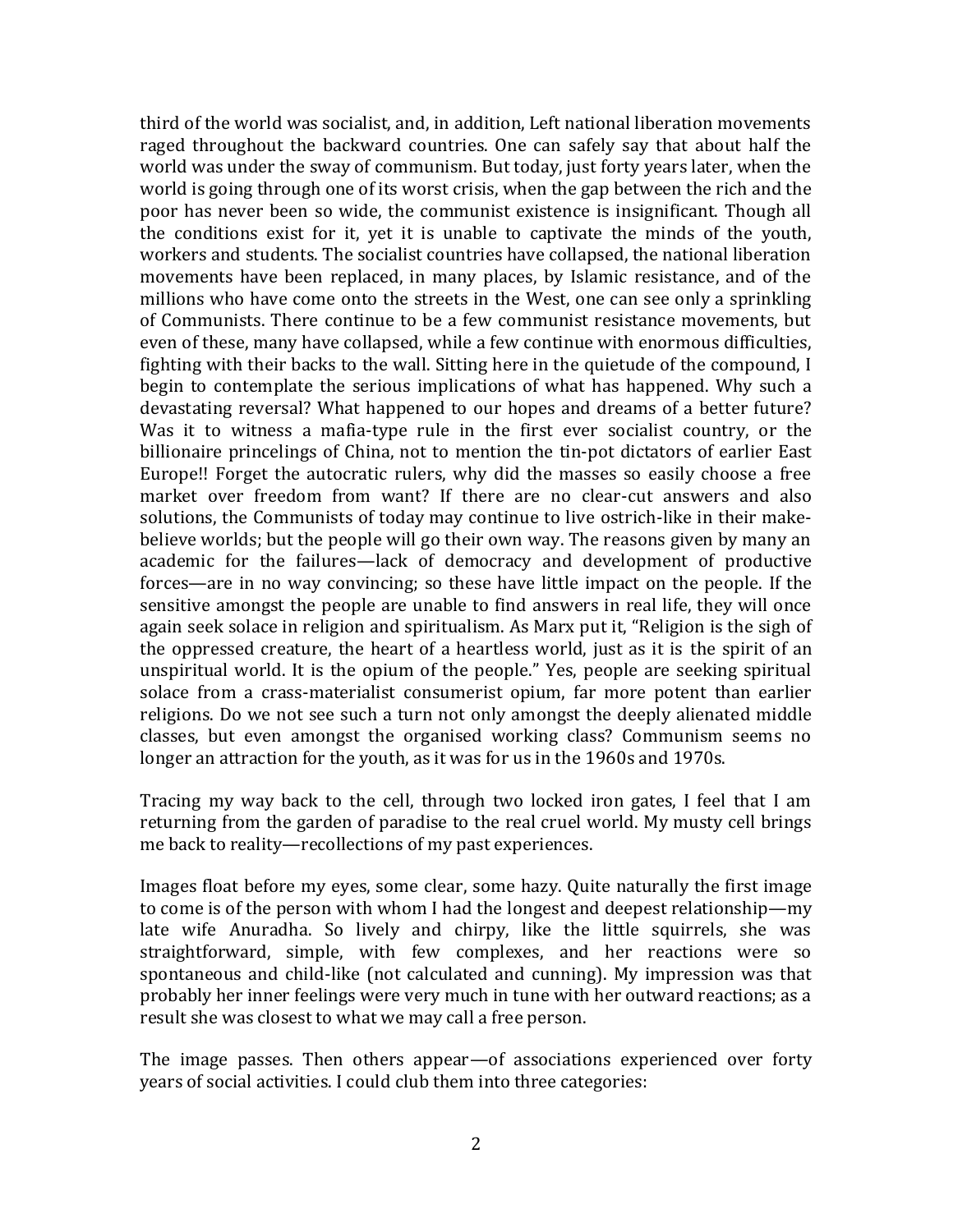First is the Anuradha-type. Many of these (not all) would be from tribal, women and Dalit background, but would include others as well.

The second category would be those from the other extreme. Notwithstanding their dedication, they have been unable to get out of the prevalent value system, deeply embedded in their sub-conscious, and have to resort to pretences, intrigues, subterfuges, etc. to gain acceptability. Often they may even be unconscious of this dichotomy wherein their inner feelings are in deep contradiction with their outward behaviour. They therefore get entangled in a web of comp-lexes, like caged animals in a zoo. Particularly, in India, the entrenched caste hierarchy adds to the existing feelings of class superiority, creating fertile grounds for these complexities. This may not reflect in crude casteism, but gets manifested in the form of intellectual superiority, arrogance/ego, domi-nation/authoritarianism, etc.—one could call it, in its extreme form, the Chanakya syndrome.

And between these two extremes of white and black would lie the third category the varied shades of grey: some veering towards the white, others towards the black. I would consider the majority would lie here.

My mind then switches back to myself and the present caged existence. I look out at the guards walking up-and-down through two sets of gates. It reminds me how animals in a zoo look at us humans from their cages—only they have one set of gates, and sufficient space to pace up and down. In this caged existence it is difficult to evaluate myself in relation to freedom, in the sense outlined above. But before arrest, where would I have stood? An honest self-assessment is often the most difficult, while one easily jumps to conclusions about others. Yet, a truthful selfassessment is most important, as that and that alone would be the starting point for any positive change—given that we would all be infected, to varying degrees, with the dominant values prevalent in the system. Well, I think I would place myself in the third category. One may say that this is a convenient broad categorisation. Very true! But, the important aspect here is to remember that no one is static (this applies to all categories), we are in continuous flux; the key factor here is the direction of our movement—whether it is towards white or heading towards the morass of black. This I leave to others to assess.

•

NOW, before coming to the CONTEXT in which FREEDOM should be viewed, a point of clarification needs to be made. The above presentation may appear as a crude pragmatic interpretation of freedom, lacking a scientific content. But, all I have sought to present is the reality. Science seeks to understand the laws behind the reality, which I will try and do in my future articles.

What I have presented is no moral categorisation that seeks to praise or condemn people. It is just to bring out that in this society, not only social activists, but all are impacted by the prevalent value system in varying degrees. A lot depends on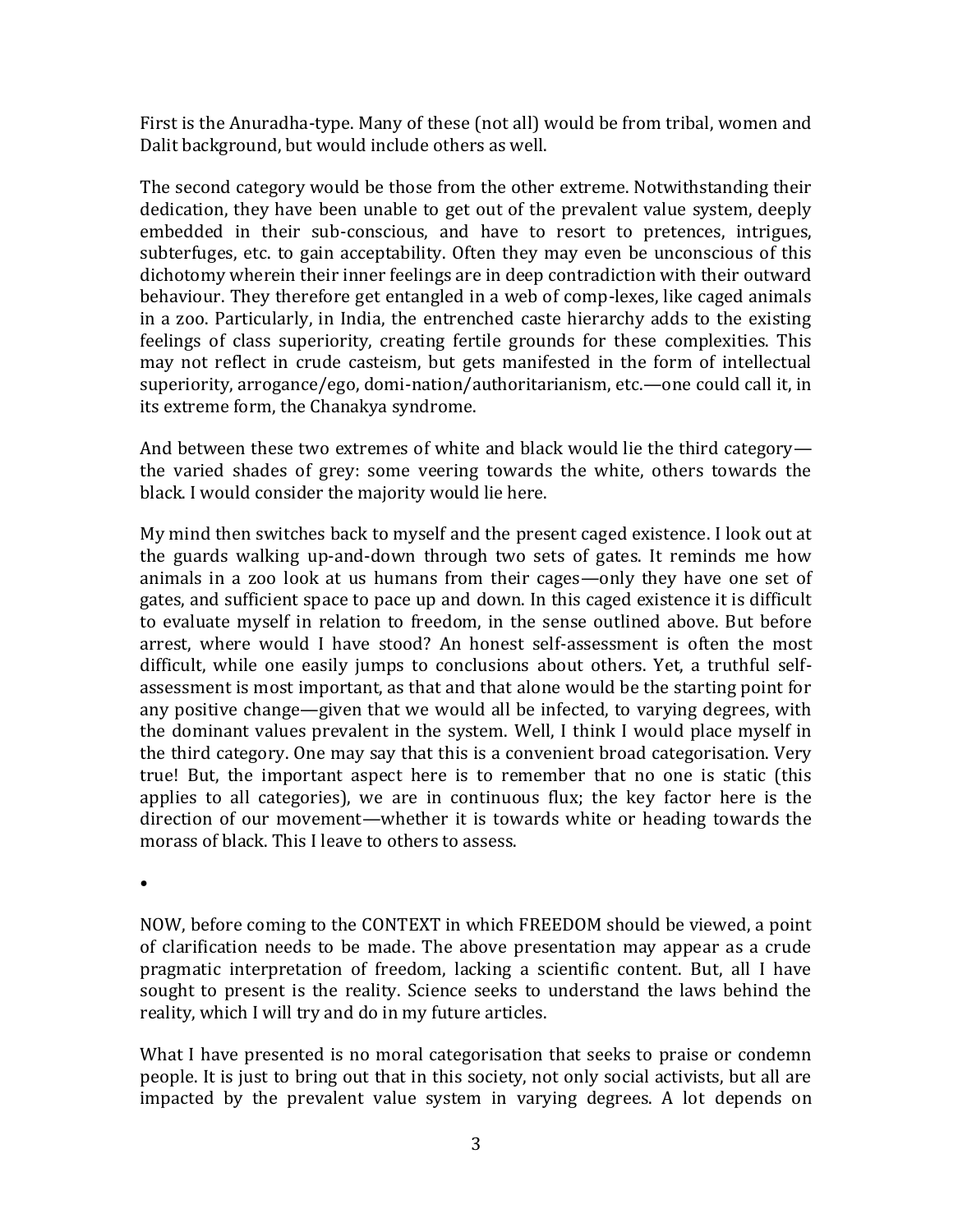childhood influences and the environment in which we are brought up. The point here, however, is to what extent have we been able to use our conscious effort to counter the negative within ourselves and the environ-ment. For, if we are unable to do this, no sustained social change is possible, as we see with what has happened to the leaderships in the erstwhile socialist countries.

Yet, another point of clarification, before coming to the CONTEXT, is on Marx's definition that "freedom is the consciousness of necessity". In other words, knowledge of the laws that govern us and society, give us the freedom (ability) to act effectively, compared to those who do not understand the laws. To that extent this is true; yet there are two limitations if we just confine ourselves to this framework of freedom (which Marx himself did not do; but Marxists do). Firstly, laws of nature and society are continuously being developed, and what seemed correct yesterday, turns out to be incorrect today. Take, for example, the recent discovery of God's Particle; it is said it may overturn much of how we understood physics. Even as regards society, Marx and Lenin would be turning in their graves seeing the resilience of the capitalist system, notwithstanding its present deep crisis. So, as new laws continue to be discovered, this "consciousness of necessity" has some limitation in interpreting the concept of freedom. Besides, every individual would have a limited ability to grasp such extensive laws for nature and society.

The second point is precisely this—Marx never did try and apply this formulation to individuals. In fact, while dealing with the freedom of the individual his main focus has been on the concept of alienation, on which he has written extensively. [See Capital, Vol. I; German Ideology, Economic and Philosophical Manuscripts etc.] On this I will deal later; here the more pertinent point is that though we may have an excellent grip on the laws that govern society, we may also be immersed neck-deep in all sorts of fears, jealousies, insecurities, pettiness, etc. With all this baggage can we still be said to be free? Far from it. We would be in a state of extreme unfreeness, entangled in a web of complexes and distorted behavioural traits. The point is that at the time of Marx (or for that matter even Lenin) psychology had not yet emerged as a sphere of science. But, after the discoveries of Freud and future psychologists, we can under-stand that our inner feelings, emotions, fears, complexes, etc. would also have some bearing on freedom.

While dealing with the concept of freedom today, it would be necessary to take not only what Marx said, his and others' concepts of alienation, but also the findings in the sphere of psychology and the working of the mind. Only then would we be able to deal with the question of man's freedom more thoroughly.

•

WITH this brief introduction, I will now present the CONTEXT within which I intend to look at the issue.

First Context: There is nothing like absolute freedom, it will always be relative.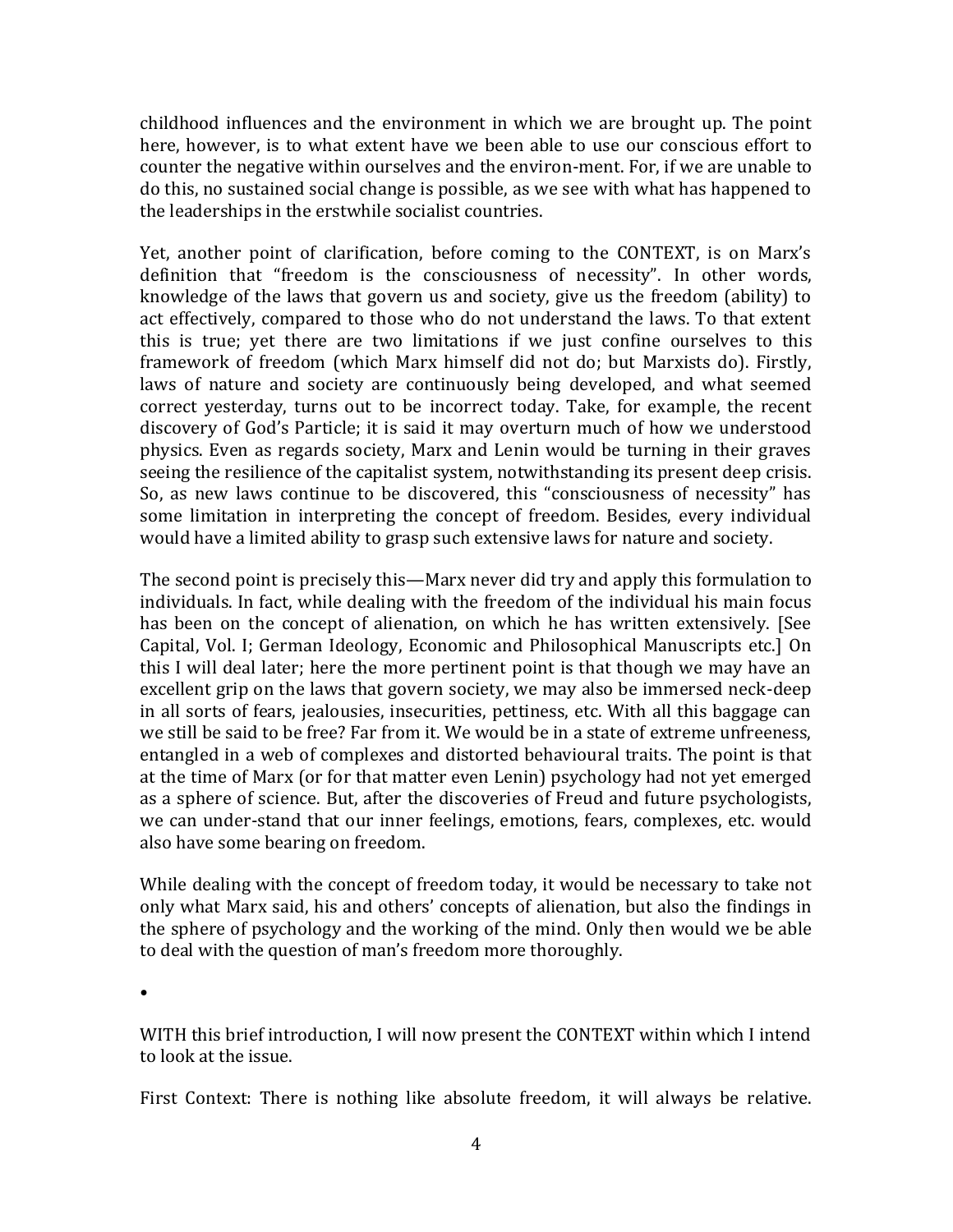Maximi-sation of freedom should be a goal to which we continuously strive. There has to be regular and unending efforts to deepen its content. This approach is important as we often look at it in black and white terms, like some mathematical formula.

Second Context: Real freedom must necessarily be linked to the innate goodness in man (I use this word to denote 'mankind', that is, both men and women). The factor of goodness is essential as one's individual freedom should not act to deprive/curtail others/another of their freedom. If it is associated with evil, it will restrict others' freedom. For example, a greedy person may himself be happy, but his greed would be snatching the livelihood of so many others, causing much pain all around. On the other hand, if linked to good, one's awakening to freedom would be contagious—impacting one's entire circle. Similar, say, to a torch that gives a beam of light in the darkness; and more the torches the greater the brightness. But, if my torch acts to extinguish the light of others, only darkness will prevail. Third Context: After the basic necessities of life are met, freedom from deprivation should necessarily result in greater happiness for the majority. If it does not, and people only act as a sense of duty, it will not last. Freedom and happiness must be intrinsically linked. A sense of guilt, often fostered by organised religions and even by Communists, deprives man of his freedom and also happiness, and keeps him/her in a continuous state of insecurity. If one does not meet up to the standards of goodness (more on this later), one needs to be open about it with society providing acceptability/toleration in order to help rectify the shortcomings—it should not create a sense of guilt. The goal of a better social system must, in the final analysis, result in greater happiness for the majority. And this happiness must sprout from the bedrock of the goodness within us. No doubt such new values of good may take time to evolve, given the rot all around; yet it cannot be imposed or forced down one's throat. If this is done, it will not sustain. Could this be part of the reason for the reversal in China?

Fourth Context: There can be no social/political/economic freedom if the individual is bound in chains. There must be a dialectical inter-relationship between the two. Greater freedom to the individual must reflect in increasing freedom in the social/political/economic sphere. And greater freedom in the latter must create a conducive atmosphere for the flowering of the individuality of the majority. How the existing system crushes a person's individuality has been brought out beautifully by Goethe, Marx, Chekhov and the many existentialist writers. Fifth Context: The development of a person's individuality (not individualism) is closely linked with freedom from the alienated lives we lead. Marx has elaborated this at length, as to how the production process in capitalism alienates man not only from his product, not only from the production process, but also from other men, and finally even from himself. In Marx's alternative, he dreamt of a new society where man ceases to be "a crippled monstrosity and becomes a full developed human being". (Capital, Vol. I, p. 396) Alienation from oneself gets reflected in the contradiction between our sub-conscious thoughts, feelings, emotions, desires etc. and our conscious behaviour. But, more on this later; suffice it to say that in today's ultra-consumerist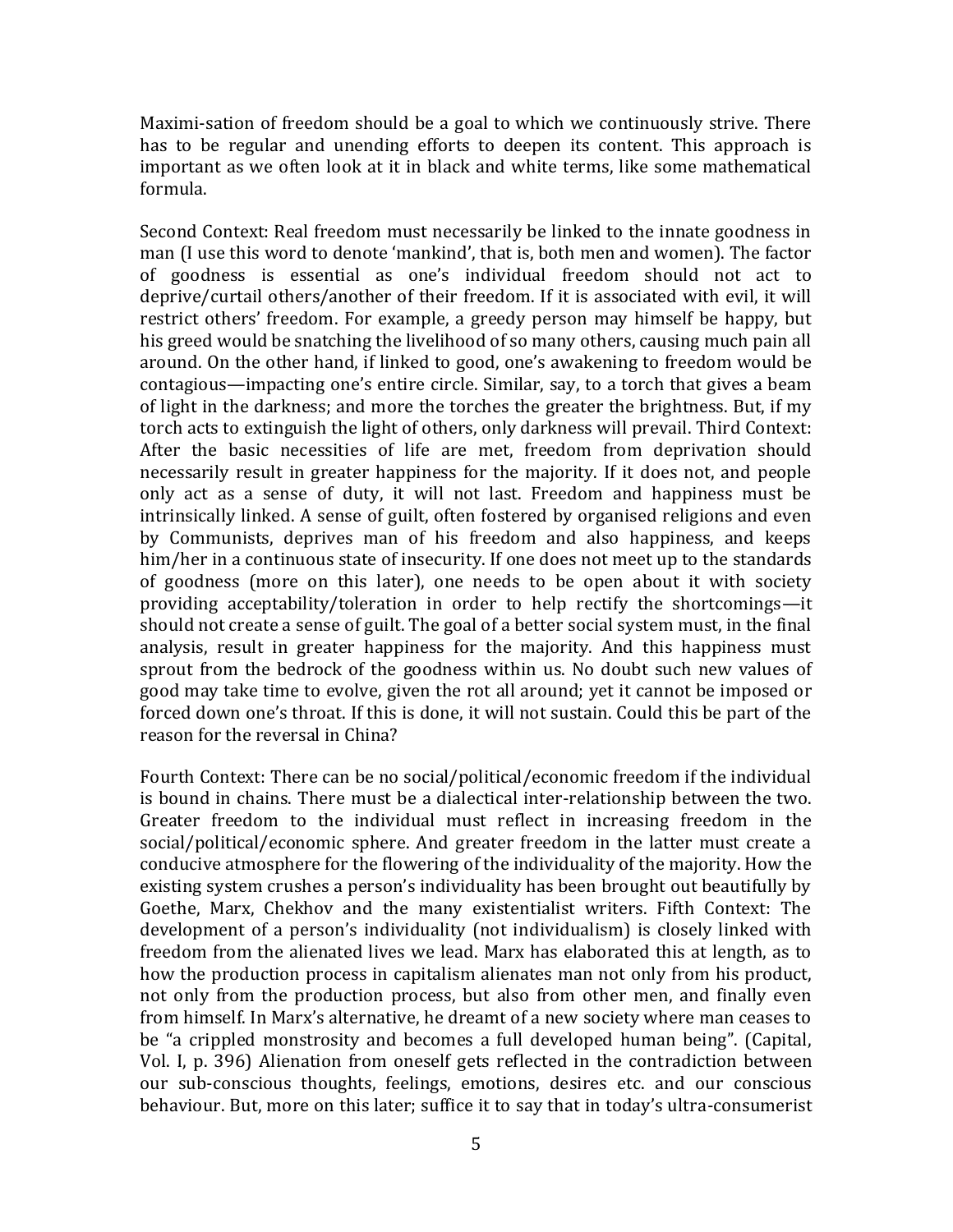world this contradiction has reached peak levels.

Sixth Context: Freedom is the very opposite of determinism. Many a religion propound determinist views wherein a superior being decides one's fate everything is pre-ordained and there is no question of free will. We see such sentiments widespread amongst inmates in Tihar, where coming in and going out is, they feel, already decided by 'Uppar Walle' (The One above). With the development of science, a new type of determinism came into being where all phenomena were given some mathematical formula-type inevitability. Also, there were some scientific theories which were deterministic like the one that says genes determine all our characteristics. And then, we also find Marxists falling into the trap of economic determinism. This was reflected in the theory of productive forces, which says economic development and socialisation of production automatically will result in a change in social relations. It was crudely seen in India, where Communists (of all hues) negated caste differentiation as only class division and saw the automatic withering away of caste oppression with industrialisation and/or revolution. In all this the free will of man to impact phenomena/change is negated.

All these six points have to be woven into a beautiful embroidery of freedom and happiness. This I will attempt in future articles.

•

IF we look at our country today, let alone freedom, more and more are so traumatised that suicides have reached epidemic levels—16 per hour in 2011, that is, one lakh thirtysix thousand in the year. And these are not the poverty-stricken, but mostly from the lower middle classes, who, neck-deep in insecurities of varied kinds, reach acute levels of alienation, depression and suicidal tendencies. And, probably, for every one suicide there would be hundred on the brink. No one cares for them and they see a bleak future before them. Unlike a hope that the youth of our generation (1960/1970s) had, they see no answers in their conflicting lives conflict between their internal wants and desires (created mostly by the mainline media/films etc.) and what is socially and economically possible. Finally, sick of the crass materialism, many turn inwards towards spirituality. But, cleansing oneself is no easy task, unless the muck in which we live is, at least to some context, cleaned up.

And amidst all this trauma, there is one factor central to impinging on freedom; and that is MONEY. Without it, in today's world, there is no self-respect, there is no recognition, there is no possibility to meet any of our wants and desires; why even spirituality is available at a price. You are what your money makes you. Yet, it is money that has the power that destroys all freedom, all of natural life, all good, fosters all greed, destroys all morals, and wields power over all mankind—the God of MONEY. The Church/Religions wield it to control others, political parties use it to control their cadres, organisations of all types use it to control their flock—it is the one power that subverts the maximum of freedoms. Marx said that MONEY is "the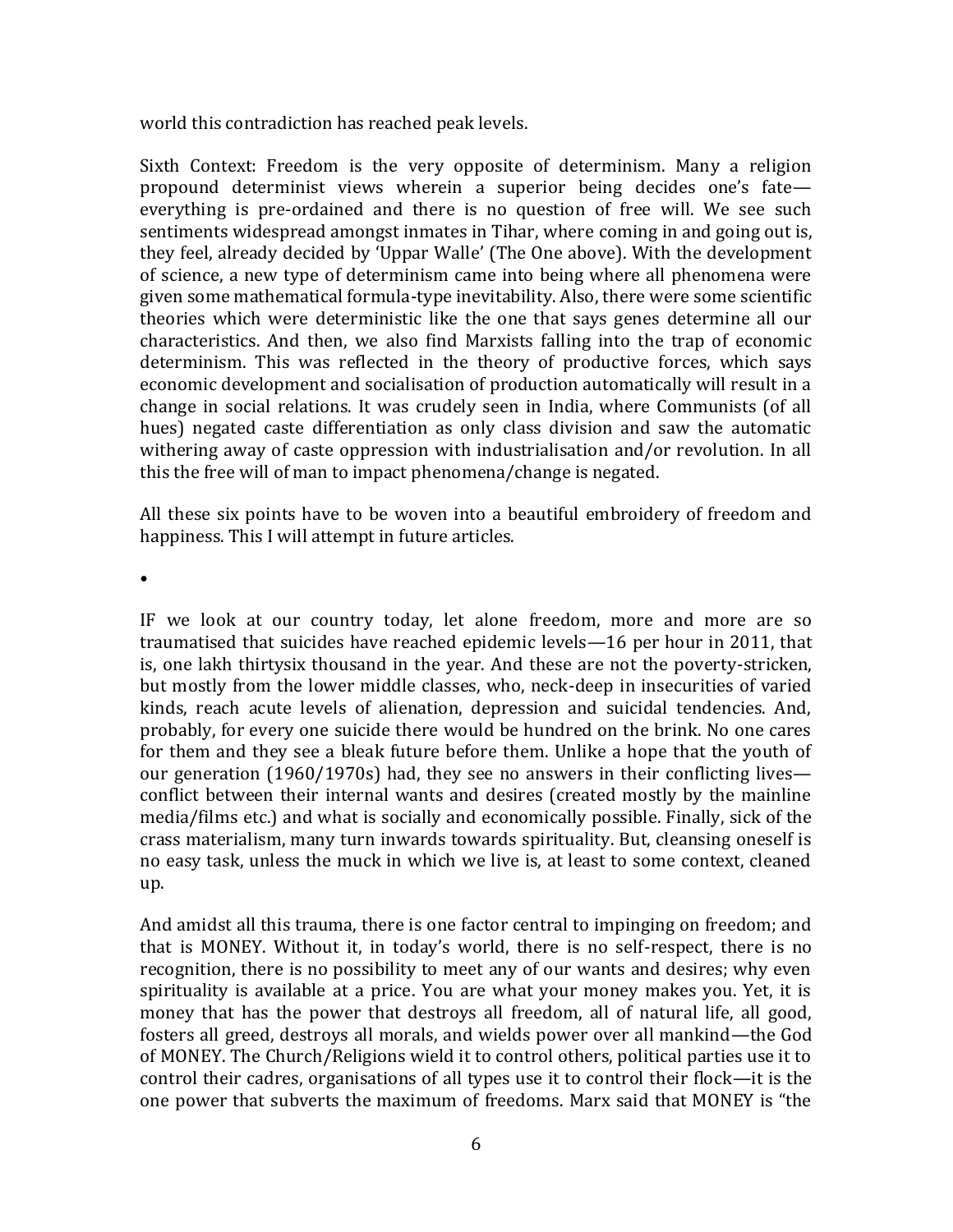power to confuse and invert all human and natural qualities, to bring about fraternisation of incom-patibles, the divine power of money resides in its character as the alienated and self-alienating species-life of man. It is the alienated POWER OF HUMANITY." [Economic and Philosophical Manuscripts]

Why, even five centuries back, Shakespeare presented the same point poetically in 'Timon of Athens':

"Gold? Yellow, glittering, precious gold? No, Gods, I am no idle votarist: roots, you clear heavens! Thus much of this will make black white, foul fair, Wrong right, base noble, old young, coward valiant… ……………….This yellow slave, Will knit and break religions, bless the accursed; Make the hoar leprosy adored, place thieves And give them title, knee and approbation With senators on the bench. ……………….Come, damned earth, Thou common whore of mankind, that put'st odds Among the rout of nations, I will make thee Do thy right nature."

I am not in any way advocating doing away with money, but just bringing out its role in the subversion of freedom. To restrict this a first step could be that those wielding power do not have control over the purse-strings. This could apply to governments, political parties (including Communist Parties) and for that matter ANY organisation. Decision-makers could focus more on good policy rather than bother about mundane things like controlling and distributing funds—which could be more de-centralised.

Sounds utopian? On the contrary, very pragmatic, as otherwise money tends to call the shots. Power itself tends to corrupt; but, combined with money it becomes an explosive cocktail. Though all may not be able to implement this, at least those who desire change need to give this a serious thought. This may not be easy, as it will necessitate honest, upright persons who control the funds without its misuse. But then, it is only the existence of such people that can bring about lasting change. Having now placed the CONTEXT in which I intend to elaborate on the question of freedom, I shall take up various aspects and angles in future articles. But before doing that, in the next article I will briefly trace the history of man's search for freedom.

# **Part-II—Search for Freedom through History**

Throughout history man has searched continuously for freedom, happiness and humanity/justice (that is, good over evil, …I club humanity with justice as one cannot go without the other; the struggle of good over evil necessarily entails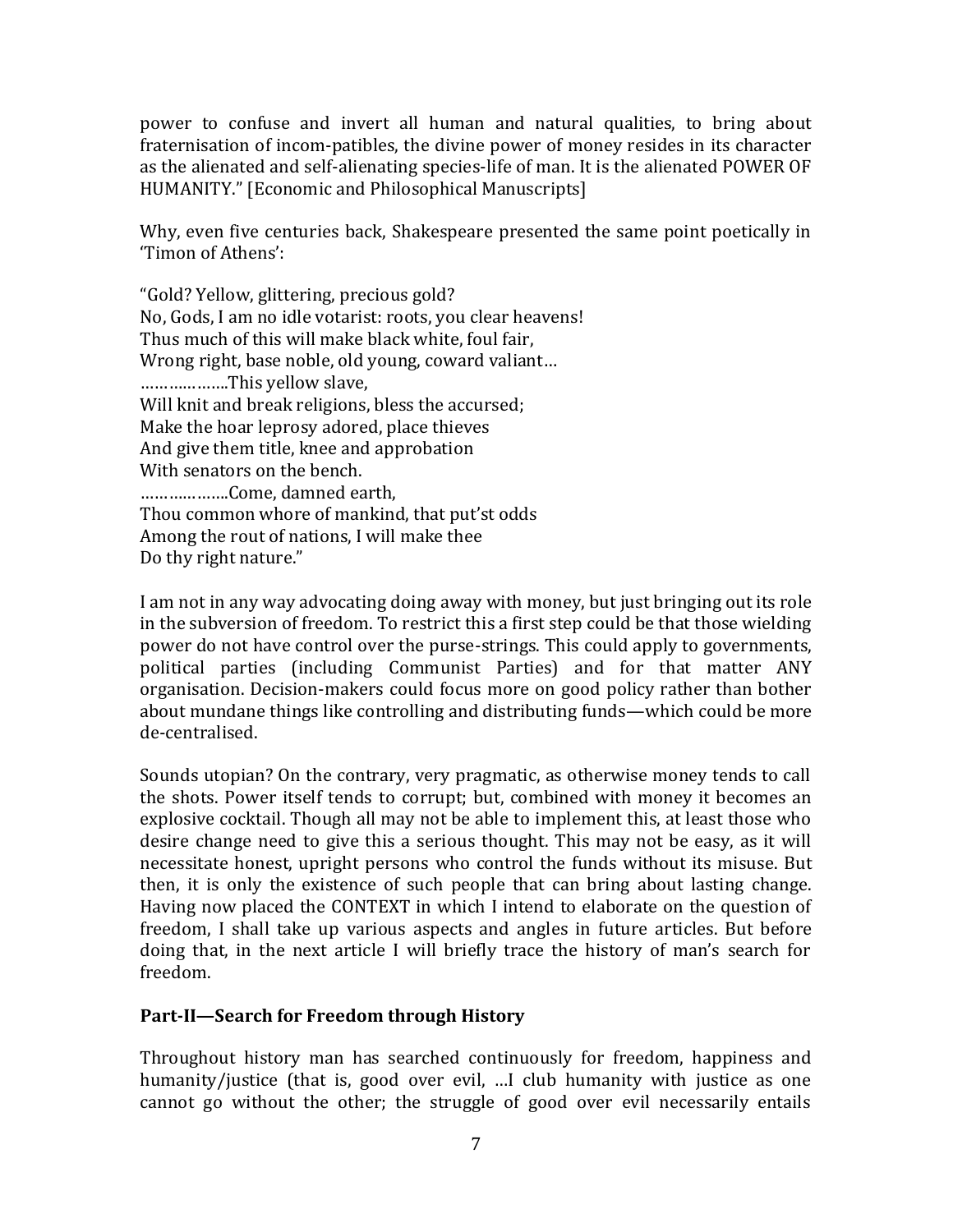justice). Through the ages, prophets (religious), philosophers and enlightened individuals have sought answers to these basic concepts of life. In fact, through early history, right through the Middle Ages, philosophy and religion were basically the same, where freedom and happiness were sought through rapport with God. It was only with the Renaissance (1300-1600), and more particularly the Enlightenment (1600-1800), with the evolving of man's individuality (from the earliest clan structures), that philosophers focused on a more concrete search for freedom in real life, reflected particularly in the debate on the question of the primacy of mind or matter. But, even through this later period the philosophers' link with religion continued. The enormous impact of religion on philosophy for about twenty centuries is because the prophets of the various religions were the main people to propound the values of goodness in a desert of evil and stood against the establishment.

It was only in the 19th century, when capitalism was more or less established in Europe and science had advanced, that philosophers sought answers to these vexed questions of life in society itself without any prop of religion. Primarily it was Marx and Engels who crystallised most of these ideas into an analysis showing that the lack of freedom, justice, happiness and humanity was a direct product of the prevailing systems. Marx also went on to show how these values could be achieved in a new just order.

The problem is that while, on the one hand, prophets and philosophers have presented genuine values of humanity and sought to reform society, on the other hand, tyrant rulers and oppressive systems sought to debase these very values and keep mankind in perpetual chains. In this conflict, it was the latter that won, as it is they who wielded power, and this power was able even to co-opt and debase the very religions themselves. We saw this happen during the past period of Zoroastrianisam (before Islam came) and more particularly with the Church. Not only the religions, we saw this happen even with the ideas of Marx, which too have been corrupted, and the socialist systems, which sought to be a stepping stone towards the ideal, have today turned into its very opposite.

In this article I will briefly try and present the history of man's search for freedom. Let it be remembered that this search was intrinsic to opposing the prevailing establishment and supporting the oppressed. Most prophets had their main supporters from among the poor, and many were martyred by the tyrannical rulers of their times. For example, Moses and his rag-tag supporters were hounded for decades by the Pharoahs of Egypt; Zoroaster is said to have been killed by a General of the King; Christ was crucified; Mohammad was hounded from Mecca and spent the major part of his life fighting wars for survival; Socrates famously drank the cup of poison (399 BC) sitting amongst his disciples, as he refused to retract his views as demanded by the city-state. Not to see the rise of these religions in a historical perspective and their emancipatory efforts, and to only see their present-day forms and roles, covers up an important historical reality. In this article I will not touch on the aspect of their (prophets') struggles against the establishment, which is anyhow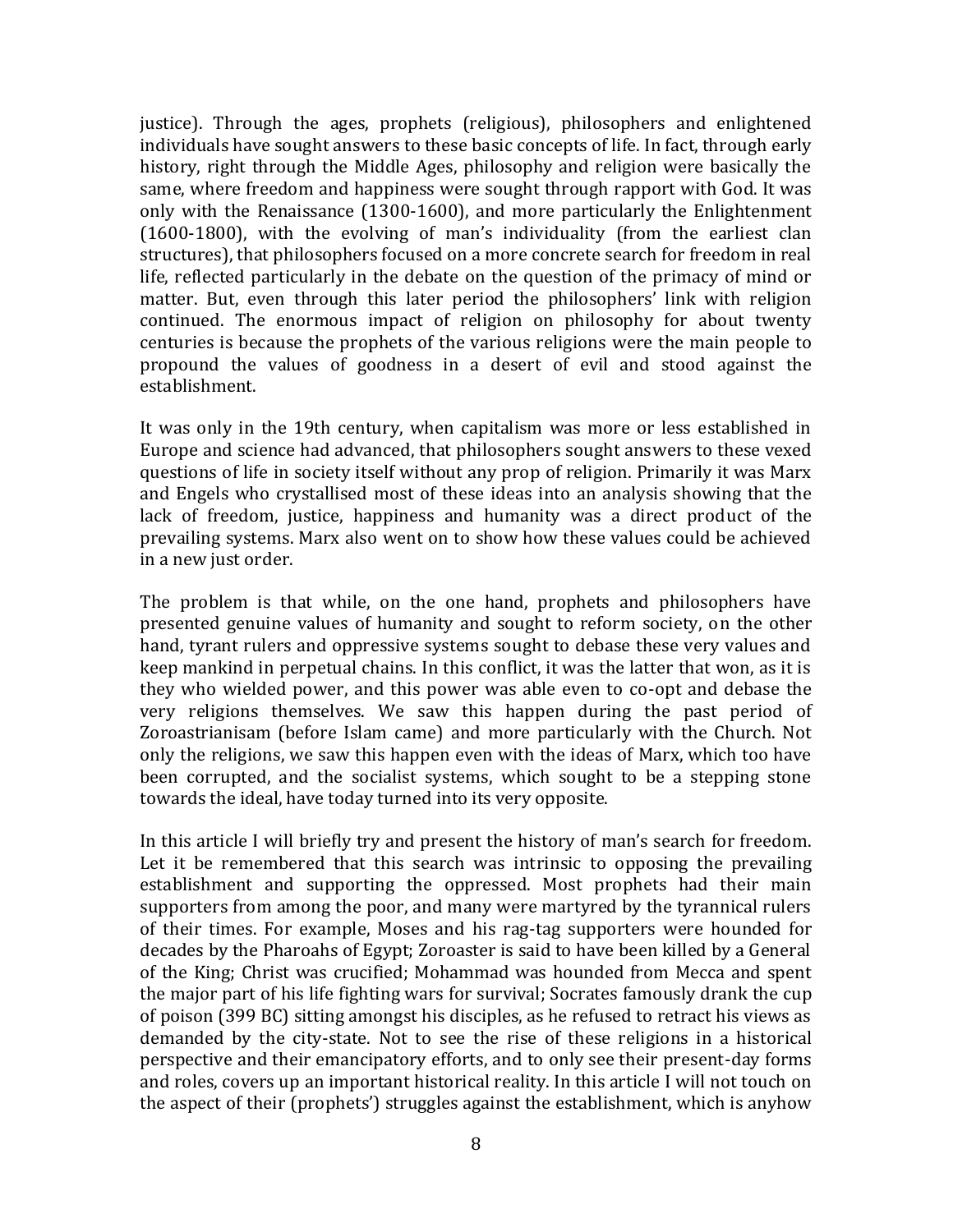well documented, but only briefly present their views on the subject under discussion.

#### A. Pre-Christian Thought

This period witnessed two major phases of intense awakening. The first was the 1500-1200 BC period where the great civilisations of West Asia brought forth the ideas of Moses or Zoroaster. Simultaneously in India, there was the birth of the Rig Veda.

The second phase was around 600-300 BC which brought forth the great philosophers of Greece; Buddha, Upanishads and the Charvakas in India; and Tao and Confucius in China.

#### First Period

The Ten Commandments of Moses (part of the Old Testament) not only laid down a set of values to follow, but laws and norms for the systematic functioning of society. Also, by opposing idol worship, he put forward, in effect, the first concept of alienation in Western thought. The essence of what Moses (and other prophets), who opposed idolatory, conveyed was that man bows down to worship things; worship that which he has created himself. In doing so he transfers to the things of his creation the attributes of his own life, and instead of experiencing himself as the creating person, he is in touch with himself only by worship of the idol. He becomes estranged from his own life forces, and from the one and only Ultimate Creator (as then conceived), and is in touch with himself only in the indirect way of submission of life frozen in idols. From Abraham to Christ and Mohammad—all the prophets opposed idol worship and insisted on the one Almighty/Creator who, they said, alone had all the attributes of good. Moses and most of the other prophets (including Christ) came from the Egypt-Syria-Palestine belt.

In the neighbouring region (what later became the vast Persian Empire from 300 BC to 650 AD) was the prophet Zoroaster. His main theme was simple—good thoughts, good words and good deeds. Zoroaster's life was closely associated with nature, and Fire was the symbol of ultimate purity. Life was portrayed as a struggle between good and evil—between the God, Ahura Mazda, representing light, truth, goodness and knowledge, and Angra Mainyush representing darkness, falsehood, wickedness and ignorance. Like the Old Testament, the Avestha also laid down norms for the systematic functioning of society. Surprising for its time, it gave equal respect to women as men.

So, we find that in both these earliest religions maximum emphasis was given to acquiring the qualities of goodness. Universal Permanent Value systems of goodness are put as the attributes of God by his messengers (prophets) and so, according to them, closeness to him would help acquire his attributes and pave the way to Heaven. One can see the same thread continue in Christianity and Islam. If we turn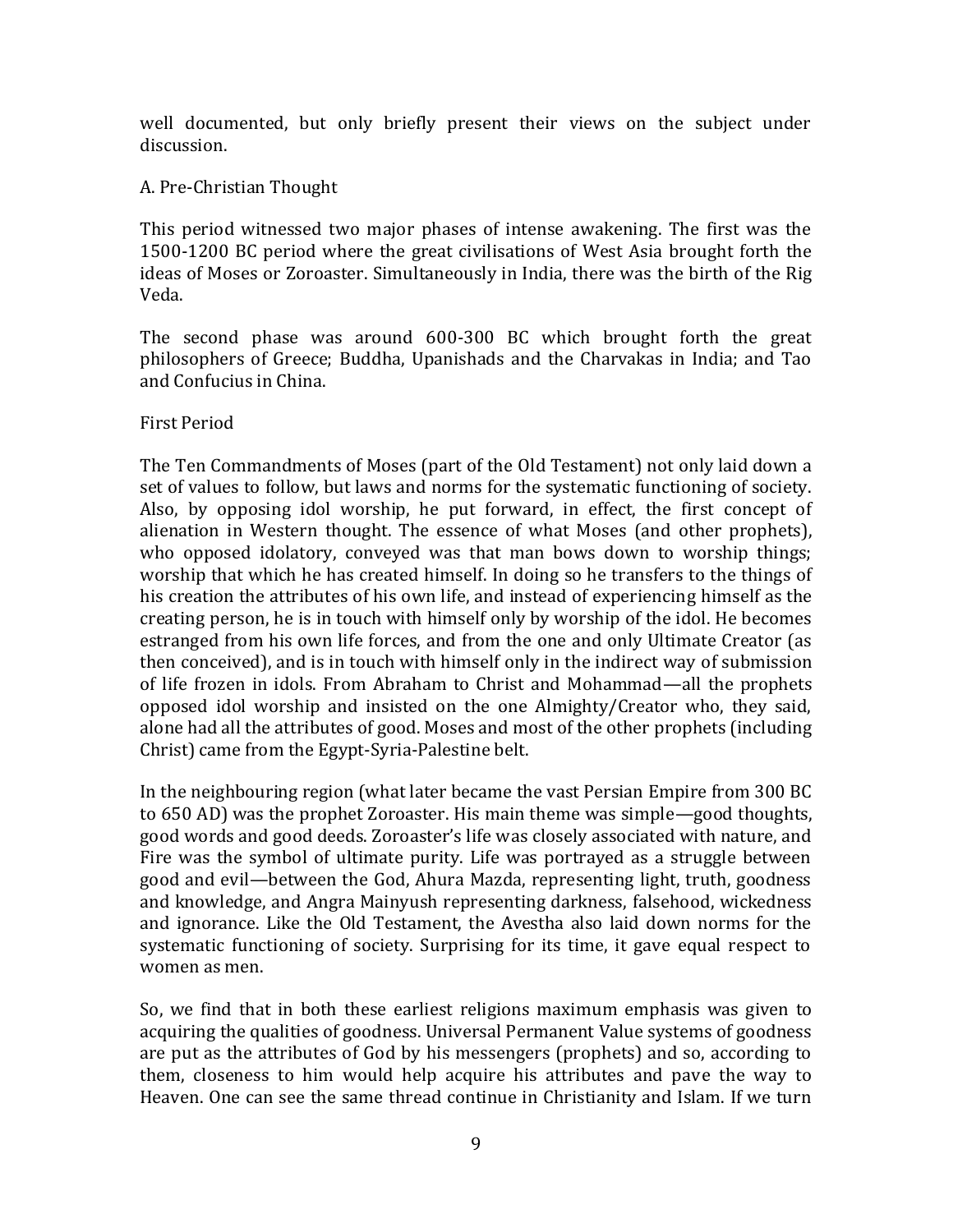to India, we find that around the same time the Rig Veda came into being. While this too was said to contain the result of revelations (from Above), it different from the above two, in that it was polytheist. The Rig Veda (Royal Knowledge) primarily comprised mantras propitiating the gods of the numerous natural forces—rain, wind, thunder, sun, dawn etc. In the Yajur and Sama Vedas, that followed the Rig Veda, mantras were replaced by sacrificial chants and elaborate rituals (yagnas). The latter were not only to propitiate the forces of nature but to also acquire things in life. Here the concept of freedom was mostly from the wrath of nature, and the yagnas were also to gain freedom from the evil forces and spirits.

#### Second Period

The earliest Greek philosophers put forward theories of hedonism which believed the attainment of pleasure and avoidance of pain to be the aim in life. The earlier crude form of hedonism was refined by Epicurus (4th century BC) who tried to show that his concept of pleasure as the aim of life is consistent with the virtues of temperance, courage, justice and friendship. Here 'pleasure' would reflect man's earliest search for freedom and happiness in life itself.

Plato believed all actions are subject to fate, and considered humans as part of nature's general laws. He also viewed the human being primarily as a soul/spirit and the body as nothing but a prison-house. For him death was liberation, as the soul was freed from the prison-house of the body. Aristotle propounded differently views on ethics built on the science of man. He said happiness, which is man's aim, is the result of 'activity'; it is not a quiescent possession or state of mind. The free, rational and active (contemplative) man is good, and accordingly a happy person. With Aristotle, we have probably the first man-centred humanistic proposition encompassing the concept of freedom and happiness linked to a person's values. These Greek philosophers had a major impact on the philosophers of the future. Around the same time (6th century BC), Buddhism evolved in India with its deeply humanist philosophy. It also replaced the ritualism of the earlier period with meditation as a path to liberation. The Buddha put forward his concepts in his Four Noble Truths, Eightfold Path and Ten Precepts. But, going to the other extreme as compared to the hedonists, he maintained that nirvana (liberation) could only be achieved by suppressing all desires and wants and cutting off from society. At that time itself the Charvakas and Upanishads presented opposite poles within Hinduism. The Charvakas promoted somewhat hedonistic views, took up cudgels against caste and much of the ritualism of the past. (Mostly ignored by mainline historians, the Lokayats were elaborated at length by Debiprosad Chattopadhyaya, but this is not available to me in jail.) The Upanishads too opposed the rituals, focusing on meditation, and, like the Buddhists, denied all wordly pleasures as the path to achieve liberation. The Upanishads say the Self (Atman, Brahman) is linked to the mind, which, in turn, is linked to the senses. If the senses are controlled, the mind is still/quiet, then alone we will be able to realise the Self and achieve Moksha (liberation). It says freedom from desires/wants results in freedom from grief and therefore happiness. It thus says a complete suppression of worldly desires alone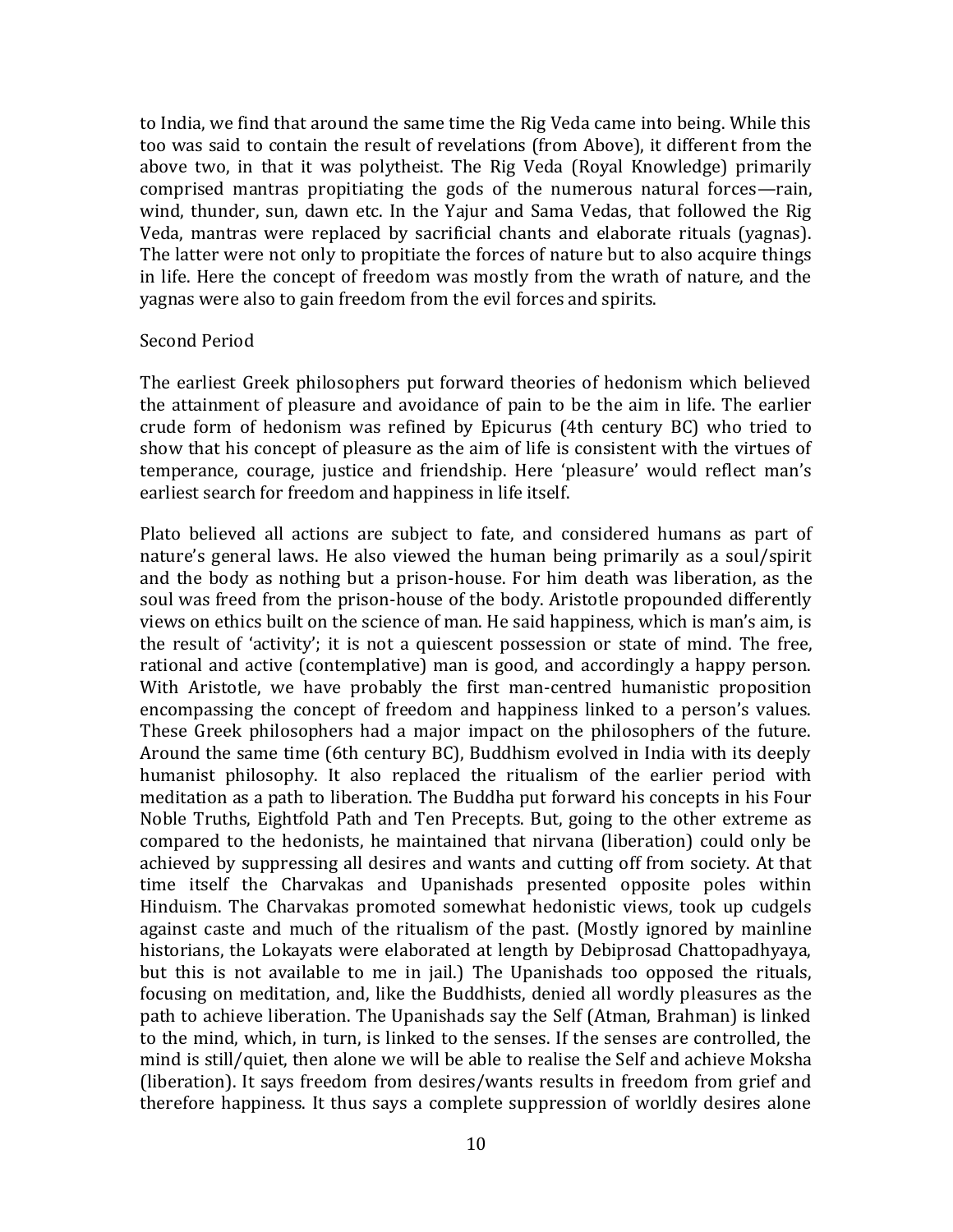can result in knowing thyself through meditation—thereby one can achieve liberation and immortality, escaping the trauma of the cycle of life, death and rebirth. Though the Upanishads do not appear to say much on values, around the same time came the epic, Mahabharata, which symbolised the war of good against evil—the Pandavas versus Kauravas.

Finally, if we turn to the Far East around the same time (500 BC), we see the birth of the famous Chinese philosophies—Taoism and Confucianism. Confucius' views elaborated on statecraft and values in order to build an ideal society. This was presented in his famous writings: 'Five Classics' and 'Four Books'. In his principles of 'Li', morality is actualised through education, self-reflection and discipline. He teaches that a simple, secular and unassuming attitude towards life is the root of morality. In his principles of 'Ren', to build a true gentleman, he puts focus on five virtues—self-respect, generosity, sincerity, persistence and benevolence. He also speaks about Tao, the Great Ultimate, giving it a divine status; but here too he sees Tao comprising opposite energy forces—the Yin and the Yang.

So we see that in this earliest period of recorded history, the focus of most religions/philosophers was to bring about some norms in society—at both the personal and societal levels—to facilitate the transition from the nomadic/pastoral stage to a structured state. At the personal level they advocated values of goodness and at the societal level structures and laws for a society to be ruled. Some used the concept of God, where man through rapport with him may acquire his (positive) attributes, while others (like Buddha, the Charvakas, Confucius) did not. So, in places so far apart as West Asia and the Far East, we find a similar search for the victory of good over evil. But, for all the teachings of the prophets/philosophers, evil continued to envelop society. So West Asia gave to this world two more Messiahs: Jesus Christ and Prophet Mohammad.

#### B. Christianity, Islam, Bhakti and the Middle Ages

Hegel had said it was the Germanic people, through Christianity, who came to the awareness that every human is free by virtue of being human, and the freedom of spirit comprises our most human nature. While Christianity, like Islam, does say that men freely choose their own actions, this freedom is, to a large extent, negated as God is the ultimate cause of every-thing. Also Christianity (and most religions) inculcate numerous guilt complexes, like the 'Original Sin', which keeps man in a perpetual state of insecurity. An insecure person, generated by any means, can never be free; as such weak people become the most vulnerable tool to ANY form of power. Guilt, insecurity and inferiority complex give man a slave-like mentality, destroy his creativity and quash his initiative.

Christianity presents the most excellent values of love, compassion, honesty, simplicity etc., but we find in its practice (in later years) exactly the opposite. It goes so far as to say that "the Meek shall inherit the Earth", but in the name of the Bible the entire African continent was raped and the indigenous people of the Americas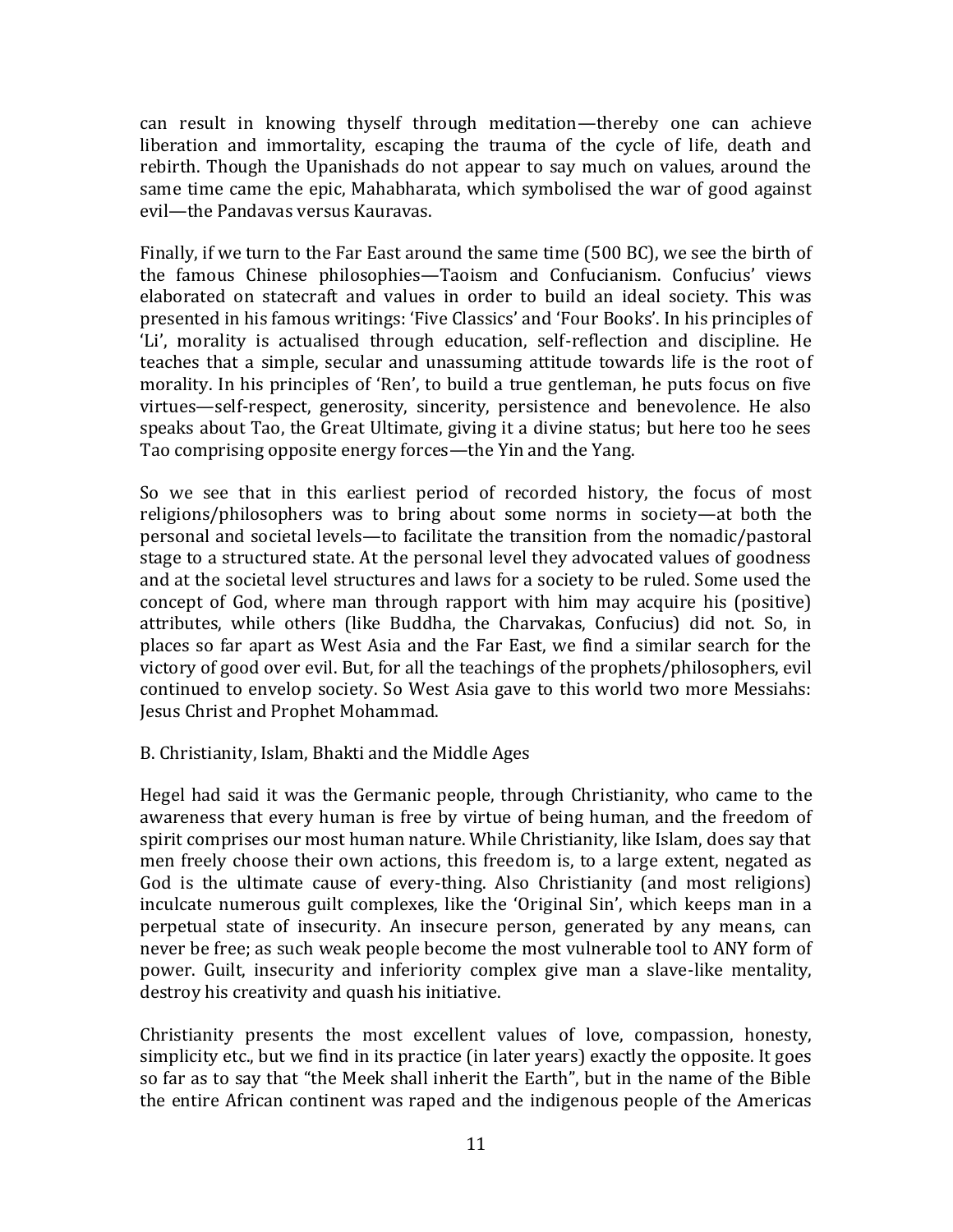were massacred on a scale never seen before. Today the 'civilised' world perpetrates the worst atrocities.

Then, a few centuries later, came the last major religion of the world—Islam. This contained all the positive aspects of Christianity and even went further. It called for equality of the people and laid down certain economic norms; it spoke of fighting evil not only within us, but in society as well. As the famous poet-philosopher, Iqbal, said: socialism+God=Islam. Islam also produced the great mystic poet-philosophers during the 10th to the 13th centuries like Gazzali, Razi, Rumi etc. Rumi's entire six volumes (in Persian) is devoted to inculcating the best values within man, told in simple poetry and story form. Throughout history there have, in fact, been numerous Sufi saints that presented the liberating aspect of Islam. But, here too the religion has been corrupted, taking on a fundamentalist form with numerous sects. The Arab Sheikhs, for example, make sure that Islam serves their rule and their billions of petro-dollars.

Both Jesus Christ and Prophet Mohammad lived simple lives, with their supporters amongst the poorest. For this reason their philosophies spread far and wide, in spite of enormous persecution. As with other religions, these too were co-opted by the rulers of their times, distorted, twisted, factionalised, and began to be used as ideological weapons amongst the very masses whom the two prophets sought to arouse.

In India in this period the Hindu religion witnessed probably the greatest retrogression. Buddhism was thrown out and the Charvka influence reduced and with the consolidation of the Magadh state in BC itself, the Manusmriti was written on social relations and the Kautilya/Chanakyan statecraft. The former consolidated and rigidified all the worst aspects in social relations, while the latter did the same for the form of rule. In reaction to this rigidity, particularly in the sphere of caste (besides inhuman untouchability, only the upper castes had access to God and the temples), the Bhakti Movement said every individual could have direct access to God through bhakti (devotion). Though the first sparks of the Bhakti Movement emerged around the 8th/9th century in the South, it took a powerful form and spread widely between 1300 AD and 1550 AD. Interestingly, the bulk of the bhakti saint-poets were from the lower castes.

Though we find that the ideas presented were powerful, positive and had a great liberating impact (whether Christ, Mohammad and, to a much lesser extent, Bhakti), they were unable to sustain as they were not accompanied by radical social change. This entire period saw little socio-economic change where slave relations continued along with the consolidation of feudalism. Not surprisingly, it is referred to as the Dark Ages.

The period that was to follow in the West witnessed probably the greatest ever leaps in the realm of thought as it was accompanied by enormous socio-economic churning.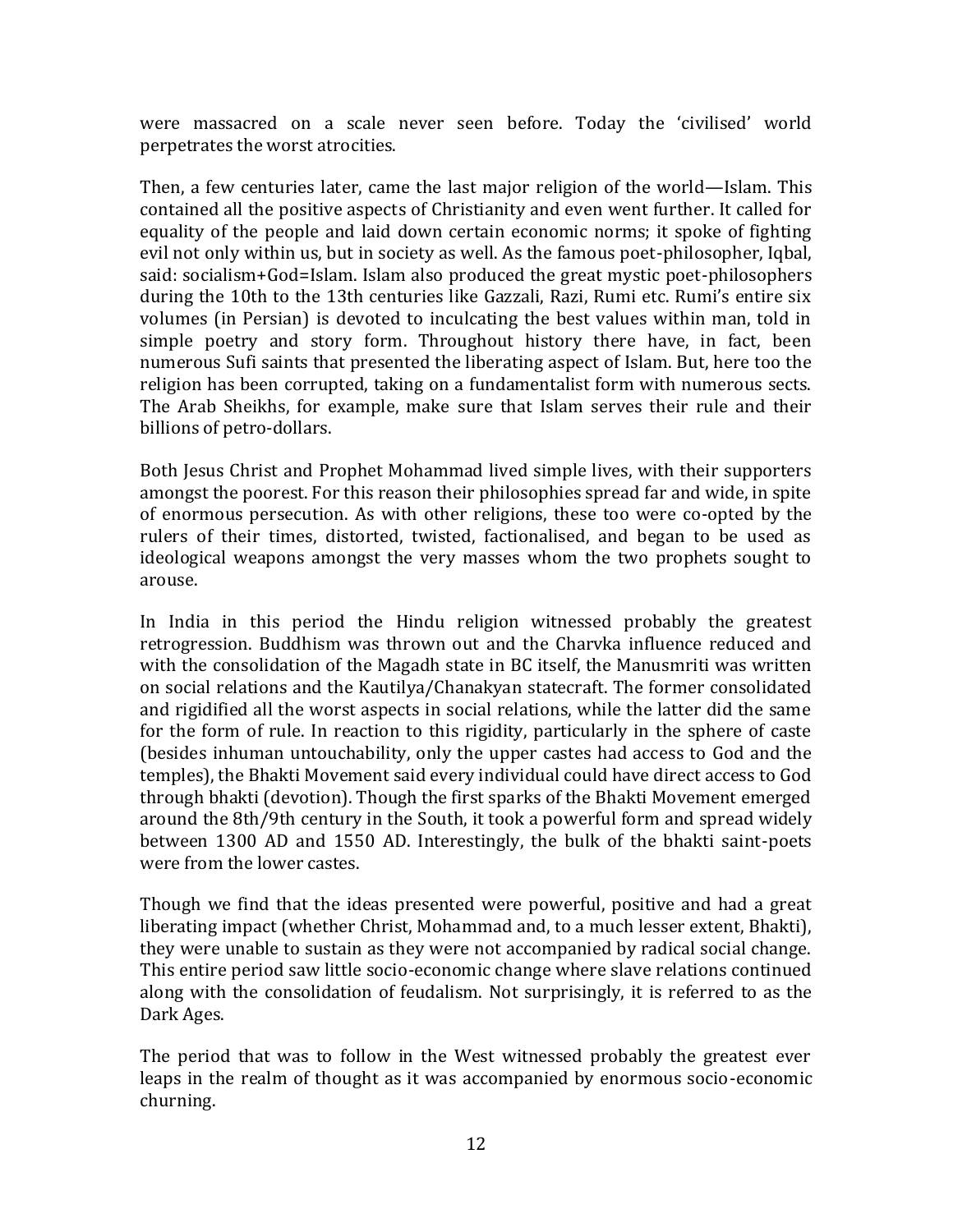#### C. Renaissance and Enlightenment

The salient feature of the medieval period was an uncritical and blind acceptance of authority and power, overemphasised by theology, neglecting human freedom and life on earth. Emancipation from the authority of the Church led to the growth of the individuality in man. While the Greek philosophers were more institutional, in the Middle Ages the philosophers were usually monks.

The main landmark of modern philosophy, which distinguishes it from medieval thinking, is its growing faith in the power of reason. The ability to reason, independent of the stifling confines imposed by the Church and State, was in itself a great leap in the realm of freedom unleashing a surge of creativity., Of course, this was possible and sustainable as the period also witnessed big social changes. While the centre of the Renaissance was Italy, that of the Enlightenment was England, France and Germany.

#### Renaissance

The Renaissance was a sort of bridge between the Dark Ages and the Enlightenment, or the Age of Reason. Three major discoveries added to its impact: gunpower, the compass and printing. The first two facilitated colonial conquest in far-off places; the last allowed, for the first time, the widescale spread of knowledge.

Just the 50 years from 1490 to 1540 in particular witnessed giant leaps in the sphere of knowledge, as also important social changes in society. The latter was reflected in the Reformation, with Protestantism being introduced by Martin Luther (Germany) and John Calvin (France). These, in turn, were inspired by the writings of the foremost humanist of the period, Desiderius Erasmus (Holland).

It was also in this period that Thomas More wrote his 'Utopia' as a protest against the abuses of the day. Though he served as the Chancellor to King Henry VIII, he was beheaded when he refused to accept the King pronouncing himself as the head of the Church. It was in the first decade of the 1500s that Italy witnessed the great paintings of Leonardo da Vinci and Michelangelo. Not only were they among the greatest artists ever, but they were also scientists and philosophers combined into one.

It is also in this period that we see the first steps towards colonial conquest. In the 1490s Vasco da Gama discovered India and Christopher Columbus, America. In 1519 the Spanish Empire spread to Central and South America. Finally, we see that the Enlightenment was ushered in by the great scientific discoveries of Copernicus, Kepler and Galileo; the works of the great dramatist ever, William Shakespeare (1566-1616); and the writings of the fathers of modern philosophy, Francis Bacon (UK, 1561-1626) and Descartes (France, 1596-1650).

Enlightenment—Age of Reason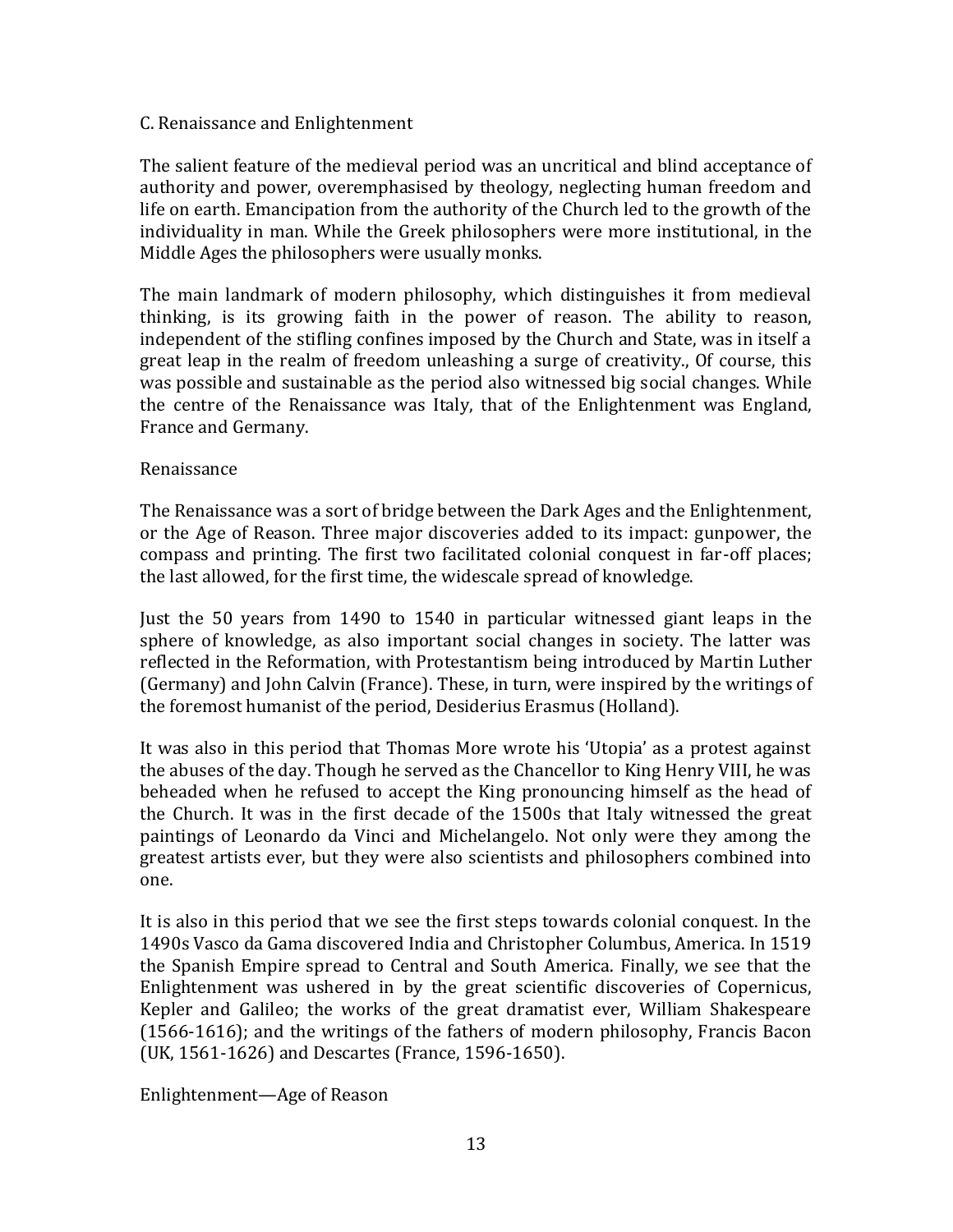The period of the Enlightenment, 17th and 18th centuries, witnessed enormous churning in all spheres of life—the socio-economic, political, scientific and philosophical fields. It was a period of transition from feudalism to capitalism. In the sphere of socio-political turmoil there were the following: the 30-year war between the Catholics and Protestants from 1618 to 1648; the seven-year civil war in Britain—1642 to 1649—resulting in the beheading of King Charles I and the establishment of Parliament; the American War of Independence from 1775 to 1783. And all these culminated finally in the historic French Revolution of 1789. In the sphere of the sciences there were Kepler's discoveries in Astronomy published in 1609; this was immediately followed by Galileo's famous discoveries; in 1628 William Harvey published a description of the circulation of the blood; in 1687 came Newton's Principia Mathematica; in 1705 the steam pump was discovered; and in 1709 came James Watt's steam engine facilitating the industrial revolution.

Probably in no other period of recorded history has there been such a spate of wellknown philosophers as during these two centuries. It produced three major schools of philosophy—the rationalists, the empiricists and the idealists. While much of the debate revolved around the existential question of the primacy of mind or matter, in their bid to understand man's relation to the outer world, they also focused on questions of freedom, humanity/justice and happiness. In the rationalist school the big names were Descartes, Spinoza and Leibnitz; among the empiricists there were Locke, Berkeley and Hume, also Spencer; and the idealistic school of thought was initiated by Emmanual Kant, and followed by Fichte, Schelling and Hegel. These are just a few of the names, there were many more. And together with these the two great French philosophers, Voltaire and Rousseau, propounded the concepts of freedom, equality and justice, and their views had a major impact on the French Revolution.

It was, in fact, Origen who was one of the first authors of this period to write a treatise on freedom. His famous work, De Principiis, is a remarkably profound and systematic work on free will. According to Origen, men are free; truly man is everywhere in chains, but it is, in Origen's opinion, his own responsibility that is the cause of his enslavement. Origen asserts that Divine Providence allows man's free will full scope in his cooperation with God. He says that if a believer takes away the element of free will from virtue, he destroys its essence.

Here, not only does the author make a break with the fate-centred concepts of most religions, but also links the question of humanity (virtue) to the question of freedom.

Acquinas distinguishes between the free choice of humans and the natural instincts of animals. Descartes regards freedom of the human will, or liberty of choice, as so important that he compares it with the concept of Divine Infinity. He presents it simply as having the power of choosing to do a thing or choosing not to do it. He holds that the power of free will is the greatest perfection in humans, through the exercise of which we become masters of our actions, and thereby merit praise or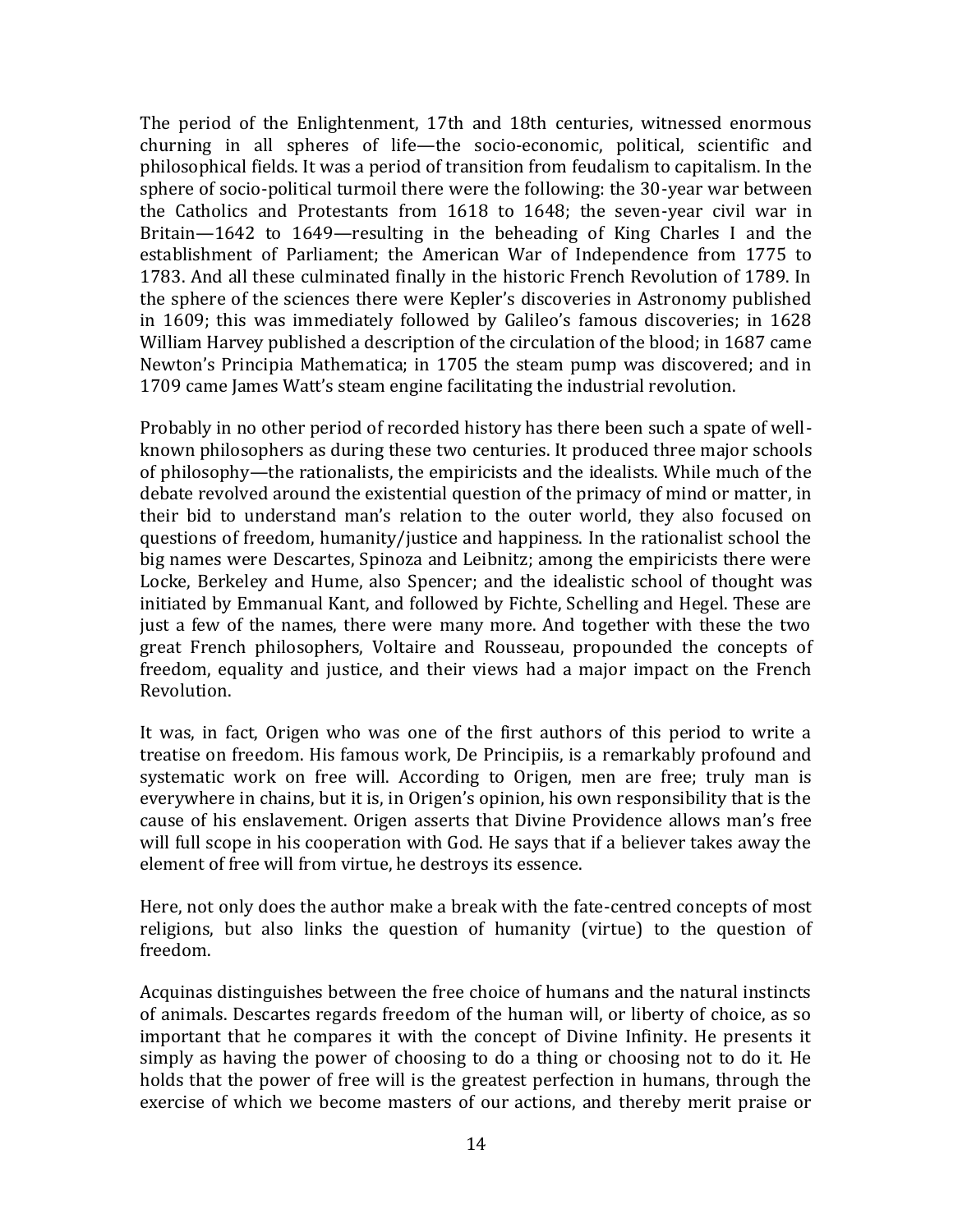#### blame.

In the sphere of values/virtue, it was Spinoza's masterpiece 'Ethics' that had a major impact on future philosophers like Goethe, Hegel and even Marx. 'Ethics' is a work of ethical philosophy, whose ultimate aim is to aid in the attainment of happiness. For Spinoza, all affects were to be divided into passive affects (passions), through which man suffers and does not have an adequate idea of the reality, and active affects (generosity and fortitude), in which man is free and productive. He adds that while reason shows man what he ought to do in order to be truly himself and teaches him what is good, the way to achieve virtue is through the active use man makes of his powers. Famously Spinoza said: "Happiness is not the reward of virtue, but is virtue itself", and he put forward a 'Model of Human Nature' as a scientific concept. He adds that virtue is identical with the realisation of man's nature.

For Spinoza, Goethe, Hegel as well as for Marx, man is alive only inasmuch as he is productive: inasmuch as he grasps the world outside himself in the act of expressing his own specific human powers, and of grasping the world with these powers. In this productive process man realises his own essence, he returns to his own essence, which in theological language (according to Spinoza) is nothing other than his return to God.

Scientific ethics was further elaborated by John Dewey. Like Spinoza, he postulates that objectively valid value propositions can be arrived at by the power of reason; for him, too, the aim of human life is the growth and development of man, in terms of his nature and constitution. But, his opposition to fixed ends leads him to reject Spinoza's 'Model of Human Nature'.

Here, I have in no way done justice to the elaborate views presented by the philosophers of the 17th and 18th centuries on questions of freedom, humanity (also called ethics, virtue etc.) and happiness. Here, I have tried to present a small sample of the type of thinking taking place in these spheres during this period. There was a deep search for the meaning of life within life itself. In the earlier period, the search was mostly within the realm of rapport with God. Now, though Divinity often still played some part with most, the emphasis was to find answers within society itself.

# D. Age of Science

And as we come into the 19th century, we could say one has shifted from the 'Age of Reason' to the 'Age of Science'; and this has continued uptil today. The advances in sciences in the 19th and 20th centuries would be greater than all hitherto history put together. Capitalist production demanded continuous scientific research to increase productivity, and big powers required continuous upgradation of weaponry. So, scientific advance has literally reached the moon, nay the Mars. The positive aspects of this was it developed a scientific temper. With it God was given a back-seat, only to be utilised as an opium of the masses. The scientific temper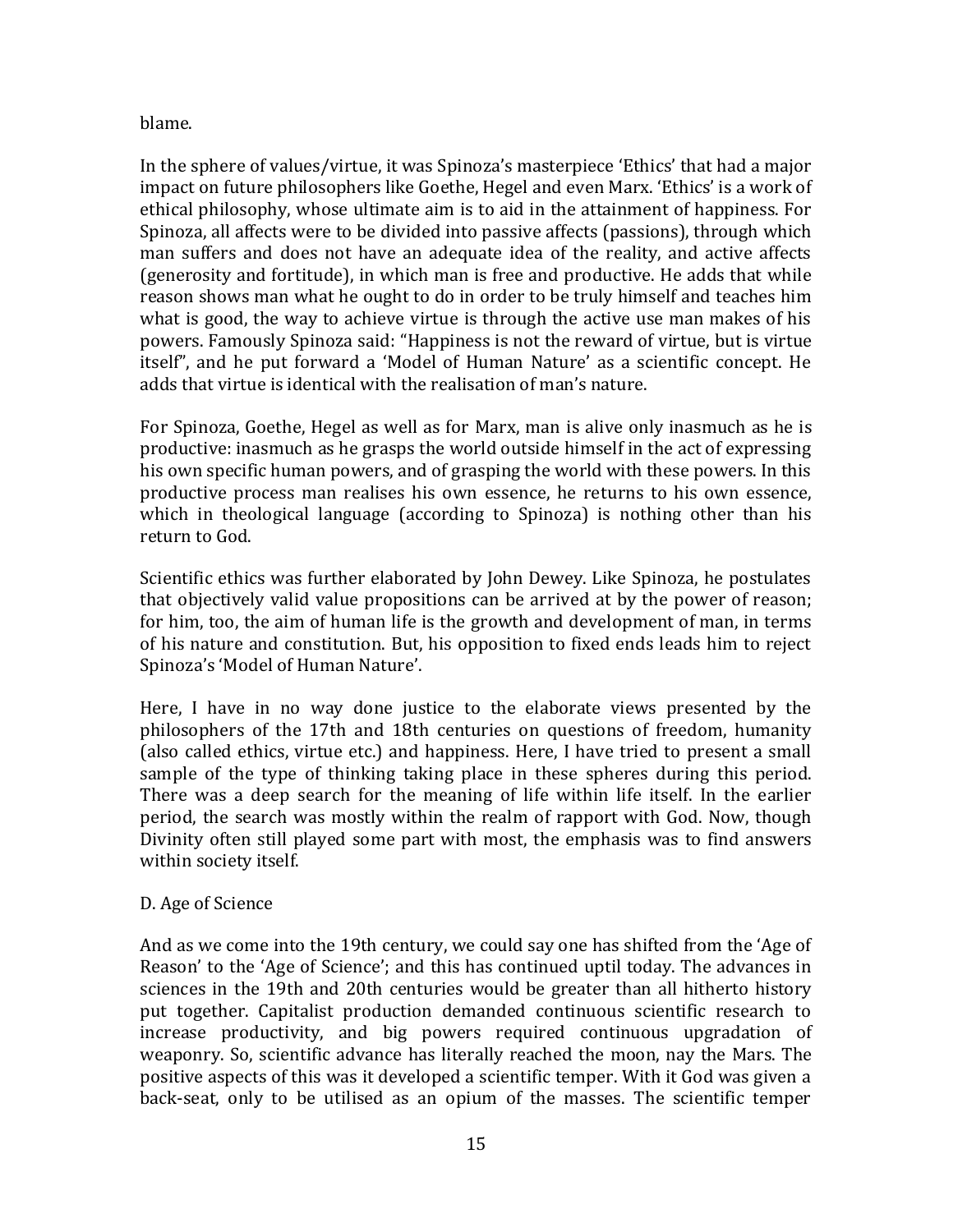demanded no longer mere 'reason' but concrete evidence for any postulation. Though this approach was also put forward by the empiricist philosophers of the earlier period, it was not so clear-cut. Scientific discoveries one after another widened man's horizons beyond anything earlier imaginable. (It is another matter that science has wrought unimaginable destruction as well—in wars, of the environment, and even of man. However, that was not the fault of science per se, but of those who wielded it.) But, somehow with all this scientific fever and ever new gadgetary ethics was lost, values were considered old-fashioned, freedom was merely reduced to the free market and right to vote, and happiness was, de facto, equated with pleasure. Market fundamentalism and crass consumerism reduced philosophical materialism (primacy of matter over mind) to vulgar materialism which added to the destruction of man's spiritual values—his emotions, feelings, and his very humanity. No doubt there has of late been a reaction to this materialism; but this is as bad as the former. It is in the form of religion; religion minus its value-system, with a fundamentalist, intolerant and hate-oriented form. This is to be seen in Christianity, Islam and Hinduism, even Buddhism (as in Sri Lanka). So, humanity has been lost by both the 'materialists' and today's religionists.

Now, coming back to the philosophers of the early 19th century, we find that most of the answers to the existential questions raised by the earlier philosophers was found by Marx. But, even before Marx we find utopian socialist idealistic views presented by philosophers like Fourier, St. Simon etc.; the dialectics of Hegel; we see the materialism and humanism of Feurerbach; as also the political economy of Adam Smith and Ricardo. Marx took much from these past philosophers and economists, but he did not confine his views within the framework of their debates; he took a major leap in the realm of thought by interlinking the concepts of freedom, justice, humanity, happiness etc. with a scientific analysis of the prevalent capitalist system. For, Marx sought not merely to interpret the world but to change it Change it did with socialism sweeping one-third of the world during the 20th century. But, by the end of that century all those huge changes were reversed. So, were his views utopian? Well, during the recent financial crisis it was reported that there was an upsurge in reading Marx to understand the crisis. But, that is regarding the present system; what about the future?

In the 1990s, it was postulated that with capitalism we have reached the 'End of History'. But even these authors have revised their views since the unending crisis beginning 2008. Like all human endeavours and scientific discoveries, however great, they will have the limitations of time, existing knowledge and prevalent conditions. If Marx's writings are turned into some infallible gospel, Marxism de facto becomes a new religion. But here I seek to bring out Marx's understanding of the concepts under discussion—freedom, humanity, happiness—to better understand not only the causes for the reversals, but also the impact of the lack of these values in today's prevailing existence. I will not dwell on his concepts of justice as those are well known except, of course, in their interconnection with the above concepts.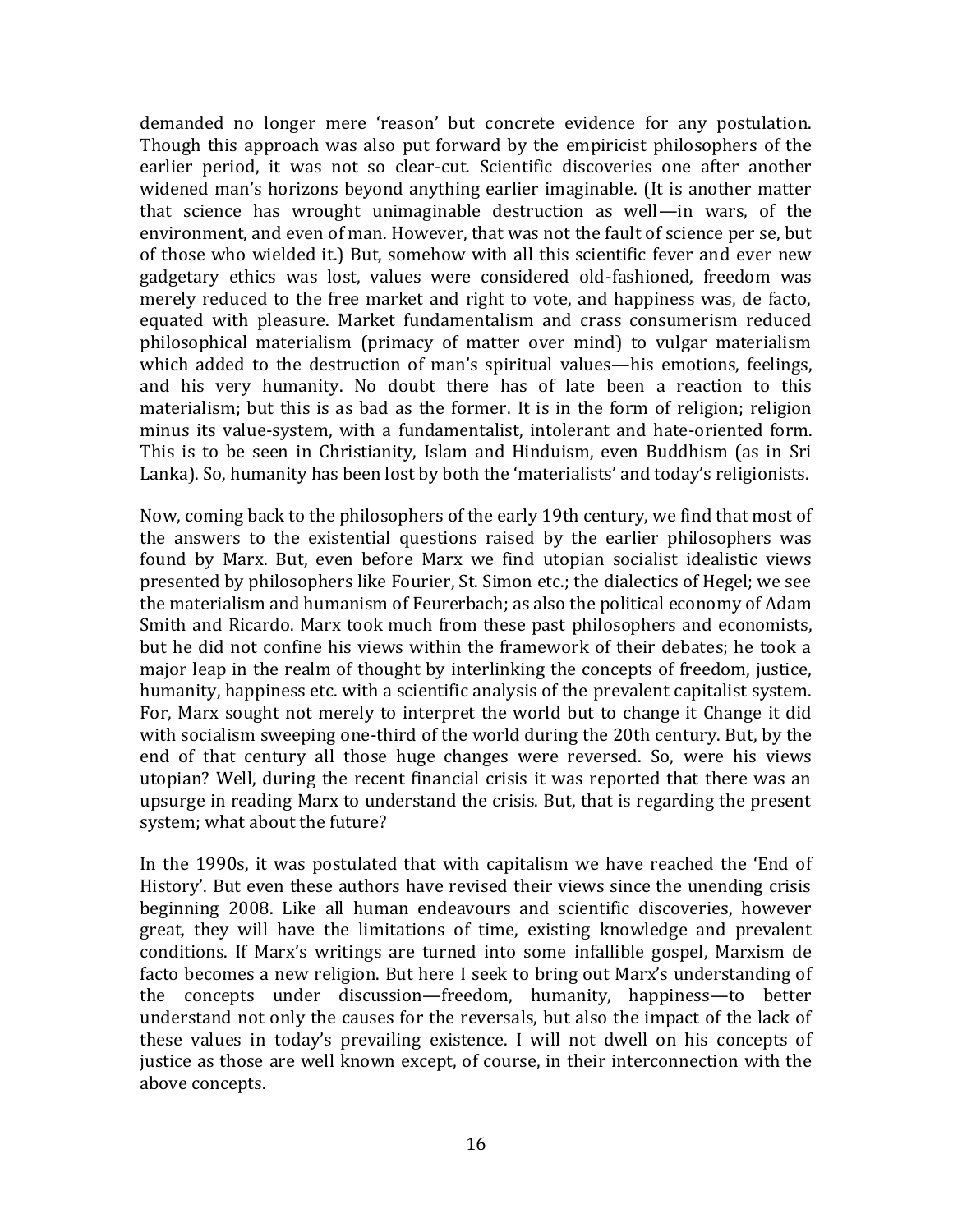Very often Communists give a crude under-standing to the term class struggle, totally negating the individuals who comprise the "class". This sort of thinking results in economic determinism on the one hand, and, on the other, it sees only the forest and not the trees. It tends to reduce people into mere instruments/tools of change, forgetting that change is for those very people themselves. It tends to put everyone into straitjackets where any sign of emotion, feelings etc. are 'bourgeois sins' and 'class' rigidity is the only virtue, even if it entails the "Mani syndrome" (who in Kerala said we kill all those who dissent/oppose). So, humanity is said to be non-class; so also freedom and happiness. Once this was said about caste as well.

In further articles we will see how these are not only misconceived and blinkered views, but precisely those that resulted in reversals to socialism. For the present, I will restrict myself to briefly mention what Marx had to say on these issues. I will have to be forgiven for quoting at length. As these views of Marx are little known, if I do not quote the original I may be accused of misrepresentation. Under normal circumstances it would be best not to quote too much as that is the method of dogmatists with a tendency to lose creativity.

Here I will just present the basic concepts on these issues in brief. Later I will try and develop these, while applying them to alienation today and also the socialist reversals.

# E. Marx and Freedom

As I mentioned is my earlier article, besides defining freedom as the consciousness of necessity, Marx outlined at length how alienation in the capitalist production process deprives man of his freedom, de facto turning him into a commodity. It was Hegel who, is fact, first used the term alienation. For Marx, as for Hegel, the concept of alienation is based on the distinction between existence and essence; on the fact that man's existence is alienated from his essence; that in reality he is not what he could be.

Marx outlined how alienation operates in the capitalist system of production. While comparing it with earlier forms of production, he said (Capital, Vol. I): "In handicrafts and manufacture (the earlier mode), the workman makes use of the tool; in the factory, machines make use of him. There the movements of the instrument of labour proceed from him; here it is the movement of the machine that he must follow. In manufacture, the workmen are part of a living mechanism; in the factory we have a lifeless mechanism independent of the workman, who becomes its mere living appendage." This, in fact, was beautifully portrayed by Charlie Chaplin in his film Modern Times.

As a result of this type of relationship in the production process, Marx added (Economic and Philosophical Manuscripts—EPM): "A direct consequence of the alienation of man from the product of his labour, from his life activity and from his species-life is that man is alienated from other men. When man confronts himself, he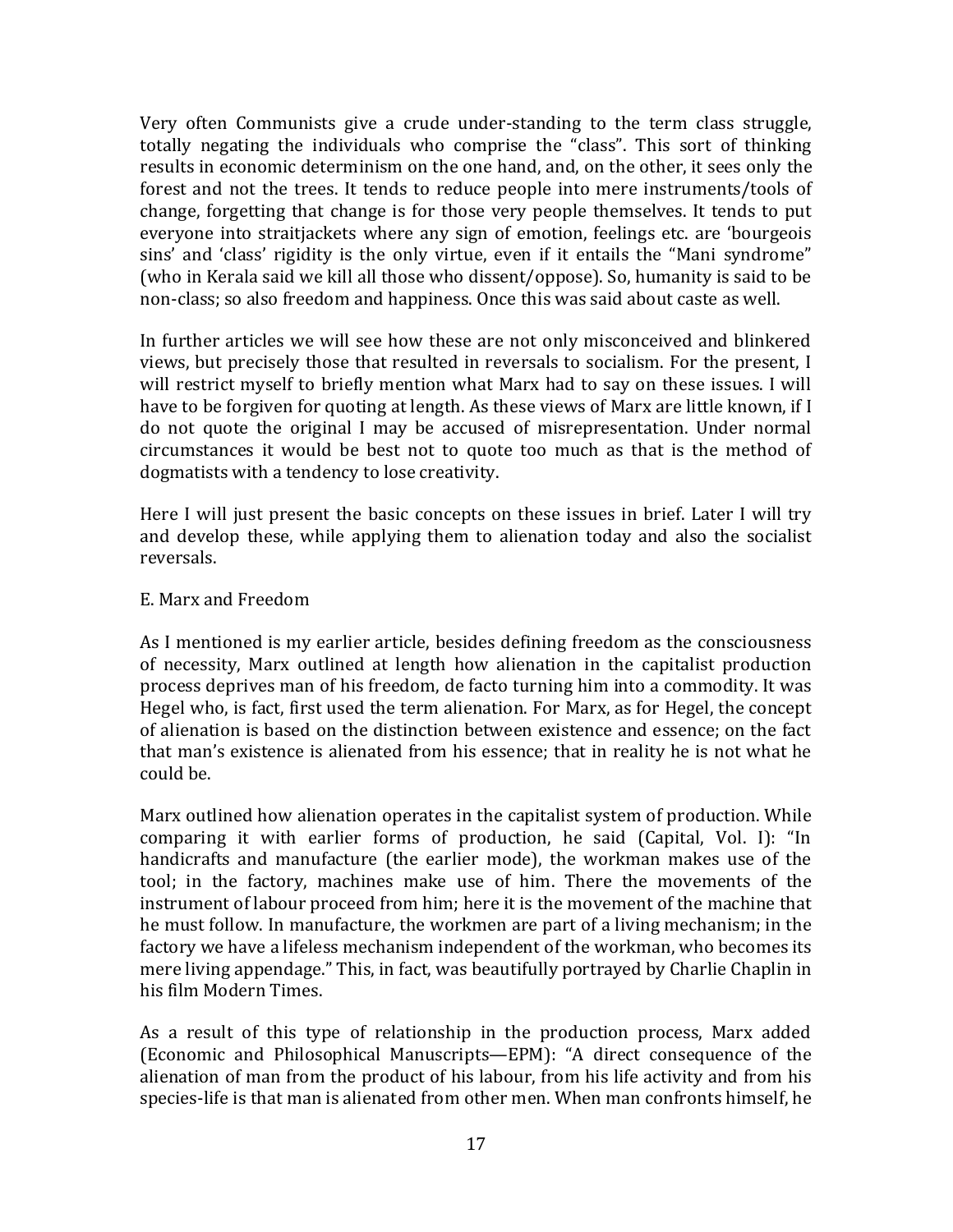also confronts other men. What is true of man's relationship to his work, to the product of his work, and to himself, is also true of his relationship to other men, to their labour and to the objects of their labour. In general, the statement that man is alienated from his species-life means that each man is alienated from others, and that each of the others is likewise alienated from human life."

Then Marx goes on to show how the production system totally dehumanises man. He adds (EPM): "Production does not simply produce man as a commodity, the commodity man, man in the role of a commodity, it produces him in keeping with this role as a spiritually and physically dehumanised being—the immorality, deformity and hibernation of the workers and capitalists. Its product is the selfconscious and self-acting commodity—the human commodity."

This was written over 150 years ago. There is no comparison between the factories of those days and the highly automated production of today, where everyone is a mere cog in the giant global industrial machine. The more sophisticated the technology, the less the need for skill, and more mundane and repetitive the task. Even the middle-class jobs of clerks, accountants etc. are much the same; those of salesmen are even worse where they are forced to act roles, maintaining artificial smiles to please customers; worse still is the role of call-centre employees, where they must not only have a fake identity, but also a false accent/voice; and if one turns to models, actors, TV people, even their bodies are fake—made up artificially. Today the entire life has reached extremes of artificiality and the levels of alienation are so extreme that mind-related (tension-associated) diseases and deaths have reached epidemic levels, not to mention the unheard-of levels of suicides. When Marx spoke of alienation, it would not have been even one per cent of what it is today. Such acute levels of alienation bring with them a total lack of freedom (becoming slaves to the images we seek to maintain), unhappiness, and lack of selfconfidence. And people with such deep insecurities are the most prone to fascist and fundamentalist values as they are desperate for recognition and an identity outside themselves.

In fact for Marx, independence and freedom are based on the act of self-creation and self-assertion, exactly opposite to that of the above type of insecure individuals. He says (EPM): "A being does not regard himself as independent unless he is his own master, and he is only his own master when he owes his existence to himself." Further, Marx adds that man is independent only "… if he affirms his individuality as a total man in each of his relations to the world—seeing, hearing, smelling, tasting, feeling, thinking, willing, loving—in short if he affirms and expresses all organs of his individuality."

Indeed the maximum the flowering of one's individuality, the greater is a person's creativity and effectivity. Unfortunately, often even in people's organisations we tend to see the relation between the leader and the cadres similar to that between the boss and his clerk in an office. The cadres often have little individuality, little ability to make decisions independently and therefore little impact on the people. In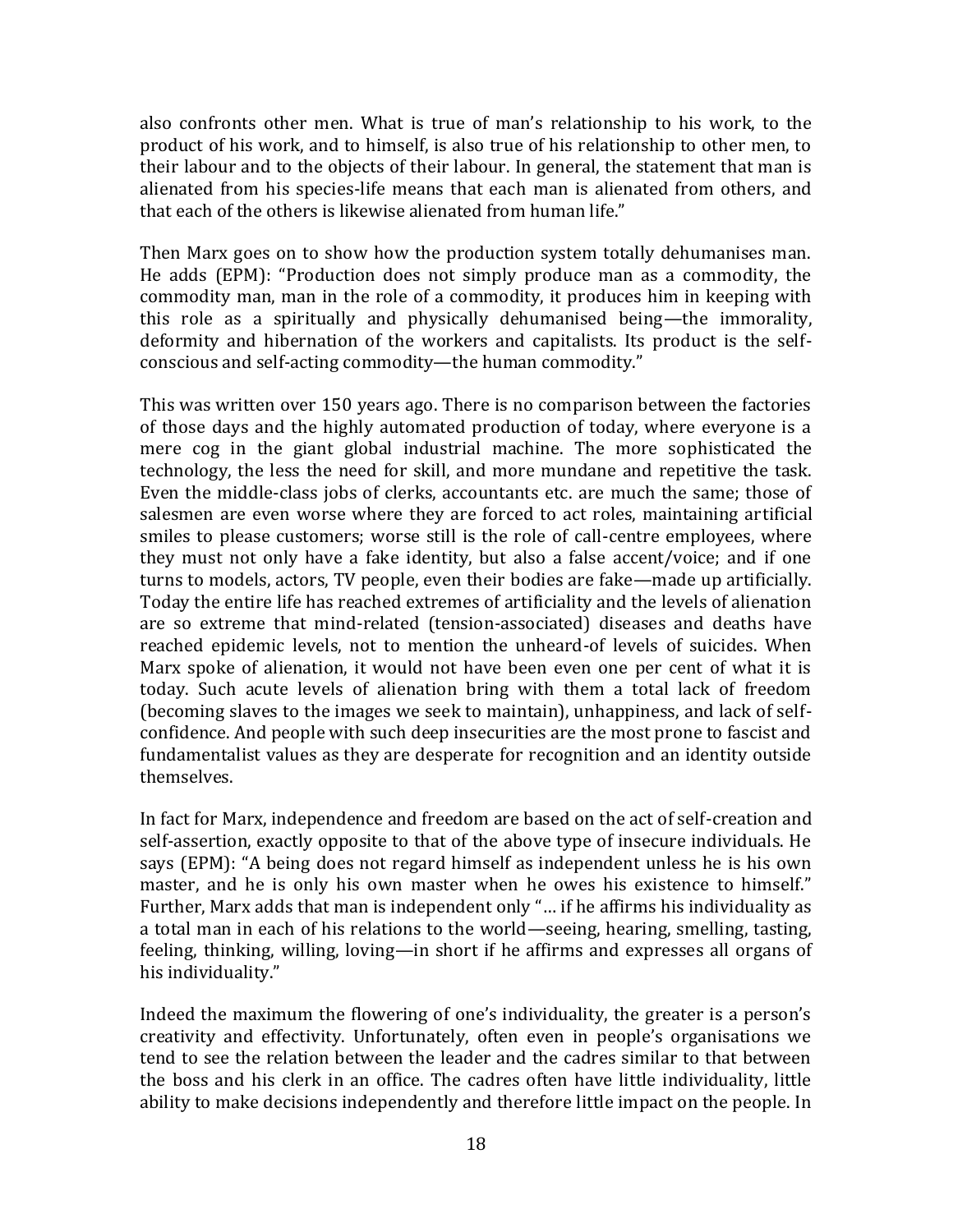such cases the leader tends to monopolise to himself all 'creativity', authority etc., while the cadre is forced into a claustrophobic existence. And if the leader-cadre relation is further cemented by money dependency, the boss-babu relation is complete. In India's feudal/casteist culture such structures/relations evolve spontaneously if one is not alert against it.

So, this brings us back to the question of MONEY—it is not only the source of satisfying all needs, today it is the source of power. Money is a necessity, it is also the source of what is rotten in this system. This contradiction cannot be wished away, but has to be taken cognisance of, and dealt with by those seeking change. Marx said (EPM): "The need for money is the real need created by the modern economy, and the need which it creates. The quantity of money becomes increasingly its only important quality —excess and immoderation become its true standard. This is shown subjectively partly in the fact that the expansion of production and of needs becomes an ingenious and always calculating subservience to inhuman, depraved, unnatural and imaginary appetites."

Then, elaborating on the alienating effect of money, Marx added: "Everything which the economist takes from you in the way of life and humanity, he returns to you in the form of money and wealth. And everything which you are unable to do, your money can do for you, it can eat, drink, go to the theatre. It can acquire art, learning, historical treasures, political power; and it can travel. It can appropriate all these things for you … But, although it can do all this, it only Desires to create itself, and to buy itself; for everything else is subservient to it." Marx also famously added that "the production of too many useful things results in too many useless people". And that a man who has thus become subject to his alienated needs is "a mentally and physically dehumanised being … the self-conscious and self-acting commodity".

So, through all these writings (and more) Marx outlines at length how this unjust system destroys every aspect of man—his humanity, his freedom, his happiness. And, of course, all this to perpetuate an exploitative system. Quite obviously, his call for a just order entails bringing out all that is best in man, resulting in freedom and happiness. His concept of justice does not merely mean satisfying man's economic needs, but also fulfilling his spiritual needs and thereby creating happiness for the majority of people.

# C. Summing Up

So we see that throughout history, the struggle for people's emancipation has been intrinsically linked to man's search for freedom, humanity and happiness. This we particularly see throughout the 2000-year history of the prophets of West Asia. Even in China we find that Confucius, while seeking an ideal society, was hounded in his later years. Surprisingly in India, it seems the mainstream religion/philosophy has remained more or less independent of the struggles for people's emancipation. (Historians need to study this.) But, here too the Charvakas, Lokayats and some other schools of thought at that time, as also some of the bhakti saints, linked their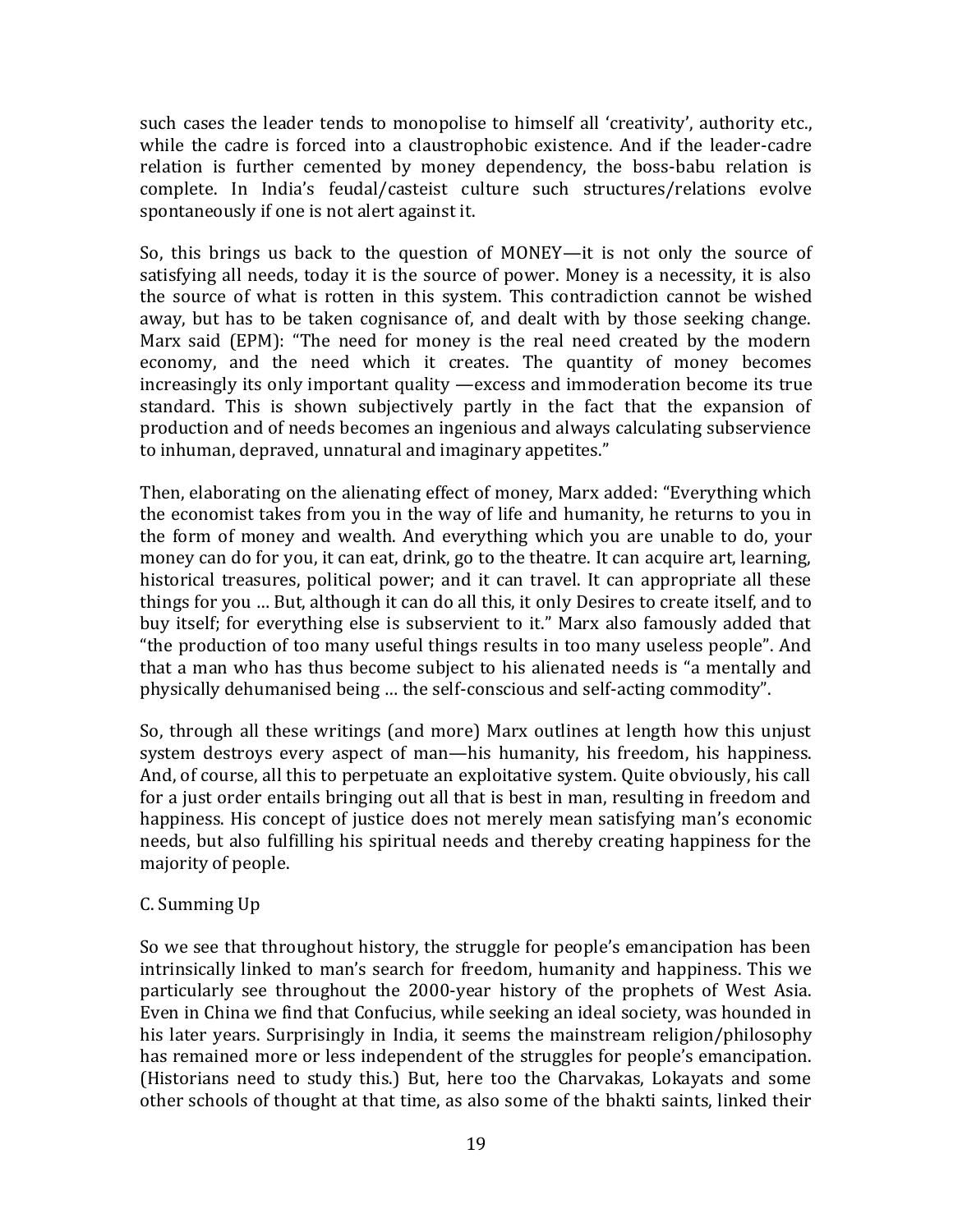ideas with people's issues and did face repression at the hands of the establishment.

Another factor to note is that economic justice is only one aspect of people's emancipation. The economic determinists tend to equate the two. The tragedy is that the bulk of humanity is even worse off than animals, who at least have their food, water and habitat. By such logic the determinists seek to merely bring man to the level of animals! But, there are also many other aspects to people's emancipation like social (caste, gender etc.), religious, spiritual/ethical, environ-mental (man's relation with nature), educational and recreational (language, sports, music, theatre, art, literature etc.); sexual and man-woman relations, questions of alienation, questions of dignity of labour (important in this feudal/Brahminical culture), and of course genuine political empowerment, with the right of all to live with self-respect and dignity. Though economic justice may be the starting point, unless all other aspects are developed step by step (that is, consciously) societal change will not sustain, as we have seen in the erstwhile socialist countries.

Of course, this is easier said than done, as the international powers with their enormous ability at subversion and moral corruption, as also the force of past habits, tend to destabilise the process of change. In order to prevent these forces from impacting the process of change, the Communist Parties, and particularly their leaderships, maintained tight controls over most aspects of peoples' lives. But, did it stop the reversals? Not only did they revert, in every case it was that very leadership, who controlled 'tight' reins of power, that was the first to revert. This was the case everywhere—the USSR, China, East Europe—and it was these very leaders who became the new elite. And ironically it was precisely these 'tight controls' that prevented any resistance to the reversals. That there was not much opposition is another aspect… But, more on this later, when we deal with the subject, freedom and socialism.

Here, to conclude, we see that in the history of society, man's search for meaning in life goes far beyond meeting the basic economic necessities. He has sought fulfilment in all other spheres of life, which can be realised through a set of ethical values, which alone will allow humanity to flower in the fresh breeze of freedom. Invariably the class that ruled resisted such positive values developing in the people; so the struggle for ideas/values has continued through-out history. And, as we will see in the next article, it continues till this day.

# **PART III—Socialism and Existentialism**

The 19th and 20th centuries witnessed two major schools of thought—socialism and existentialism. The former reflected the agony of the vast impoverished masses, the latter mirro-red the acute alienation within society, strongly reflected in the middle classes. While socialism focused on the society, the existentialists con-cerned themselves more with the individual. Both these philosophical trends had a powerful impact till the 1980s.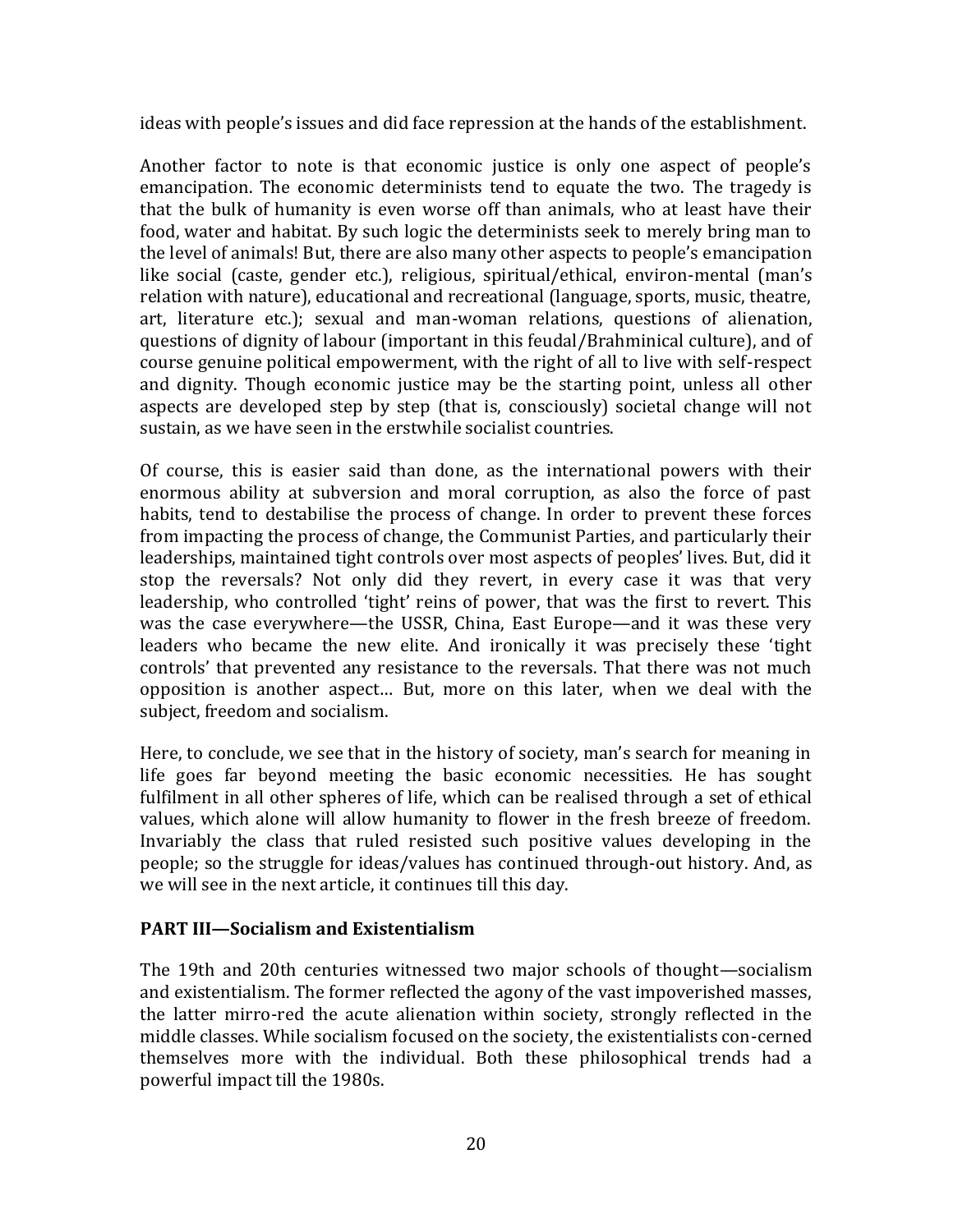I shall first briefly look at these two trends and then come to the present, post-1980s situation.

# Socialist Trend

The agony of the impoverished people was beautifully portrayed in a large number of classics in the 19th and early 20th centuries. There was Engels' Condition of the Working Class in Britain, a large number of novels by authors like Emile Zola, classics like the book Grapes of Wrath etc. which depicted how cruel capitalism was.

In the post-war period there were a number of African and Latin American writings which pictured the agony of colonial conquest like the book Open Veins of Latin America by Eduardo Galaeno.

Then the Russian and Chinese Revolutions threw up brilliant writers like Gorky and Lu Hsun as also a number of philosophical writings. There were also a number of important socialist writings from Europe. But, on the concept of alienation/freedom and humanism few developed further on Marx's initial concepts, though Rosa Luxemburg and Gramsci did touch related issues. The Chinese Revolution did make serious attempts in the sphere of values and humanism, but these too did not sustain. Finally, it all crumbled, like a pack of cards, in the 1980s.

# Existentialist Trend

The existential vacuum in people's lives was reflected as early as the beginning of the 19th century as in Coleridge's poem 'Dejection' (1802). A theoretical form was given by Kierkegaard around the 1950s.

The vacuum in people's lives arose from the fact that while capitalism had stripped the individual of his earlier props—traditions, customs, beliefs etc.—the alternative it promised to provide in liberty, equality, fraternity, remained elusive. So man had nothing to anchor him. Evicted from his rural roots, cut off from nature, alienated from his fellow beings and even from himself, life became meaningless. Without any purpose to existence, existentialists portrayed the sensitive individual as fragmented and broken by the exigencies of modern life. Estranged from 'normal' society, the individual was unable to distinguish between his authentic and unauthentic self.

Existentialism was a philosophy of disorientation and the literature that had developed concomitant with its influence was a literature of despair. Yet, it also reflected the individual's stubborn search for human identity in an un-known world. All this was conveyed in some form or the other in the writings of Dostoyevsky, Tolstoy, Chekhov, Moravia, Sartre, Beckett and others.

Dostoyevsky's famous existentialist motto was: "Thou shall love life more than the meaning of life." Tolstoy, in Memoirs of a Lunatic, Death of Ivan Ilyich etc., examines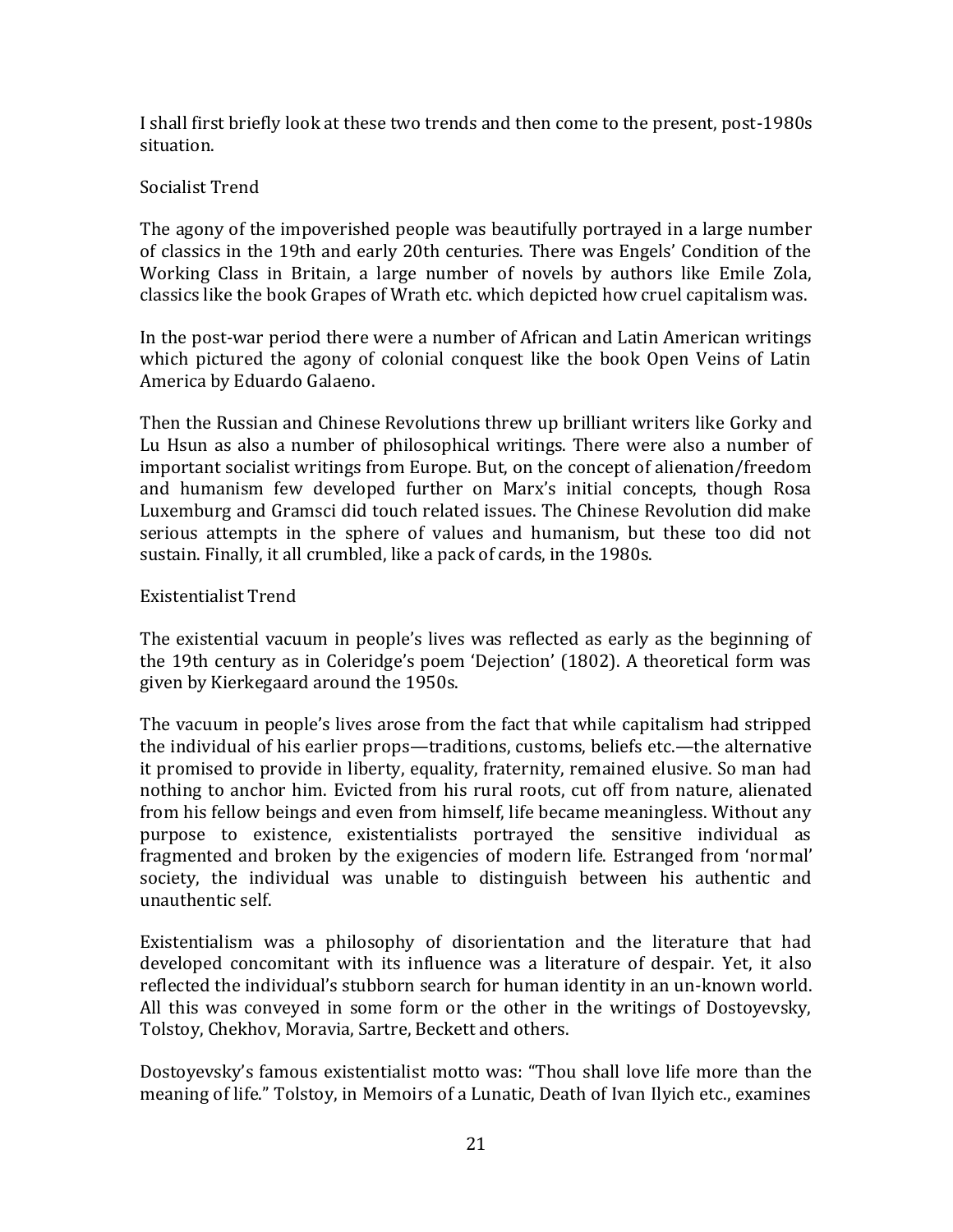the situation wherein man is estranged from himself because he is trapped by a society that cannot fulfil his deepest needs. The 'lunatic' finds his salvation in charity and generosity and in a general withdrawal from the kind of behaviour society expects. For Sartre, existentialism becomes a philosophy of liberation; it is an attempt to set free man's authentic self from his cage-like existence. Existentialism, Sartre felt, was a new basis for humanism which, though pessimistic, provokes to awaken man from apathy and make him face his true self, no matter how unpleasant that confrontation may be.

The existentialists sought to bring out the conflicts within a person's personality resulting from the acute alienation caused by the capitalist system. While Marx saw liberation from this only in a new social order, the existentialists excellently pictured the trauma of individuals in society, but did not have any solution. For a period in the late 1960s, it did lead to a non-conformist hippy culture. But, this could not sustain as commune life with persisting deeply individualistic/selfish traits are contradictory.

Today, with the neoliberal economy having pushed man's alienation to extreme levels resulting in the veritable cracking up of large sections of the middle class, a vast number of new-age gurus have come on the scene like J. Krishnamurthy, Rajneesh etc. providing a mix of existentialism, religion and psychology as a panacea. But these, at best, provide a palliative, not a solution—a balm to the troubled soul, not a path to freedom/liberation. The mad rat-race of present-day existence does not allow moksha so early.

# Retrogression, Post-1980s

We find in today's era both socialism and existentialism in a state of limbo. This, in spite of the fact that mass impoverishment and alienation have increased manifold in these past two decades.

With the reversal/collapse of the erstwhile socialist states and the decline of communist movements worldwide, socialism has lost its appeal. Communist resistance remains in isolated pockets and the millions who have come out on the streets have few Communists amongst them.

Similar is the state of existentialism. Though alienation has increased ten-fold since the neo-liberal economy was introduced, crass consumerism, with its focus on sex, has swamped the bulk of the middle classes. Their alienated lives, suppressed existence with little sense of purpose seek release in sexual fantasies (inflamed by TV, media, films), ever new consumer gadgetary, cricket/football craze and, above all, money-mania, together with regular visits to the flourishing pilgrimage centres. Existentialism reflected the pain of the sensitive being which has been numbed by such values/culture.

Individualism/selfishness has reached such extreme levels that, let alone empathy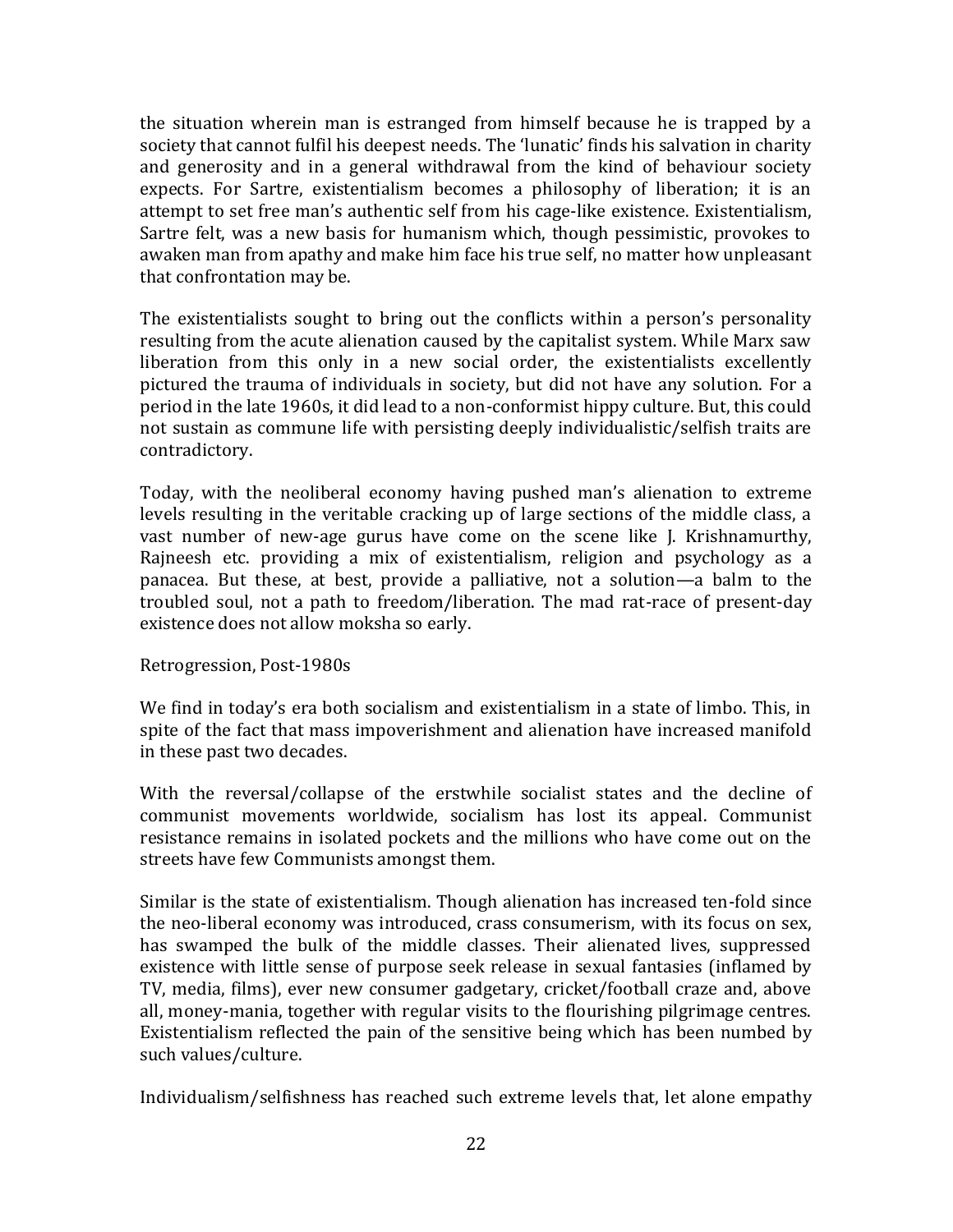for the poor, there is little concern even for one's associates, neighbours or for that matter even relatives. All this has been aggravated by the de facto segregation of the middle class from the urban poor—the former housed in colonies with reasonable amenities, the latter increasingly ghettoised. So, impoverishment forms little part of their consciousness—which is confined to ME, I, MYSELF and of course everything I own. The ego is inflated to elephant size, and instant pleasure takes the place of real happiness. No wonder today's best-selling novelists, except for rare exceptions like Arundhati Roy and a few others, are neither social nor existential—magic (voodoo) and soft porn seem to be the trend today.

The entire global economy is geared to create a growing super-rich of billionaires, an expanding middle class and a huge mass of destitutes. The first two provide their market, the rest are dispensable. Besides the super-rich who wallow in their voluptuous, degenerate lives, both the impoverished masses and alienated middle classes' search for freedom, humanity/justice and happiness continue. But, their context is different.

#### Freedom in Today's Context

For the masses submerged in hunger, disease, illiteracy, not knowing where their next meal comes from, liberation/freedom can only mean freedom from deprivation and ignorance. At this level of existence, man's life is primitive and all his human faculties are geared merely to survival.

For such a person, freedom would mean freedom from deprivation. A serf's sense of freedom would be liberation from his ties to the land/landlord. A small plot of land for him would be the ultimate in freedom. And for those living above the subsistence level, freedom would have another meaning altogether. Yet, even for the starving man, once the problem of hunger is solved, his faculties will evolve and his senses will develop, and for him too freedom will have a fuller meaning. While speaking about our sense perceptions Marx put it succinctly when he said (Economic and Philosophical Manuscripts): "Man's musical sense is only awakened by music. The most beautiful music has no meaning for the non-musical ear, it is not an object for it, because my object can only be the confirmation of one of my own faculties. It can only be so for me insofar as my faculty exists for itself as a subjective capacity, because the meaning of an object for me extends only so far as the sense extends (only makes sense for an appropriate sense). For this reason, the senses of social man are Different from those of non-social man. It is only through the objectively deployed wealth of the human being that the wealth of subjective human sensibility (a musical ear, an eye which is sensitive to the beauty form, in short, senses which are capable of human satisfaction and which confirm themselves as human faculties) is cultivated or created. For it is not only the five senses, but also the socalled spiritual senses, the practical senses (desiring, loving etc.), in brief, human sensibility and the human character of the senses, which can only come into being through the existence of its objects, through humanised nature. The cultivation of the five senses is the work of all previous history. SENSE, which is subservient to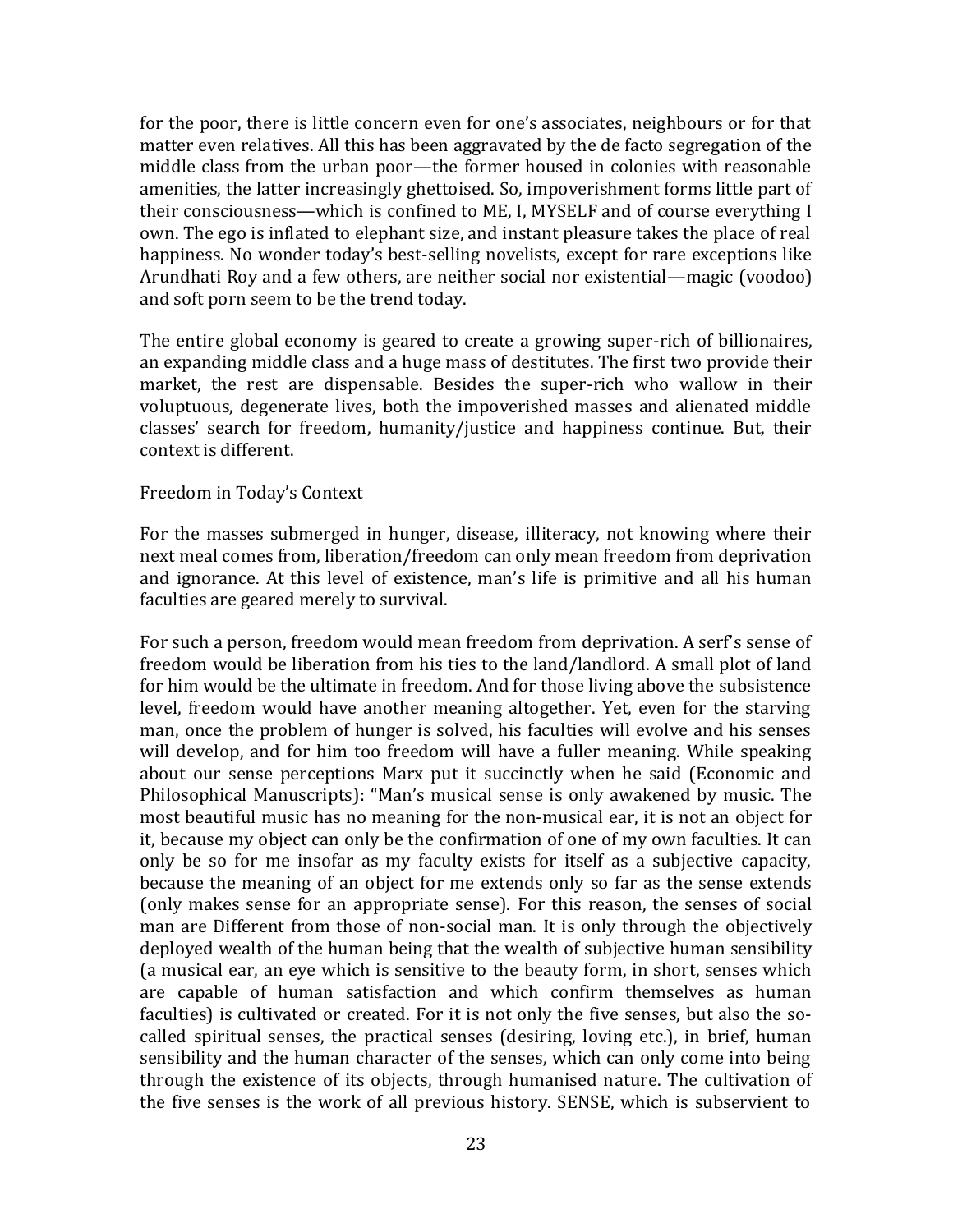crude needs, has only a restricted meaning. For a starving man the human form of food does not exist, but only its abstract character as food. It could just as well exist in the most crude form, and it is impossible to say in what way this feeding activity would differ from that of animals. The needy man, burdened with cares, has no appreciation of the most beautiful spectacle. The dealer in minerals sees only their commercial value, not their beauty or their particular characteristics; he has no mineralogical sense. Thus the objectification of the human essence, both theoretically and practically, is necessary in order to HUMANISE man's SENSES, and also to create the HUMAN SENSES corresponding to all the wealth of human and natural being."

So, we find that it is only when man's basic necessities are satisfied that he is able to evolve as a full human being, with more developed senses, thereby acquiring the ability to flower in the full bloom of freedom. If in the process of socio-economic change these factors are not realised by the protagonists, and one continues to see him as a primitive man, as a mere tool for production, there is bound to be a reaction.

In the next article, when I deal with values and freedom, I will be referring to the evolved human beings—whether those that already exist, or those who have been raised to that level from their sub-human existence.

This problem of alienation does not seem to be given importance to by many a Marxist practitioner—often it is dismissed as petty-bourgeois rubbish. For many of them only the economic struggle is of importance; but class oppression considers not just one but all forms of oppression—economic, political, social, cultural, ideological, religious etc.

Besides, today the urban society is far different compared to the times of Marx, or for that matter even during the Russian and Chinese Revolutions. Then, the urban society was more or less polarised between the capitalist and proletarian classes and it was said that the middle class was being continuously pushed down into the ranks of the proletariat.

On the contrary, today, the middle classes are huge and, in fact, growing. (For example, in most countries the service sector is far bigger than manufacturing; in India it has increased from 30 per cent to 60 per cent since 1950, while manufacturing has increased from nine per cent to 15 per cent in the same period. In Africa, the ADB says the middle classes comprise 34 per cent of the population.) This is because in the neo-liberal schema the focus of their market is the middle class, which is pampered even at the cost of extreme pauperisation of the rest (through taxation and other policies). Of course, in this period of acute economic crisis, all are being affected, including the middle classes, yet their numbers are substantial. Practitioners of change ignore the middle classes only at their peril. To sum up, this then is the prevailing atmosphere today and division of classes in the world. Except for the super-rich, all are suffering the inhumanity of the system and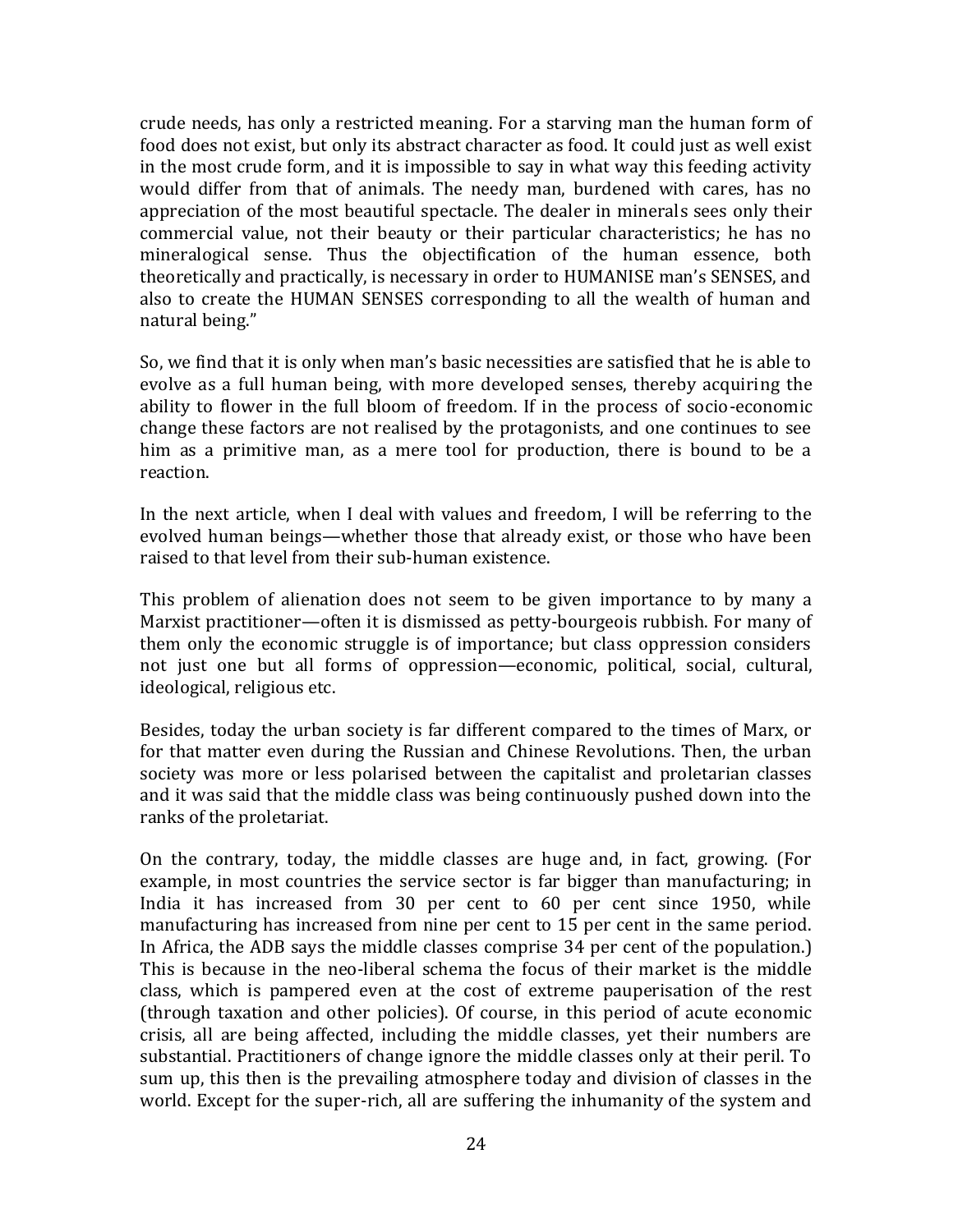are searching for answers. Those who are sensitive seek to free themselves from the crass consumerism. They are searching to give more meaning to their lives.

# **PART IV — No Freedom without Values**

When a man feels superiority over others, this sort of inward elation is called pride. A proud man will not tolerate any other to be on equal terms with himself. In private and public he expects that all should assume a respectful attitude towards him and acknowledge his superiority, treat him as a higher being… So long as man feels proud he will not like for others, what he likes for himself. His self-esteem will deprive him of humility, which is the essence of righteousness. He will neither be able to discard enmity and envy, resentment and wrath, slander and scorn, nor will he be able to cultivate truth and sincerity, and calmly listen to advice. In short, there is no evil which a proud man will not inevitably do in order to preserve his elation and self-esteem. Vices are like a chain of rings linked together which entangle the heart. —Al Ghazzali

So said the famous Sufi philosopher over one thousand years back.

One may have the best of ideologies, but without the inculcation of good values the ideology will remain hollow and hypocritical. One may seek an equitable economic transformation, but if one does not acquire a commensurate value system, the changes will remain illusory. One may create beautiful theories of freedom, but if one does not have decent values, it may be anarchy or extreme individualism, but certainly not freedom. One may evolve the most democratic of organisational structures, but if the individuals within it (particularly the leadership) do not have a set of proper values, any organisation, whatever the form, is bound to get distorted and become autocratic. One cannot expect nice sweet fruit from a mango tree by nurturing it on poisonous water. With filthy water we cannot expect to clean the vessel, however much we keep scrubbing it with glossy detergents.

If the question of a proper value system is so fundamental to a future just order, how would one define the terms good/virtuous and bad/evil? Would these concepts change with changes in the system, culture, etc.; or would they remain constant through the ages? We have already seen in the earlier two articles that for over three millennia, prophets, philosophers, enlightened intellectuals and revolutionaries have continuously sought good over evil. Whether it was the West or the East, whether it was BC or AD, the values that they propounded were much the same. Why, even the Communists speak of those very same values which they present as 'proletarian values' (good) and 'bourgeois values' (bad).

So call it by any name, the values of good and evil have been similar through the ages. Then what would these universal permanent values be? Here, I will present a broad general categorisation.

The values of goodness would, say, comprise: honesty/truthfulness,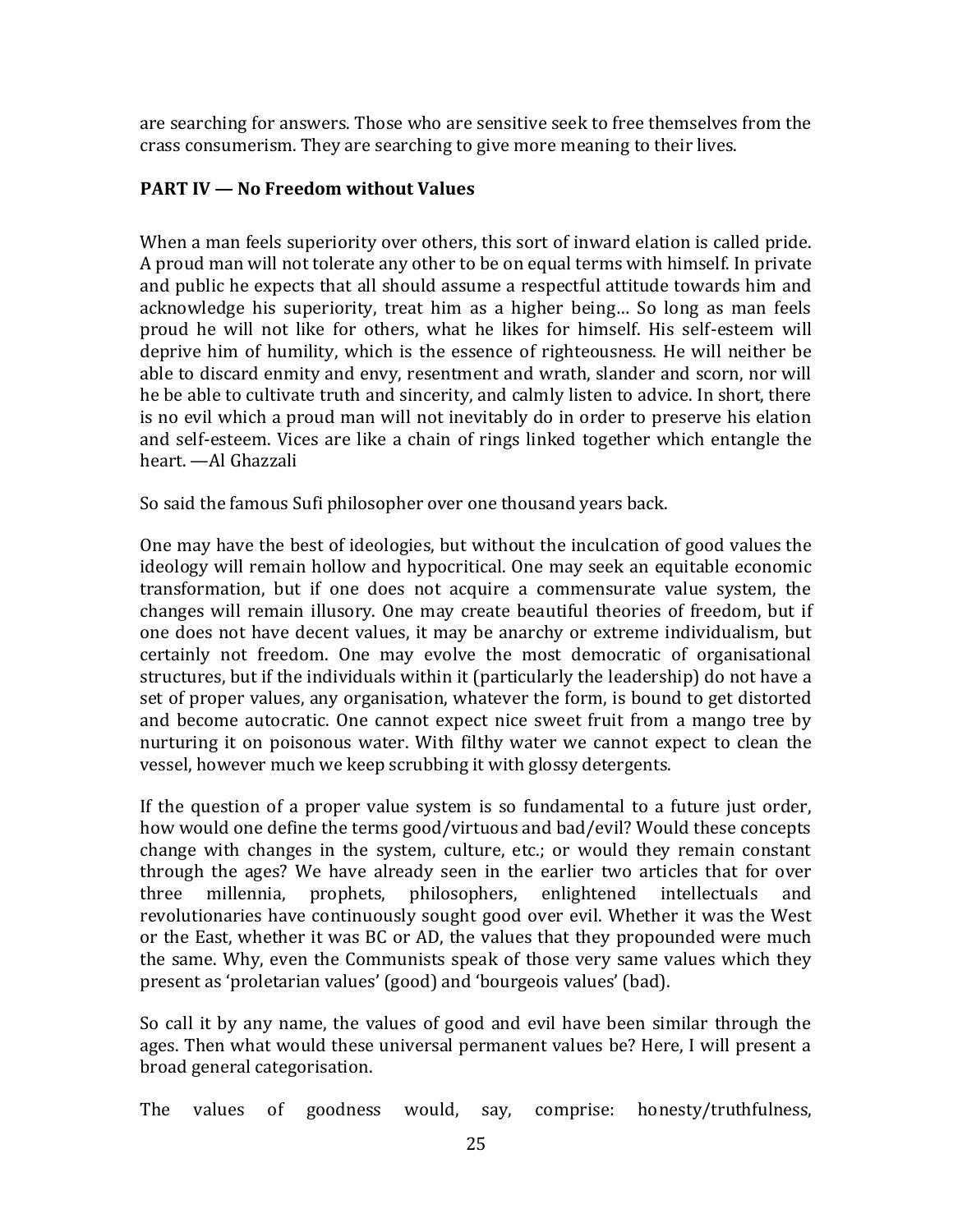straightforwardness, simplicity, modesty, selflessness, being principled/responsible/accountable, being fair/just etc.

The values of bad/evil would be: dishonesty/perfidy/treachery, devious/cunning/manipulative/mean, arrogance/pride/ego, selfishness, greed, being opportunist/irresponsible/unprincipled, jealousy/prejudice, tyranny, being unfair/unjust etc.

While these would generally comprise values of good and bad, the religious may include others like piousness and love/compassion/kindness in the virtuous category and, say, lust/sex in the evil category.

To be pious or not is a personal choice. Though genuinely pious people would normally be good, as, in their frame of thinking, they seek to acquire god's positive attributes; in reality we find it is mostly the opposite. So, there is no direct relationship between piousness and the values of goodness. Besides, there are many excellent beings who may not be religious at all.

And, as far as love/compassion/kindness go, while these are, no doubt, extremely positive qualities, and to be generally inculcated; they may not be universally applicable, as it is difficult to love a monster/rakshas!!

As far as sex is concerned, this, together with hunger are our basic instinctive needs, common to all living creatures, and so come under a different category. No doubt, excess of anything is bad, whether it is lust or gluttony. But, many a religion virtually equate sex with sin, inculcate guilt complexes, and advocate unnatural abstinence like Catholics, Buddhists and Hindus (Brahmacharya). As both these instinctive needs form an important part of the human psyche, being one of the major sources of pleasure, they are important to be dealt with, but not as part of the general human value system.

From now on, whenever I mention good/virtuous and bad/evil it will basically entail the values mentioned above. But, to make up the entire essence of man (what Marx calls his species-life), I will not only deal with his values, instinctive needs, but also emotions and the role of the senses. I will look at these in their interconnections, for it is only thus that we will be able to construct man in his entirety, in order to truly realise freedom and happiness for the majority.

But, to be able to effectively do this, first we shall have to briefly understand the working of the mind, where all these values, emotions, desires and instinctive urges lie embedded. It is after understanding the mind that I will turn to separately deal with our values, instincts and emotions within our consciousness. Finally, I shall then try to posit these in their relationship to freedom, alienation and humanism not in a static form, but in their dynamic and dialectical relationship which can open the gate towards change for the better.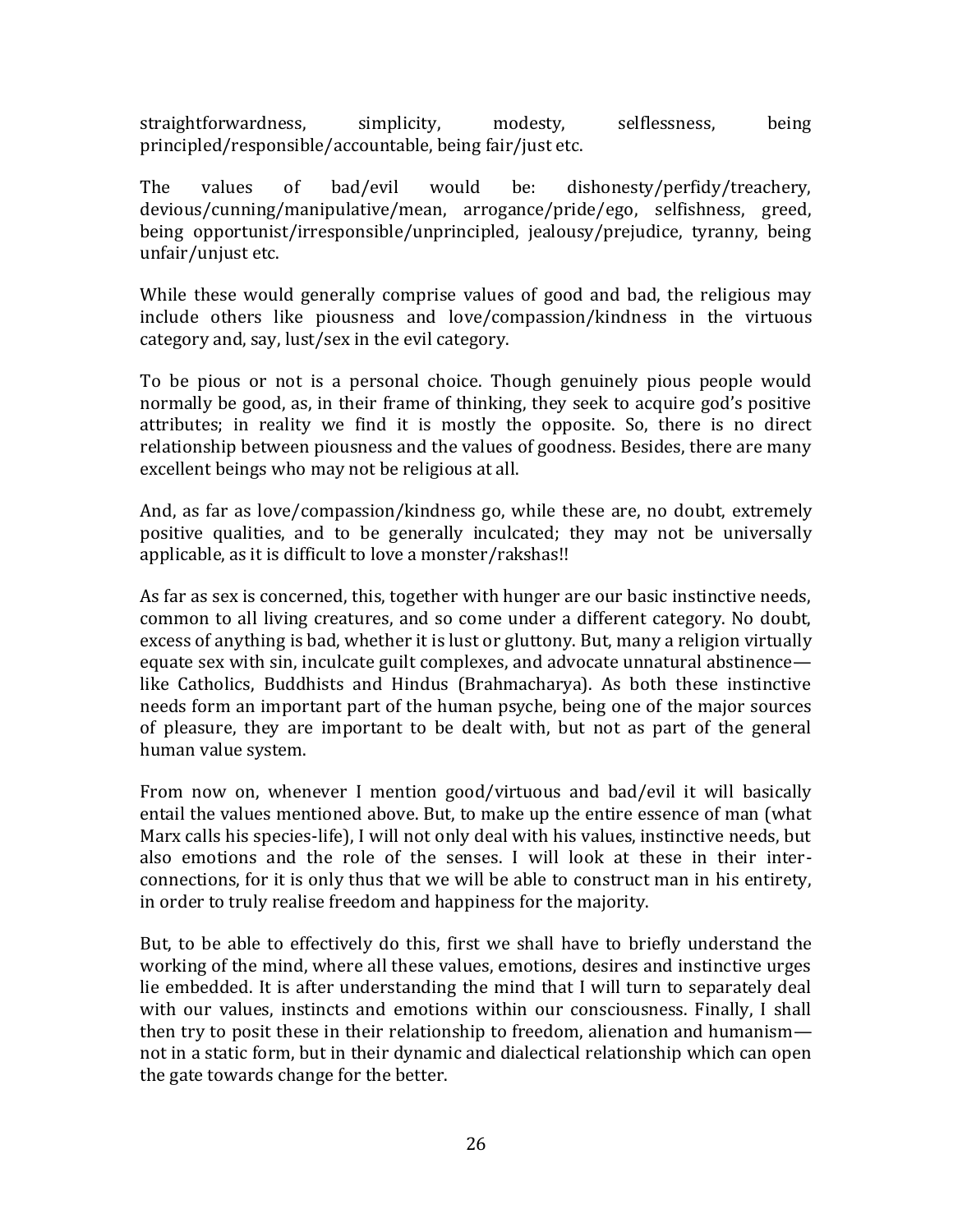#### 1. Functioning of the Mind

Man's main distinction from animals is the development of the mind. It is the most highly complex form of matter and energy. Though a lot of knowledge about its functioning has been gained in the past three to four decades, we still probably know very little about it. Yet we do know the mind is the centre of oneself—our entire autonomous body functions are controlled by it; our senses are activated through it; our emotional responses are lodged in it; and our thinking and reasoning ability are due to the functioning of our mind.

The mind basically has two aspects. The first is its structural form linked to the nervous system. The second is its division into the conscious and the sub-conscious.

Let us then briefly look at both aspects.

# (a) Structural Aspect

Specific parts of the brain conduct specific activities. So, for example, the hind brain is responsible for the automatic activities like respiration, heart beat, BP, digestion etc. as also many motor activities. The mid-brain regulates activities like sleep, arousal and attention. The forebrain is the most important part that regulates all the higher and complex activities of human beings—thinking, reasoning, memory etc.

The brain is linked to various parts of the body through the nervous system, through which impulses are carried. The neuron is the smallest unit in the nervous system. It is the neuron which converts stimulation from the different sense organs into electrical impulses. The brain functions through nerve impulses. A nerve impulse is an electrical event. Whenever some stimulation takes place it disturbs the electrical balance, and this disturbance runs throughout the membrane. The impulse is transmitted to another neuron via the axon. In this way a chain reaction occurs till it reaches the concerned part of the brain where the meaning of this impulse is deciphered and the brain sends directives for activity to the concerned part of the body through the nervous system.

Psychologists give more attention to the forebrain, which controls and regulates almost all our activities. The limbic system plays an important role in memory and our emotions. Till recently it was believed that thinking, recognition etc. came from the highly developed frontal cortex of the brain (that is, thalamus, hypothalamus etc.); while emotions emanated from the limbic system, which in humans is not much different from other animals. But latest studies (like those of Davidson and Begley) show that emotions, at least partly, are located in the brain's seat of reason—the forebrain.

It was found that there are a large number of neurons running between this region of the pre-frontal cortex and the amygdala in the limbic region. The amygdala is involved in, among other things, negative emotions and distress, snapping to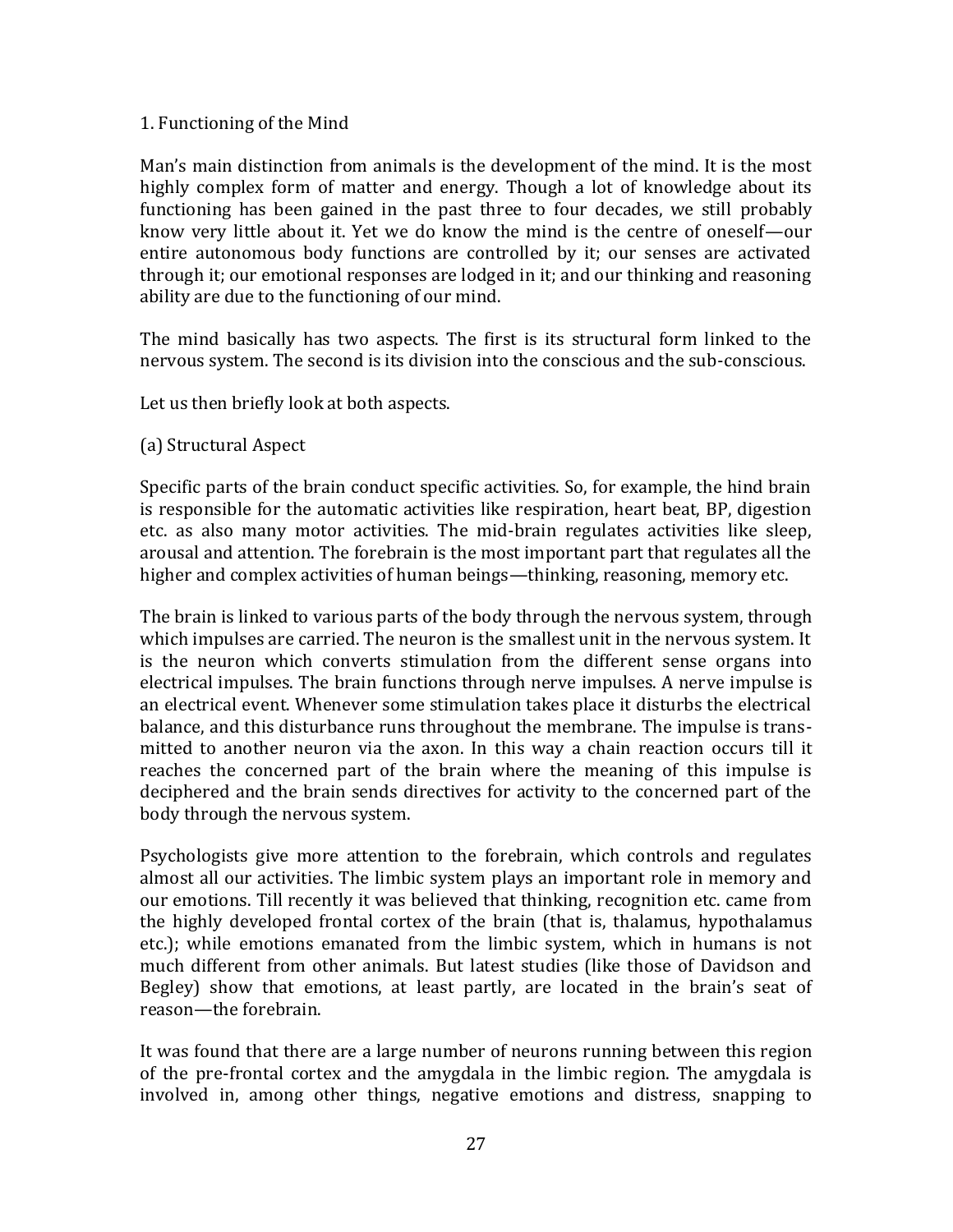attention and activity when we feel anxious, afraid, or threatened. The left prefrontal cortex inhibits the amygdala and, through this mechanism, helps to facilitate rapid recovery from adversity. People with greater activation of the left side of the pre-frontal cortex recovered much more quickly even from the strongest feelings of disgust, anger and fear. In other words, the left pre-frontal sends inhibitory signals to the amygdala instructing it to quiet down. Activity in the left pre-frontal cortex actually shortens the period of amygdala activation, allowing the brain to bounce back from an upsetting experience.

In addition, earlier it was thought that the brain had a fixed form, but now it is known to have a property called neuroplasticity—the ability to change its structure and function significantly. For example, a pianist will find that part of the brain developing that controls the finger movements. Also, in a similar way, our brain can change in response to messages generated internally—in other words, merely by our thoughts and intentions. So, one need not be a pianist to develop that part of the brain, repeated thought of the movement of the fingers can bring about similar change. In a similar way, through mental activities of various types a more positive outlook can develop which allows the pre-frontal cortex to be more resilient and restore negative feelings (like fear, anger etc.) that develop. It will be important to remember this fact when we later deal with our emotions—particularly the fear psychosis.

In addition to this, recent studies by scientists like Bruce Lipton, utilising the latest in quantum theory and epigenetics (science of heritable changes in gene expression caused by mechanisms other than changes in the underlying DNA sequence), have shown that environmental factors are primary in a man's make-up over genes. Lipton says scientific studies show that genes can be turned on and off by environmental signals, including thoughts, feelings and emotions from outside the cell.

For example, he explains how this works:

"Each of our cells is a living entity and the main thing that influences them is our blood. If I open my eyes in the morning and my beautiful partner is in front of me, my perception causes a release of oxytocin, dopamine growth hormones—all of which encourage the growth and health of my cells. But, if I see a sabre-tooth tiger, I am going to release stress hormones—cortisol, histamine and norephinephrine. These chemicals change the cells to a protection mode. I don't even have to see these things. If I am worried or afraid, my blood will fill with the same harmful chemicals. People need to realise that their thoughts are more primary than their genes, because the environment, which is influenced by our thoughts, controls our genes."

This further indicates how one can bring about changes in our values, emotions etc. which are existing in our brain. This could be in a positive direction or negative depending on the type of environmental and thought impact.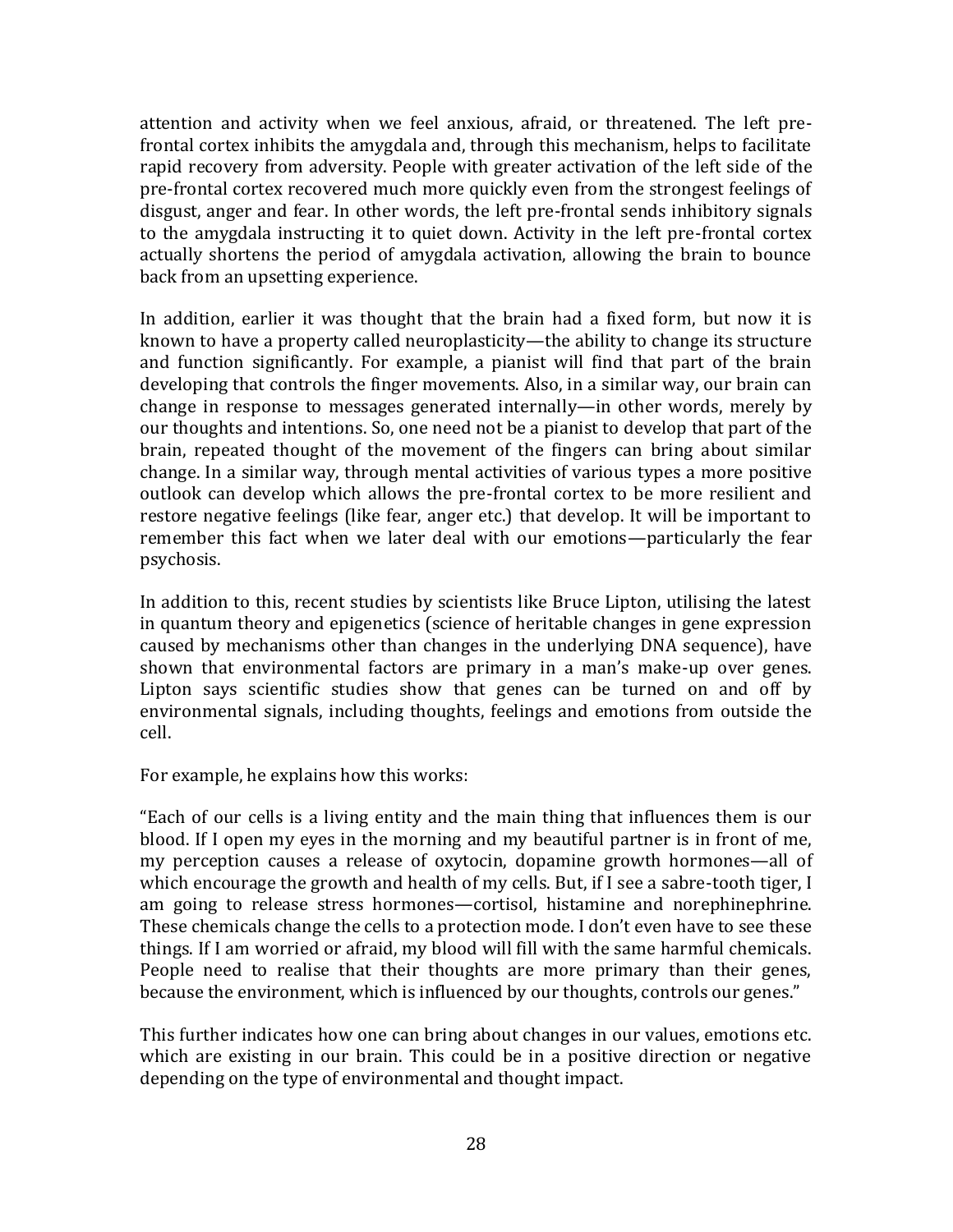#### (b) The Sub-conscious

The second aspect of the mind is its division into the sub-conscious and the conscious. It was Freud who long back showed that many of our desires, urges, feelings, that are suppressed because of the social environment, bury themselves in the sub-conscious. These often find expression in dreams. This suppression leads to schizophrenia, neurosis and other forms of distorted behaviour. In his understanding, it was primarily the suppression of sexual feelings that was the cause of this. But, that was during the Victorian era; later Jung and others widened the scope beyond sex.

Though this was an important discovery, most of the 20th century psychology in the West sought to play down the aspect of the sub-conscious. In fact, modern psychology began to be defined as the "science of behaviour". Watson, the father of the school of "behaviourism", rejected the mind as the subject of psychology, and insisted that psychology be restricted to the study of behaviour—that is, merely the observable activities of people and animals.

It was only recently that scientists like Bruce Lipton and others brought back onto the agenda the sub-conscious in their scientific research involving the latest in epigenetics and quantum theories. They have shown that the main functioning of the brain is through energy waves and not physical (mass). This factor becomes hugely important as it scientifically shows how we can change our mental make-up through varies forms of concentration, meditation and other mind activities—both at the conscious as well as the sub-conscious level.

Regarding the sub-conscious, Lipton, using computer vocabulary, says: "The subconscious is a million times more powerful than the conscious. But the subconscious is only 'habitual', it will only play the programmes with which it has to be loaded. Ninetyfive per cent of our daily activities are controlled by the sub-conscious mind. The less powerful conscious mind is unique, for it is creative, it can observe the body's operations and manually control the mechanism, over-riding the readonly sub-conscious programmes… There are two fundamental classes of programmes. In the sub-conscious data-base—those derived from evolution (instincts), and those learned through life experiences. The sub-conscious mind is not a seat of reasoning or creative conscience, it is strictly a stimulus response device. When an environmental signal is perceived, the sub-conscious reflectively activates a previously stored behavioural response—no thinking required. The subconscious is a programmable auto-pilot that can navigate the vehicle without the observation or awareness of the pilot—the conscious mind."

We will now study the questions of our values, instinctive drives and emotions in their interactions not only with our conscious mind, but also with the sub-conscious. For, at a conscious (rational) level I may intellectually understand that selfishness, greed, ego etc. are bad; I may even try and counter these qualities at the conscious level; but if they continue to remain embedded deep down in my sub-conscious, in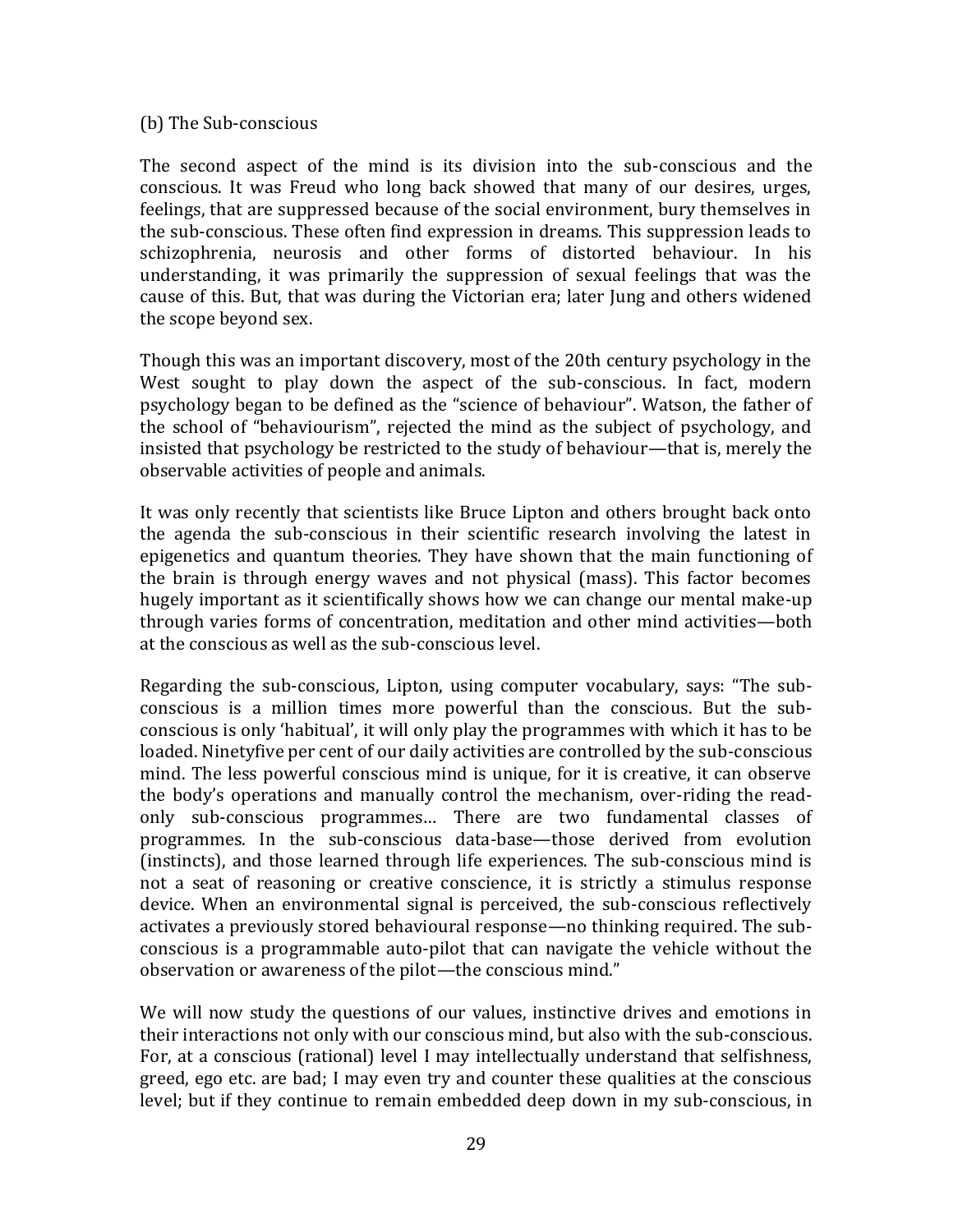different circumstances they will keep popping up. Finally, I may give up the struggle and allow these negative values to completely envelop my conscious mind and practical activities. This can be compared to a cancerous growth. If we merely treat the manifestations the cancer will keep spreading till it destroys the body. It is only by exterminating the roots of this growth (whether through chemotherapy or surgery or both) that the cancer can be destroyed.

Now let us look at our values, instinctive drives and emotions in relation to both our conscious and sub-conscious mind.

#### 2. Values and Consciousness

We have already seen that throughout history values of badness have dominated, while those of goodness have been mostly suppressed, remaining as an oasis in a desert of evil. The values of evil are conducive to an oppressive/exploitative system/organisation, on which it thrives. The values of goodness are conducive to non-oppressive/non-exploitative system/organisation. Each feed on the other. Widespread values of badness facilitate greater oppression/exploitation, whether in society or an organisation or an individual. But, if badness is restricted, the oppressors will not find a fertile soil to take root and spread their weeds. The opposite will also be true—a just social order requires widespread goodness in society to take proper root and bloom.

Now let us turn to our values and consciousness in present-day society. From our very childhood we are being subtly indoctrinated. When a child is born, he/she is innocent. It is said that till about the age of six most children are unable to discern, and tend to absorb things uncritically from the environment. Whatever the child senses, feels or learns has a deep impact on the sub-conscious. The child's surroundings are comprised of the immediate family, relatives, teachers and friends, who, themselves inculcated with the prevalent values of society, naturally impact the child with these values. But today, this is not the only means of indoctrination— TV, internet, films etc. greatly impact children from a very young age. Specifically cartoons, internet games and many advertisements are being consciously filled with negative values to directly affect the sub-conscious of the child. In addition, the TV/internet culture deprives children of social interaction and deepens further values of individualism, selfishness and lack of concern for others. All this acts to build the consciousness of a person with those values conducive to the present oppressive system from a very young age.

One central factor sought to be created is greed, where acquiring money, wealth, gadgets etc. by any means becomes the main aim in life. What basically should be a means of existence, becomes an obsessive craze. Similar to a drug addict, the more money/goods/property I have, the more I crave for. And the more I have, the better is my status within society. This consumerist mania is promoted day-and-night by every means possible—even sports. The paranoia afflicts not only the rich and middle classes, but also the slum dweller.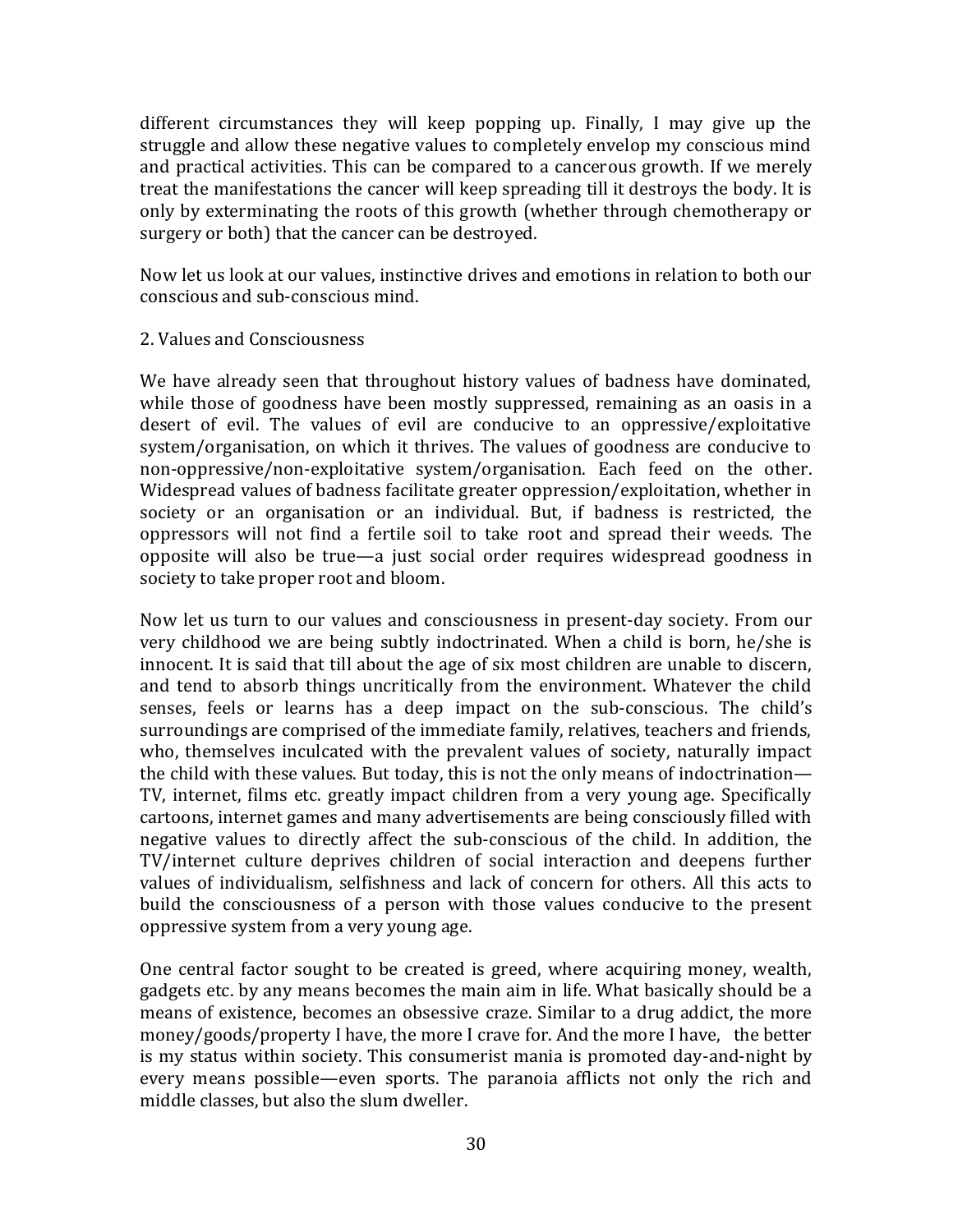In fact today it is the wealth one possesses which has become the main criteria for one's acceptability (in India also caste). I may be the biggest fool, but if I have wealth, hundreds will fawn over me. I may be the worst criminal, but if I have wealth I am acceptable and can even occupy a prestigious position in the top echelons of the elite and power structures. We see this throughout the world today.

In India there is the added factor of caste. The upper castes have a de facto genetic reservation into the club of the elites, while the lower castes, particularly Dalits, find gaining respectability an uphill task. This division is clear even within Tihar. The big-time dons are mostly Brahmins, Kshatriyas, Jats, while the petty criminals are mostly lower castes and Muslims. Nehru and Gandhi are portrayed worldwide as big-time intellectuals, but Ambedkar, with his wide spectrum of writings in 22 volumes, is never presented as an intellectual but merely as a Dalit messiah and writer of the Indian Constitution. When I am born into a particular caste the casteist environment has a deep impact from childhood itself.

So, the me-first/greed culture breeds all the worst values, which deeply impact the consciousness of society at large, with a particularly strong impact on the middle classes. In this neo-liberal age, the intensity of the advocacy of such culture has been magnified a hundred-fold, even compared to the pre-TV period. Its impact, not only on the conscious mind, but also the sub-conscious can well be imagined.

But, our conscious mind is not a mere mirror-image of society. It has the ability to reason and assess the good from the bad. We also read about those who stood up for the good and justice, even at the cost of their lives. In addition, the enormous unhappiness, hardships and alienation most suffer in the present way of life, makes one search for alternatives. So, with conscious effort it is possible to re-write the negative programmes in our sub-conscious.

People are finding the cut-throat rat-race-more and more intolerable. Except for the super-rich (the 0.1 per cent) and wielders of power, the rest are getting more and more frustrated and disgusted. The innate goodness in man seeks to assert itself, transforming our consciousness from being a stagnant, muck-filled pond, into a flowing river of clean, pure water.

# 3. Instincts and Consciousness

Together with inculcating the worst values, the present system and their media seek to distort our very instinctive needs of hunger and sex. These too are disoriented from a very young age.

If we first look at the question of hunger, we find that the media is busy promoting on a huge scale the most unhealthy of foods/snacks and cold drinks/liquor. Even young children get addicted to these. Such food/drinks, together with a lethargic life-style, has resulted in a growing section of the middle class suffering from a strange disease of obesity (over-weight). In a country like India, it is ironical that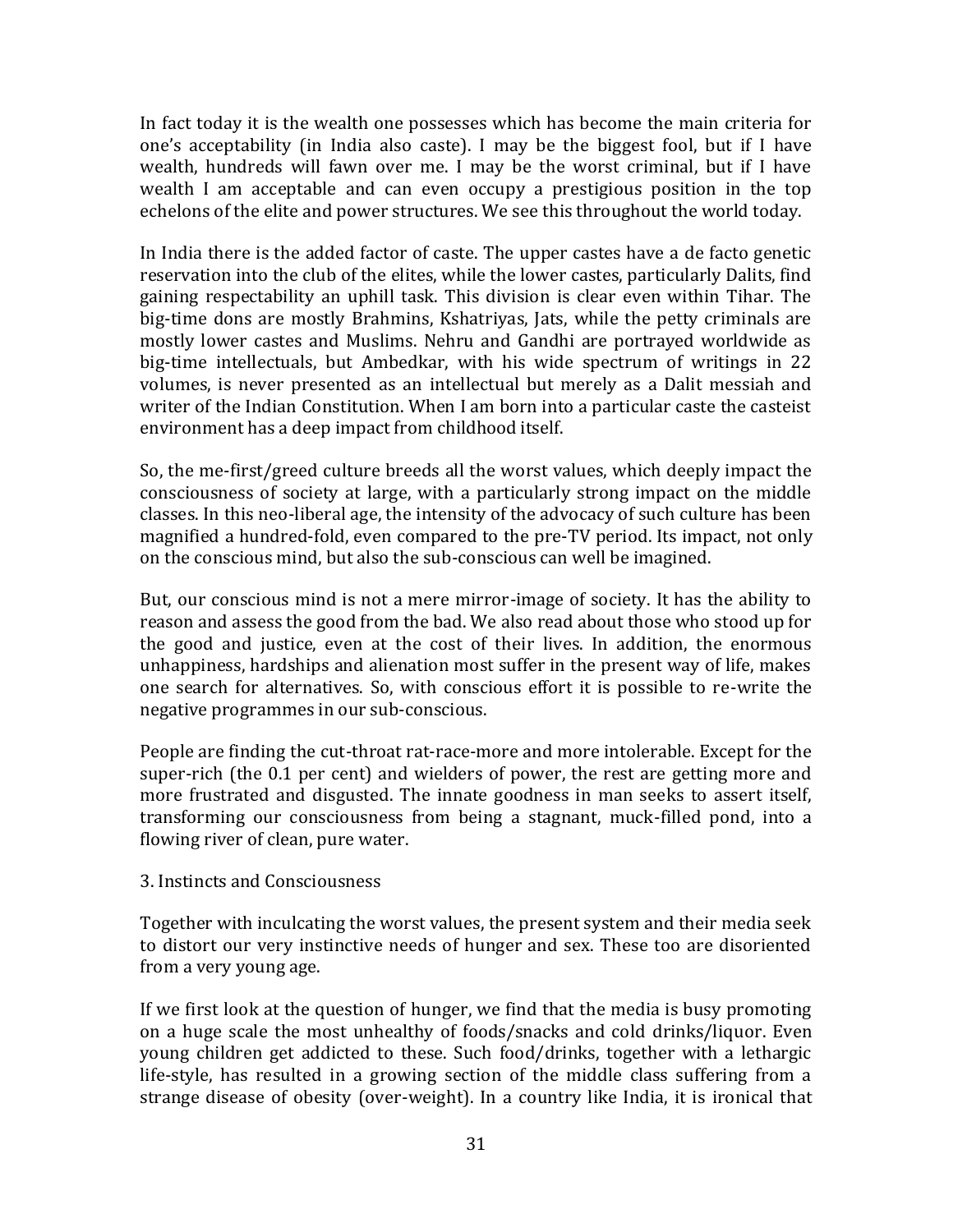amongst the middle classes we have large numbers of obese people, while the bulk of the people suffer from malnutrition. This has resulted in a big leap in what is called 'life-style' diseases in the urban areas, like diabetes, hypertension, heart problems, spinal problems etc. destroying lives at an early age. To enjoy tasty food and drinks is one thing; but to create/develop an obsession for unhealthy snacks/drinks is quite another. This craze for food/drinks not only destroys the health, it disorients the mind.

What is mentioned above for food/drinks is taking place on a far greater scale in the sphere of sex. A sex mania is being whipped up on a scale never seen before. TV, magazines and newspapers are full of it; in films, it is now de facto the central theme; the most viewed sites on the internet are said to be pornography, and now even novels have an extensive dose of it, and, unbelievably, the latest best-selling novel is a soft-porn trilogy.

What is a natural urge, together with being a major source of pleasure, has been turned into such a level of obsession that today it occupies large parts of the consciousness of not only the youth but the bulk of the middle classes. This serves two purposes: First, it distracts the youth from meaningful thought and activities into flights of fantasy, instant pleasures, perpetually chasing phantoms. Sex has become an increasingly important release from the frustrations in our lives, living in a purposeless vacuum. Second, it spawns vast business empires giving the superrich billions of dollars in profits—like in advertising, TV, films, sports and music, fashion and modelling, tourism, spas and hotels etc.

In the West even the once progressive women's liberation movement of the 1960s/1970s against patriarchal oppression (of which women's sexuality was only one aspect) has been turned into a movement for the commodification of women, where beauty and sex have become a marketable commodity. And in this marketplace there is no room for such mundane things as love, affection, concern etc. Relations, here too, are turned more impersonal where money, fame and instant pleasure are the sole purpose. And to gain a good market-value girls go to any extent from having artifical body parts to starving themselves (anorexia) to remain slim.

In India the promotion of this 'Western' (read sex) culture is having a disastrous impact on our youth, where it has been super-imposed on the existing deeply feudal ethos. The media virtually equates sex with "being modern"; while, in real life, except for a section of the urban elite, intermingling of the genders is considered taboo. This results in all sorts of degenerate, criminal and perverted behaviour (like eve teasing, rape, sexual abuse of minors etc.) and unmanageable sexual liaisons (resulting in suicides, depressions, honour killings, murders etc.) Much of the youth are caught between the devil and the deep sea—a pretense to be sati-savitris and a desire for the 'modern' world of pleasure. They cannot understand the possibility of a real healthy, mutally enhancing and mature relationship between the sexes. With the media onslaught, on the one hand, and the inability to realise those relations in real life, on the other, the Indian youth's mind is even more clogged than his/her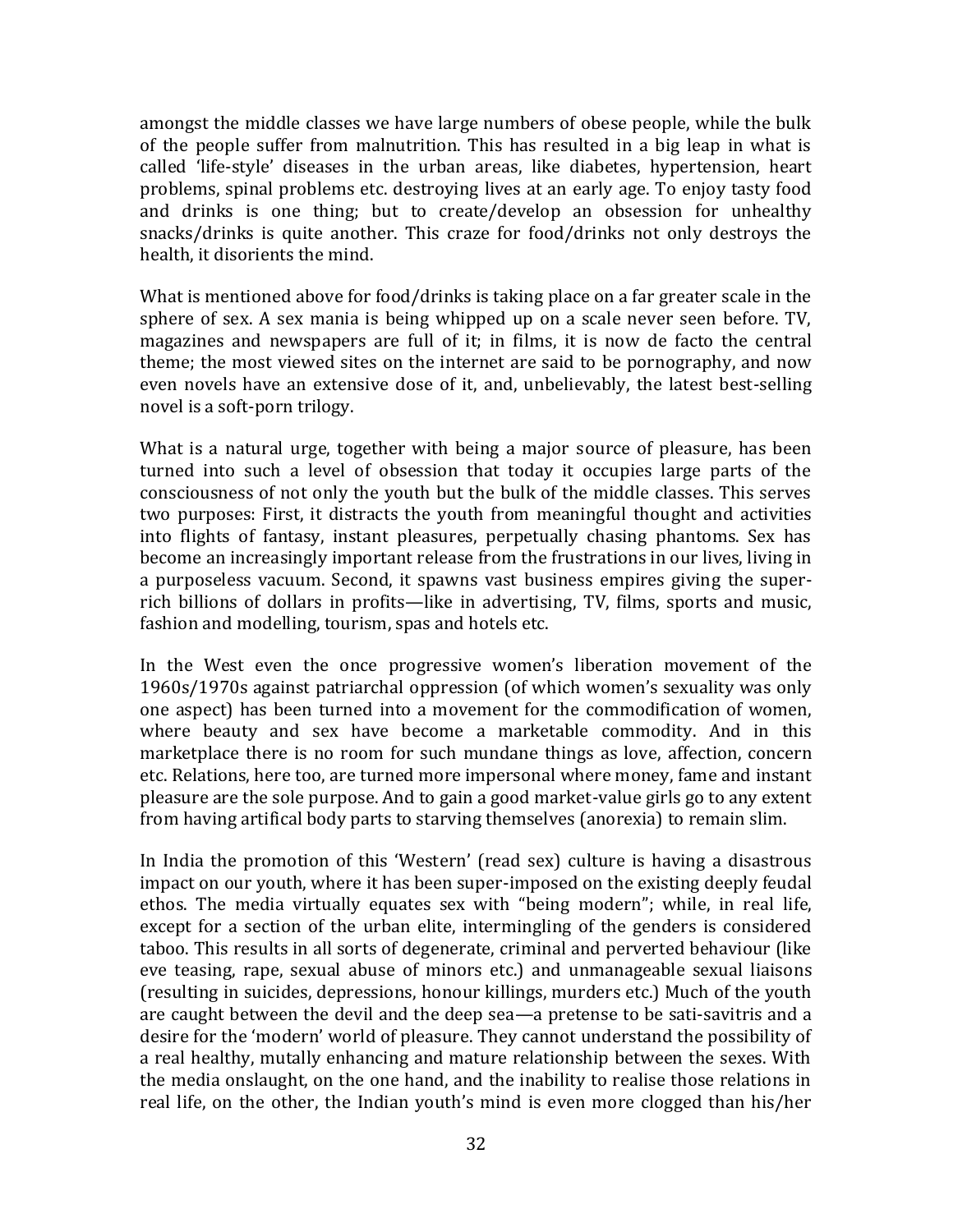Western counterpart, with sexual fantasies and the imagination running wild.

Sex and love should be a normal part of our human relations to fulfil both instinctive and emotional needs. The less the restrictions on it, the less it will clog our minds, the more we can focus on meaningful thoughts and actions. From an obsession it should become a normal natural relationship between mutually consenting couples.

No doubt, both food and sex are an important part of our psyche as they are a major source of pleasure. One need neither to take a missionary approach—sex only for procreation and food only to satiate hunger—nor go to the other extreme to make it the central aspect of our consciousness. Both have to be dealt with a certain degree of maturity, not frivolously; becoming a victim of our passions.

4. Emotions and Fear Psychosis

Marx said (Economic and Philosophical Manuscripts—EPM): "Man as an objective sentient being is a suffering being, and since he feels his sufferings, a passionate being."

No doubt man interacts with the outside world through his five senses (as a sentient being). True also that the objective world is reflected in his consciousness through these senses. But, these senses in themselves do not result in emotions. Emotions are a product of the conscious (and sub-conscious) mind, which receives sensations through the senses. Sadness/happiness, fear, anger, love/hatred etc. evolve in the process of our interaction with our environment, and are activated (as we have seen) in a particular part of our brain. One could say that our senses are merely a highway between the object and our consciousness.

Take some examples: say, a child was bitten by a dog. Till today, fear may be triggered in his mind on seeing a dog, as probably this incident had a deep impact on his sub-conscious which his conscious mind was unable to over-come. Say, again, someone suddenly loses a most beloved person. Here too sadness can be overwhelming and impact the entire psychic make-up of the brain.

So we see that the overall emotional make-up comes from thousands of such experiences right from our childhood days. These construct the entire emotional pattern of a person at a given time.

At the emotional plane, what we basically seek is happiness, but many of our other emotions—like fear, sadness, anger, hatred—prevent us from achieving this. Here I will primarily deal with the emotion of 'fear' as it is more general in character, while sadness, hatred, anger etc. are conditioned individual responses.

So, for example, one person may feel sad if he does not make pots of money; another may feel sad on seeing a starving child. One person may feel hatred if another person contradicts him; another may feel hatred for a bully who he sees beating a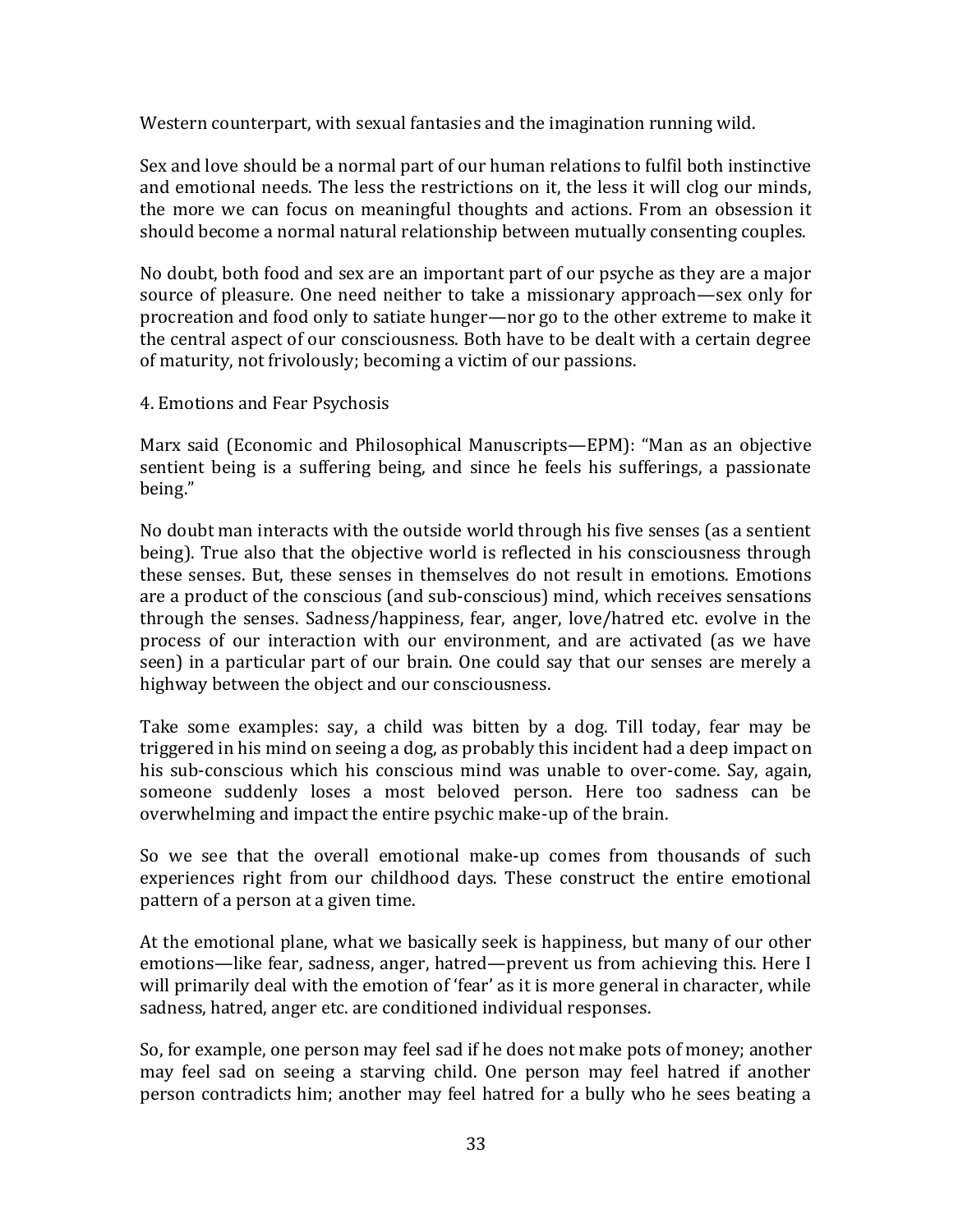weak person. One person may feel anger if someone does not flatter him; another may feel anger on seeing someone behave dishonestly/unfairly. So, most of these emotional responses are strongly connected with our value-system—if the latter changes so will the response.

No doubt this also applies to the fear psychosis, but that is more prevalent and deeprooted and manifests in hundreds of forms. The more the fear complexes, the more our insecurities, the more is our vulnerability, the less is our sense of freedom.

There is fear of the powers that be, fear of god, fear of starvation, fear of death, fear of ostracism, and even fear of oneself. These, and hundreds of other forms of petty (or major) fears haunt man, eat into the vitals of his freedom, and also abilities.

Particularly, the fear of ostracism compels people to either actively or passively support all the evils around us. It is this fear of isolation and ostracism that makes people repress the awareness of that which is taboo, since such awareness would mean being different, separate, and hence to be ostracised. For this reason the individual must blind himself from seeing that which his circle claims does not exist, or accept as truth that which the majority says is true, even if this own eyes could convince him that it is false. Do we not witness this regularly in our offices, circles, parties, organisations, communities etc.? Are we too not silent spectators?

As Erich Fromm says, "The herd is so vitally important for the individual that their views, beliefs, feelings constitute reality for him, more so than what his senses and his reason tells him… What man considers true, real, sane are the clichés accepted by his society, and much that does not fit in with these clichés is excluded from awareness… For the majority of people their identity is precisely rooted in their conformity with the social clichés… Hence the fear of ostracism implies the fear of the loss of identity, and the very combination of both fears has a most powerful effect." In fact how many are willing to 'swim against the tide' even when they know the tide carries with it filth and muck!!

But, very often the pangs of conscience prick us. Take a spiritual being; the fear of god (or hell) often pushes man to oppose the bad within and around ourselves. In many a religion, though the religious themselves promote the values of goodness, what is said is that only the fear of god can keep people on the virtuous track. But, if I seek to adopt some values not because of a deep understanding of their intrinsic worth, but merely because of a fear of going to hell, can such values be deep-rooted? It cannot be, as fear may only help suppress the bad within me; while only a sincere understanding of its negative features will help me eradicate it. Fear and suppression bring with them feelings of guilt, numerous complexes, the need for pretenses etc. that distort a person's character, creating a million insecurities. Regular confessions before a priest may help temporarily relieve some of the resulting tensions/guilt, but do not help cure the disease.

Exactly the same would apply if god is replaced by any other authority—be it a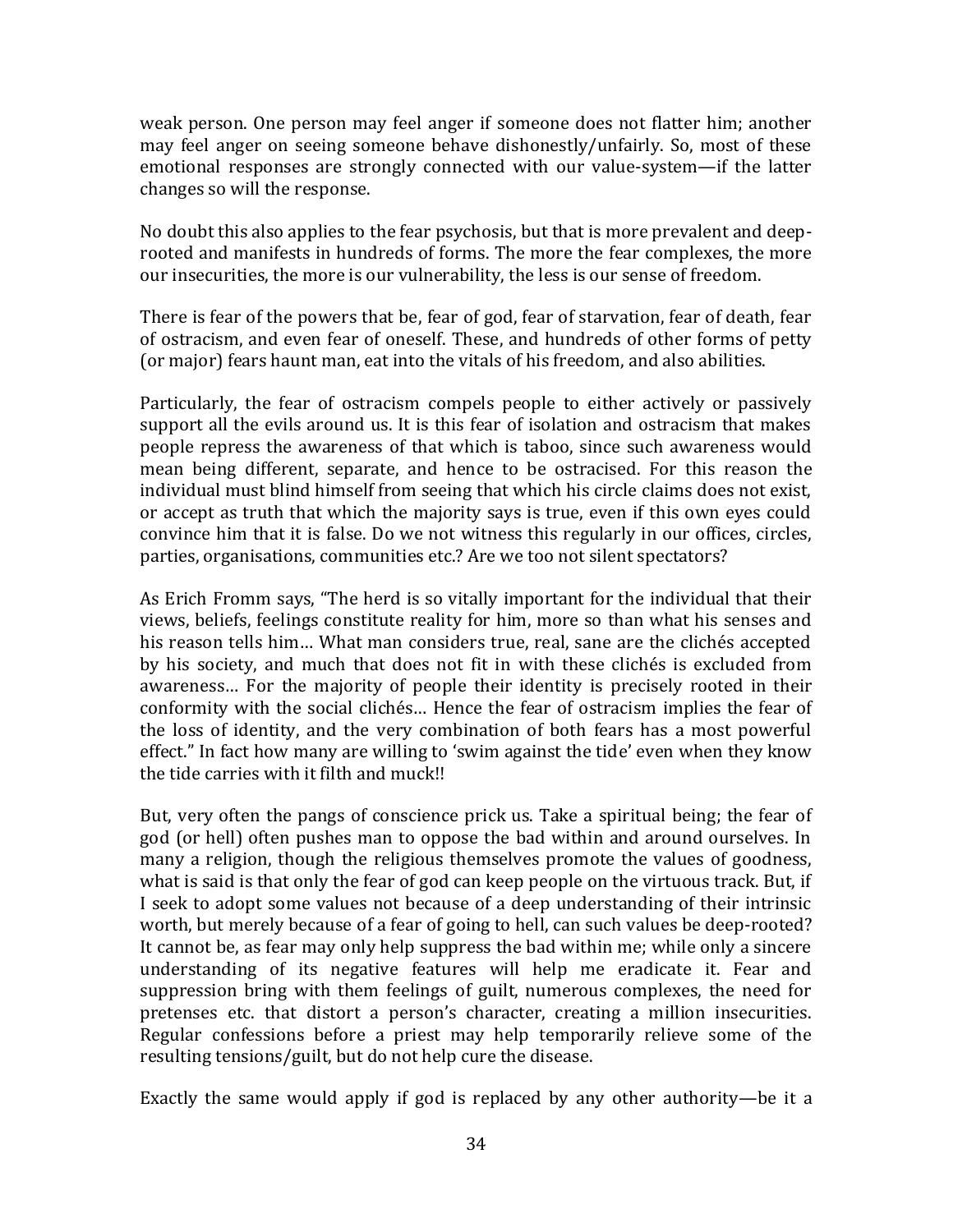Communist Party or leaders. The best example was the Cultural Revolution in China which sought to inculcate the values of selflessness etc. But the method adopted was through fear, imposition, punishments etc. So, whatever apparent change that took place was superficial and not internalised, and, when the opportunity presented itself, it was all reversed.

Superficial change, at best, remains at the conscious level; deep (real) change takes place at its sub-conscious roots. One can never change the sub-conscious through fear, imposition etc.

If one has to truly imbibe the values of goodness, one has to, first and foremost, throw aside all feelings of fear—particularly the fear of ostracism and authority. One must then realise the intrinsic goodness in these values in themselves and seek to make them a part of our sub-conscious mind. Though this primarily requires looking inwards within oneself, it cannot be done in isolation. Any changes within must, of necessity, reflect in a change in our outward behaviour discarding fear of ostracism/authority. It requires both: inward-looking and the outward courage to be principled and to stand up for what one believes to be just and right.

So, as long as fear reigns at the emotional level, it brings with it numerous insecurities, which sap our strength to fight the negative within us and also the ability to stand up for what is right. Various systems seek to keep people in a state of emotional instability, so that they are easily malleable to their nefarious designs.

# 5. Alienation and Consciousness

Alienation results in man being distanced from his self. In other words, my subconscious self is in conflict with my conscious thinking and being. 'I' am not 'me'; 'I' am what others make of 'me'; what 'I' want others to see as 'me'. I thereby live in an artificial world, as an actor perpetually playing a role in the theatre of life. The artificiality itself becomes natural (habitual), so much so, that to actually be natural would feel artificial. It would feel like standing naked in a crowd of clothed people. My sense of security comes in my being clothed in the garments of artificiality, paranoic that others may take a peek at my naked (that is, natural) self. In this way our real self becomes a prisoner to pretenses, hypocrisies, ego etc. And when two such artificial beings interact, one can imagine the level of superficiality in the relationship.

A (relatively) natural being like Anuradha is a rarity even in communist and progressive circles. On the contrary, very often the artificiality is even larger in the activists' world than in the normal world. Communists/progressives are supposed to have more of the values characterised as 'good', but at the sub-conscious level they have not been able to give up the value systems acquired through society. So, the conflict in the sphere of values is even sharper. Also, at the instinctive level, because of the need for a show of Puritanism, one suppresses (or hides) one's urge for good food and sexual feelings. For all these reasons, at the emotional level such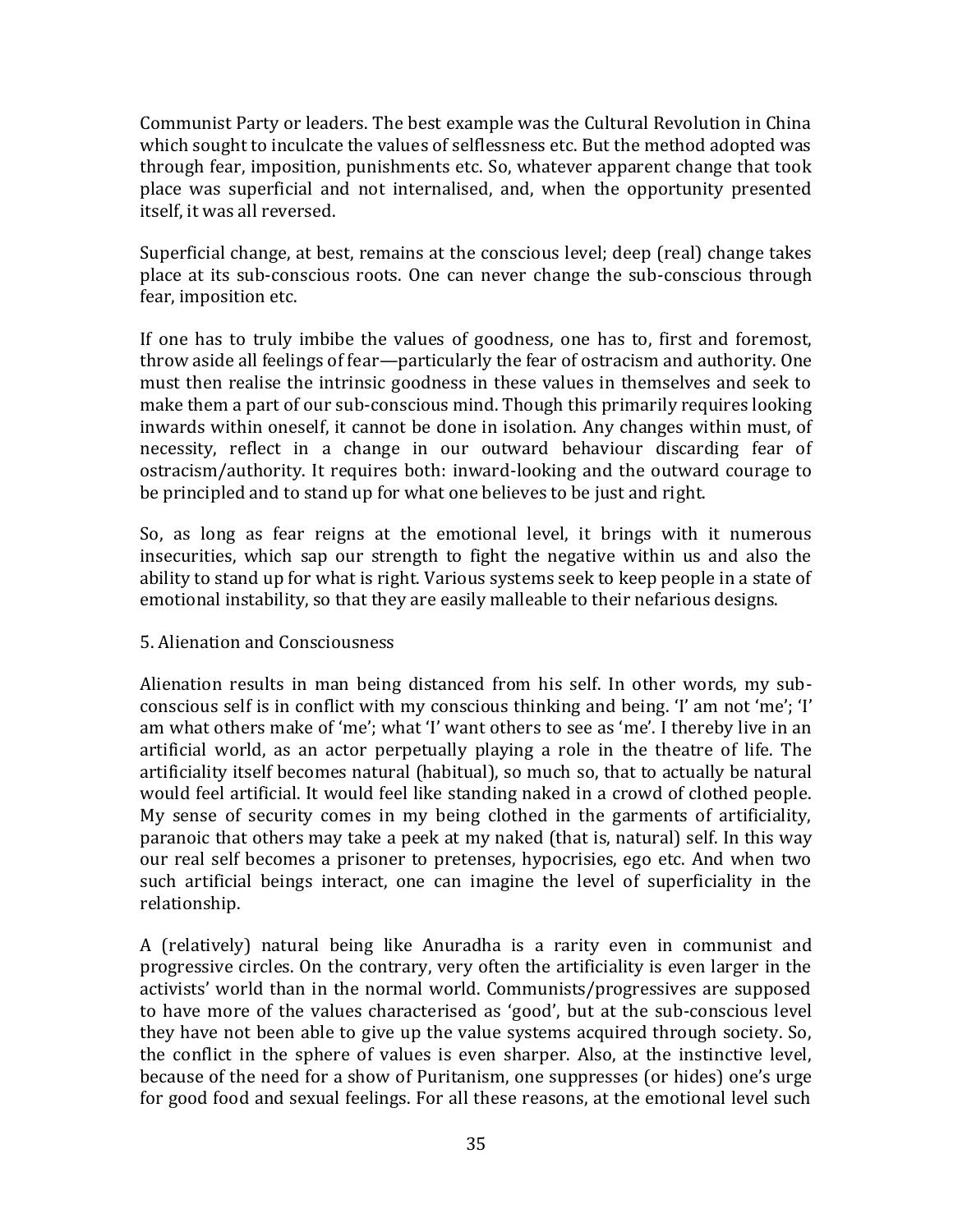persons are the most insecure (unless, of course, they are leaders) as they are filled with guilt feelings, complexes, and always in a state of dissatisfaction. They are not able to come to terms with themselves. Anuradha's naturalness was reflected in her child-like spontaneous emotional responses—whether anger, happiness, sadness (she would cry easily) etc. The lack of complexities and pretenses enabled her to develop an exceedingly sharp and focussed mind, as it was not clogged with large amounts of baggage. If our conscious mind is full of maintaining pretenses, sustaining an ego, scheming and manipulating, indulging in one-upmanship, dominating others etc. etc., what space is left in the mind for creative effort? This is partly the reason that one finds nowadays less creativity amongst organisational people; and less practicality amongst intellectuals and academics.

Now let us turn to the question of alienation in the three spheres of our consciousness—values, instincts and emotions.

First, let us look at the sphere of values. As long as my conscious mind accepts/rationalises the rot within society and in myself, I have no major conflict between my sub-conscious and conscious mind. The problem (which often is major) only arises when I am unable to fulfil my greed, selfishness, ego etc. And, at times, if pangs of guilt flash across the conscious mind, I subdue these through thousands of self-justifications, rationalisations, even though most may be in the realm of the absurd.

But with most people who have varied levels of sensitivity, the conflict between one's sub-conscious self and one's conscious being eats into one's vitals, creating guilt, neurosis, depression etc. The sub-conscious will have elements of the innate good in man, but will be more filled with the impact of the environment. The important aspect here is to use our conscious mind to build on the elements of good, while reducing the negative impact of the environment.

Let us now turn to the second aspect, instincts, particularly sex. Sex was important enough to be the major aspect of Freud's psychological theory of the sub-conscious. Though now recognised as one-sided, and more relevant to the Victorian era of suppressed sexual urges, with India's feudal ethos, sex will still have significant impact on our thinking.

As already mentioned, the relations between the sexes should be based only on affection, liking and mutual respect and concern. But our values and emotional insecurities make this impossible.

Our selfishness, ego, prejudices etc. and, of course, patriarchal tendencies, play a major role in vitiating relations between the sexes. Over and above this our emotional insecurities prevent maturity in such relations, resulting in all sorts of jealousies, doubts, pretenses etc. Together with these the alienation in society is reflected here too, with invisible walls sprouting up in the closest of relationships. Until a lot of this baggage is shed, not only between the two individuals involved, but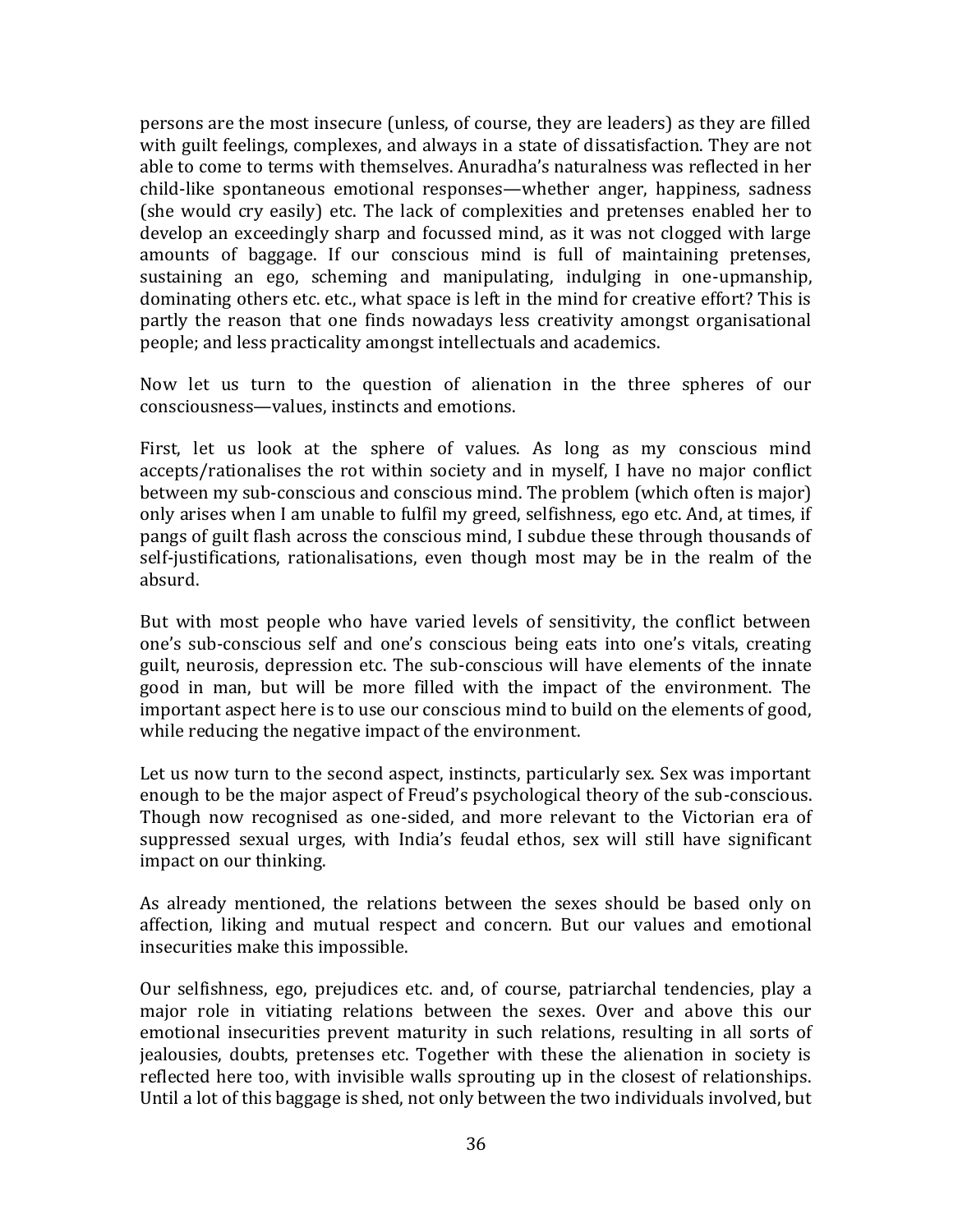also in our circles, such ideal relations are not possible.

Finally, if we turn to our positive emotional feelings of loving, liking, happiness etc., most remain unfulfilled, at least, not to the extent one would desire. Man is a social being and such feelings are absolutely essential to his very existence. Lack of these will push a person to insanity. But today, the society has created a desert of such feelings, and man has to seek nourishment from the thorny cacti or else scramble in search for an oasis. Very often he ends up facing mirages, to which he rushes, only to find burning, scorched sand.

The walls of alienation are reaching such extreme levels, driven by a maddening ratrace for the middle classes and a fearsome dog-eat-dog scramble for survival for the rest, that there is little time for evolving human relations. The time spent, must give a return; so, even human relations are increasingly thrown to the anarchy of the market—virtually with a price-tag. Man is, de facto, being turned into an automaton, like some robotic machine, with a heart of steel. What Marx called a "crippled monstrosity" is even more true today, than when he wrote Das Capital, Vol. I.

So, we see that the walls of alienation, that deprive us of our freedom, seriously affect man at the level of his values, instincts as also emotions.

6. Free, To Be Human

This apt title of a book by Felix Green brings out the importance of humanity in the question of freedom.

This entails freedom from our alienated being reflected in the spheres of our values, instincts and emotions. Whether it is my values, or my sexual feelings, or my emotions, if these remain suppressed within us in the sub-conscious, and in continuous conflict with our conscious being, I will be forced into a sort of schizophrenic existence, alienated from my very self.

No doubt, as already mentioned, such feelings and sensitivity come into play only once I am free from the pangs of hunger, starvation and disease. A perpetually hungry/diseased person develops just the survival instinct and all other faculties will lie dormant. Yet, once the existing system is transformed and most acquire the basic necessities of life, such people too will find these faculties develop with the inherent contradictions they create. Unless the practitioners of change factor in this aspect from the very start, real change will remain illusory.

This fact was recognised over two millennia back when Christ said: "Man does not live by bread alone." Acquiring the basic necessities of life is a necessary, but not sufficient, condition for socialism. The manner of socio-economic transformation should be in such a way that it frees man from his alienated self and facilitates the transformation of his values, emotions and instincts.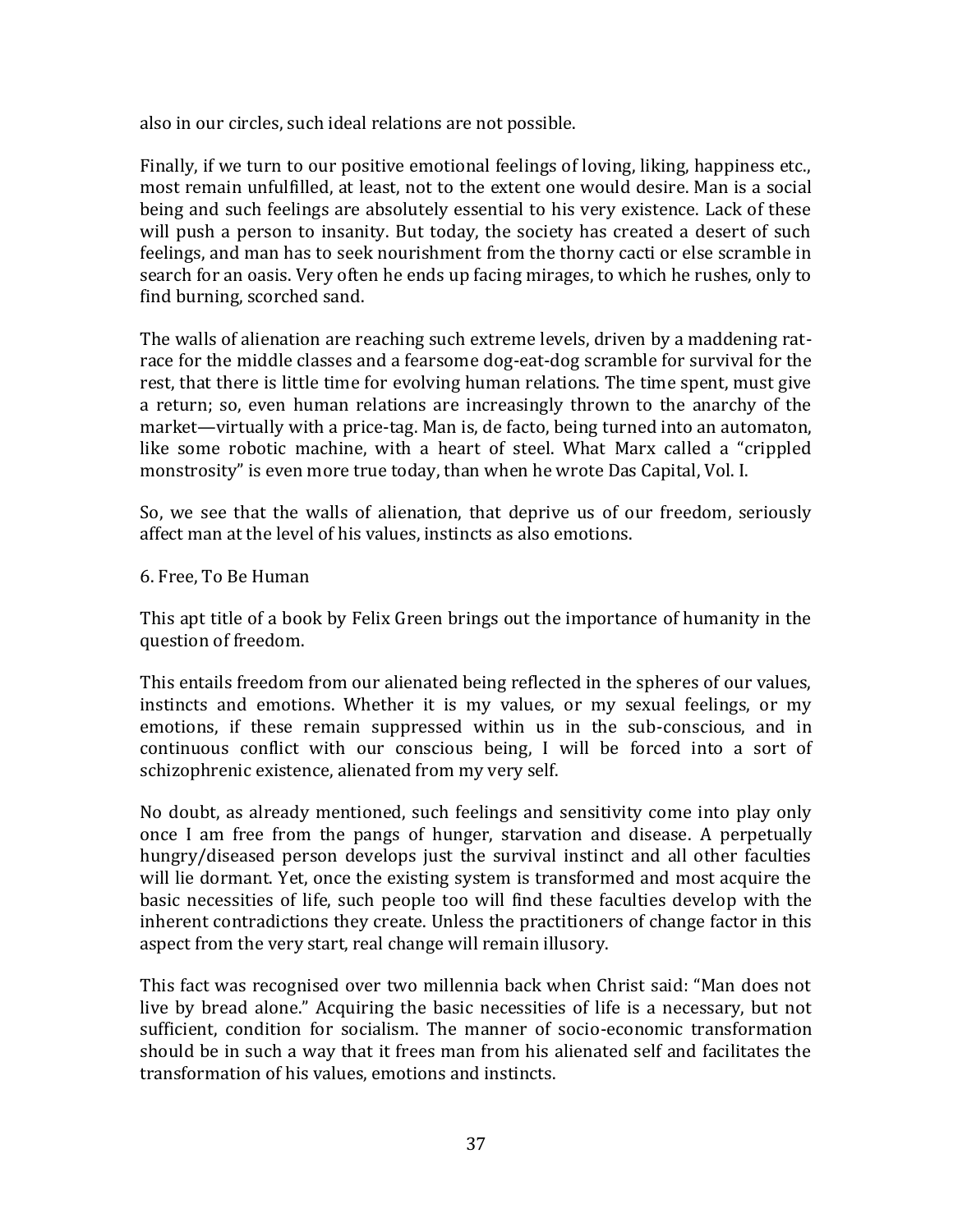So, to gain genuine freedom and happiness, besides acquiring the basic necessities of life, one has to gradually turn our sub-conscious from being a breeding ground of evil into a haven of good, restore our emotional balance and harmonise our instinctive urges. It is only then that we begin to bring out the humanity within us and start to move from the realm of necessity to the realm of freedom. And if we thus bring about greater balance between our conscious and sub-conscious minds we can gradually overcome our alienation and thereby realise our true natural self. And it is in this process that we will be able to understand, as Marx said (EPM), "how far man's natural behaviour has become human, and how far his human essence becomes a natural essence for him; how far his human nature has become nature for him".

Though society at large has to be changed, the starting point has to be with the individual. Society, class etc., seen divorced from the individual, become abstractions. Besides, how can I ask others to change if I myself am not set on that path of change? Every person who seeks change must be responsible and accountable, first and foremost to himself/herself, then only will he/she impact society in a positive direction.

This process of change can and should begin here and how within the circles, committees, organisations etc. we interact with. But, in order to be sustaining, two basic changes need to be brought about in society: First, an end to alienation created by the very production process itself. Second, society be re-organised in such a way where man lives in greater harmony with nature, not at its expense.

But more on this in the next and last articles in this series.

# **PART V — VALUES, AS CENTRAL TO A NEW JUST ORDER**

The year was 399 BC. Socrates had been advocating a more honourable society. The rulers of the Greek city state ordered him to change his views or take the cup of poison. He chose the latter.

Nearly two millennia later, the year is 1535. Thomas More, the humanist author of Utopia; was beheaded by King Henry VIII of England. Though Lord Chancellor to the King, when the latter declared himself head of the Church, Thomas more refused to sign the Act. His Utopia was a novel on an idyllic imaginary republic, written as a protest against the abuses of the day.

We have already seen that on all occasions prophets, philosophers and revolutionaries, right from the earliest of times, have sought to bring out the goodness in man, and with it, greater justice in society. When the society was under despotic rule such people invariably faced the wrath of the rulers. When the society was in ferment such ideas facilitated a change in the system.

But, when we delve into these transformations, we find one major difference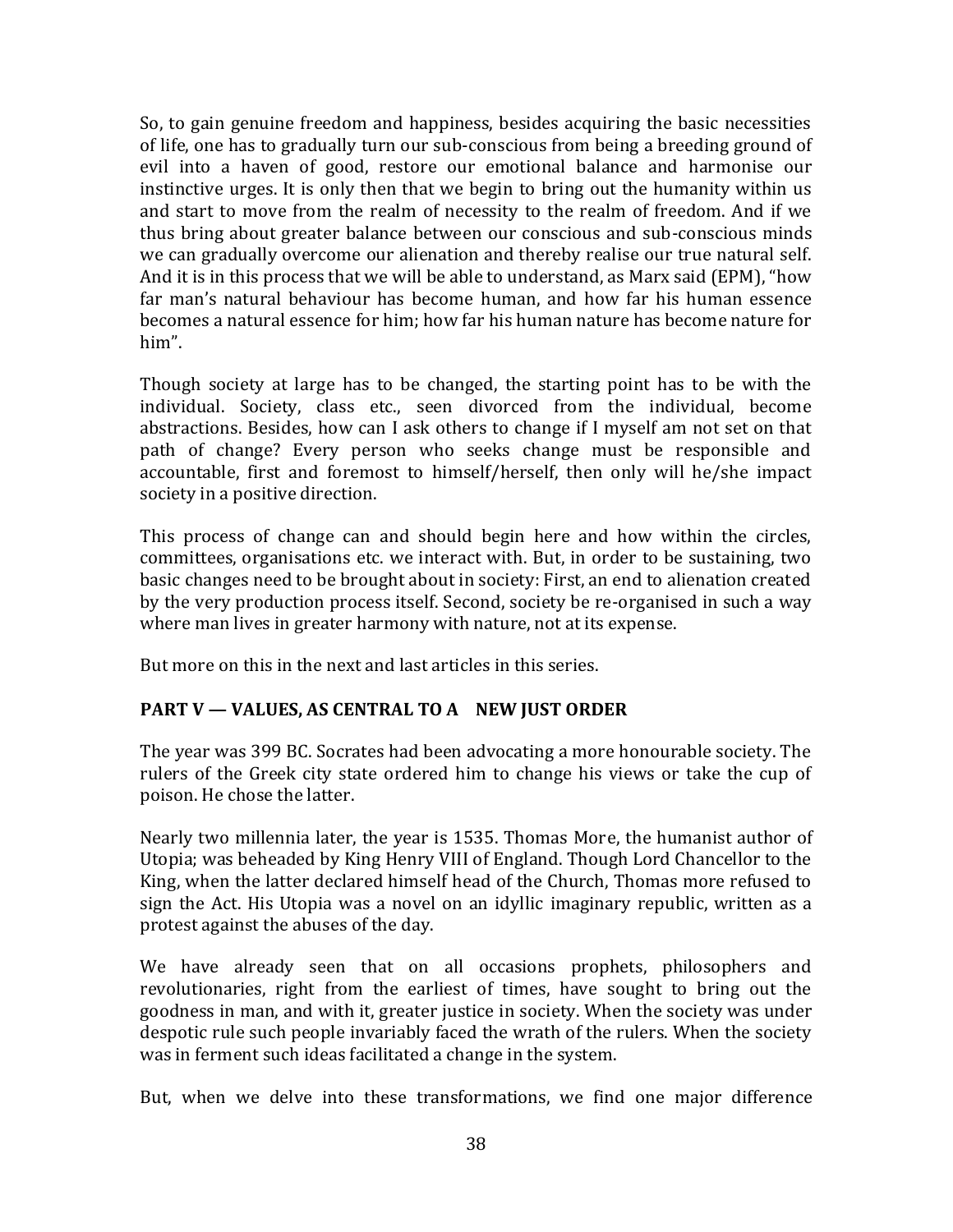between all earlier changes (say, to feudalism, capitalism) and that to socialism. The earlier changes were not conscious, planned acts, while that to socialism was. Yet, in all cases the ideas of the new society evolved in the womb of the old. Such ideas became a powerful force for change once they gripped the masses.

The earlier changes were more-or-less evolutionary in content. But then, in all these changes, though radical in nature, one section of the elite replaced another section; while with the socialist transformation, it was for the first time in the history of mankind that power sought to go into the hands of the poor and oppressed.

In this penultimate article I shall first briefly trace the link between consciousness/values and revolutionary change through history. Next, I will try and bring out the role of consciousness/values in the latest transformations—that is, in socialism. Finally, in this background, I will seek to present the main goal of mankind and some questions of orientation to facilitate change in that direction.

# 1. Consciousness and Revolutionary Change

MARX said that it was "social being that determines consciousness". Though generally true, it does not explain how, through history, many thinkers have been far ahead of their times. To fully appreciate this understanding of consciousness, and avoid a mechanical interpretation, three points need to be considered.

First, if being and consciousness are seen as a one-to-one mirror image, no change would be possible, as our mind would merely reflect the existing reality and nothing else. In actual fact our mind merely gets the raw materials from our sensory perceptions, which it processes through reasoning to give the final product consciousness. So, the mind acts (or should act) as a machine, not a mirror, and knowledge passes from the perceptual level to the conceptual level.

The second point is regarding the reasoning power. How is it created and from where did it evolve? At any given time an individual has a definite mental make-up, which gives him the ability to reason. This is internal to him, having evolved from childhood through thousands of impressions stamped on the mind due to varied experiences—physical, emotional, scientific etc. etc. Consciousness is also generational—instinctive, like hunger and sex. All these are recorded in the mind at both subconscious and conscious levels—which give us our ability to reason. It is with this existing mental make-up that an individual, at any point of time, processes the raw material. Of course, this mental make-up is not fixed in nature, it changes with new experiences. So, while the objective reality is a fixed determinant, the mental make-up changes depending on the changing outlook.

The third point is that consciousness itself has evolved over centuries. According to the famous psychologist, C.G. Jung,

"The development of consciousness has been a slow and laborious process that took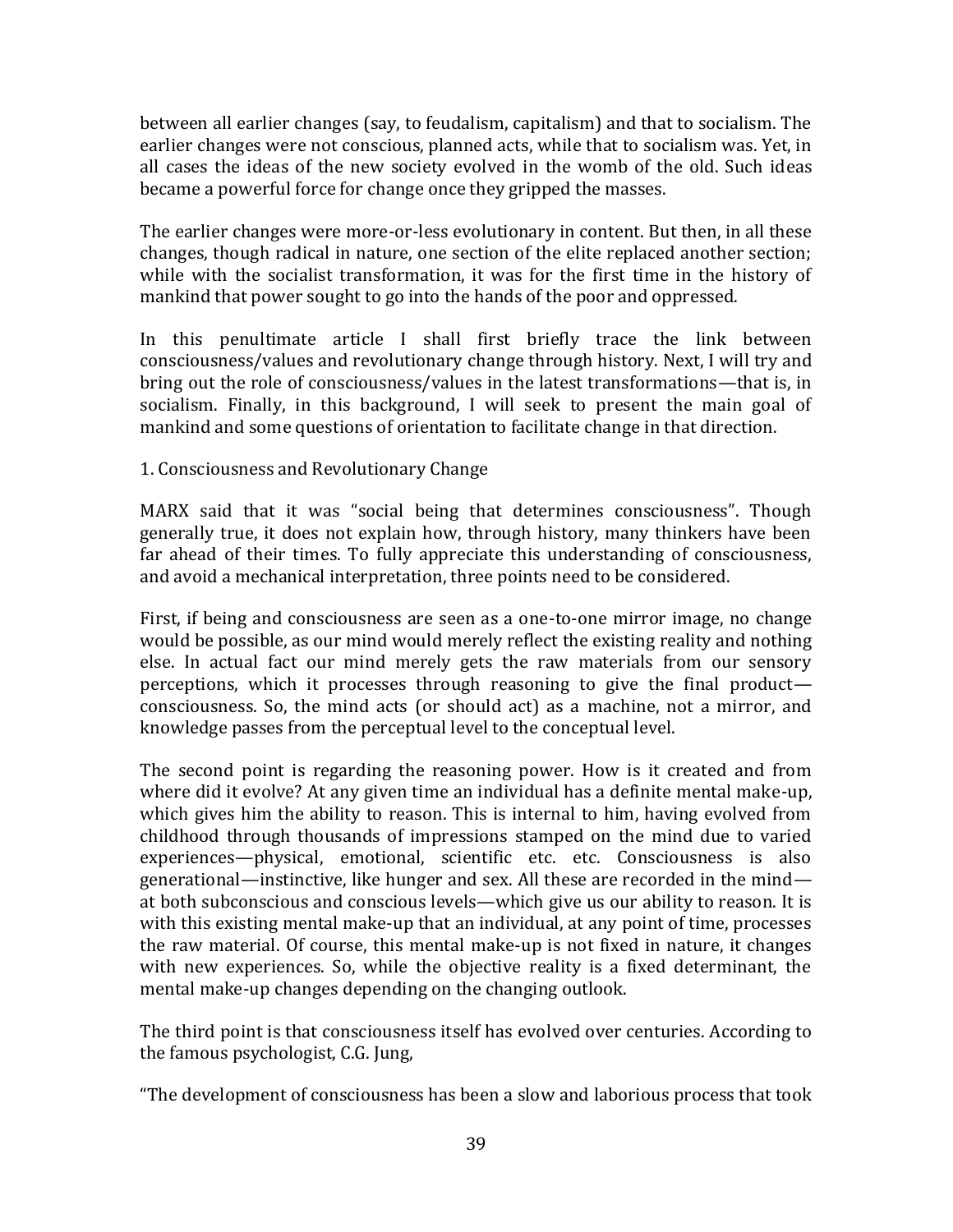untold ages to reach the civilised state (which we date somewhat arbitrarily from the invention of writing, about 4000 BC). Although the development since that date seems to be considerable, it is still far from complete. Infinitely large areas of the mind still remain in darkness."

In fact, most of our instinctive feelings are not because of immediate sensory perceptions, but have evolved through the ages.

So, in a general sense, no doubt, social being determines consciousness. Yet, from the latter two points we find that our mind has been impacted from our activities (being) since childhood and over centuries. And, at any give time the impressions thus created are internal to us, and its impact is specifically reflected in our subconscious.

Now, keeping the above-mentioned factors in mind, let us look at the relationship between consciousness and revolutionary change.

The relationship has been best presented by Marx in his Preface to a Critique of Political Economy, where he says: "At a certain stage of their development, the material productive forces of society come into contradiction with the existing production relations… From forms of development of the productive forces these relationships are transformed into their fetters. Then an epoch of social revolution opens. With the change in the economic foundation the vast superstructure is moreor-less rapidly transformed."

This oft-repeated quote of Marx, though presenting the relationship between ideas (part of the superstructure) and revolutionary change, may give the impression that economic changes are a pre-requisite for other changes—that superstructural changes only follow economic changes. In reality, though economics may be the basis, the relationship is dialectical, each impacting the other. Not only do the productive forces change prior to a revolutionary transformation, but also the new ideas evolve in sync with these changes. In the final analysis, it is man and his ideas that act as instruments of revolutionary change, not inanimate forces.

Let us take two of the most recent changes as examples—from feudalism to capitalism and then to socialism.

In the classical (capitalist) French Revolution of 1789, the ideas of humanity and justice were evolving from about 1500. First came the Protestant Reformation in Christianity through thinkers like Martin Luther and John Calvin. This was followed by a large number of philosophers debating the relation between being and thinking as also the concepts of humanity and justice. Finally, these culminated in the concepts of Liberty, Equality and Fraternity put forward by Voltaire and Rousseau, whose ideas had an enormous impact on the French Revolution. But, this transformation was itself the culmination of a number of other gradual changes that had been taking place—for example, establishment of the Parliament in England in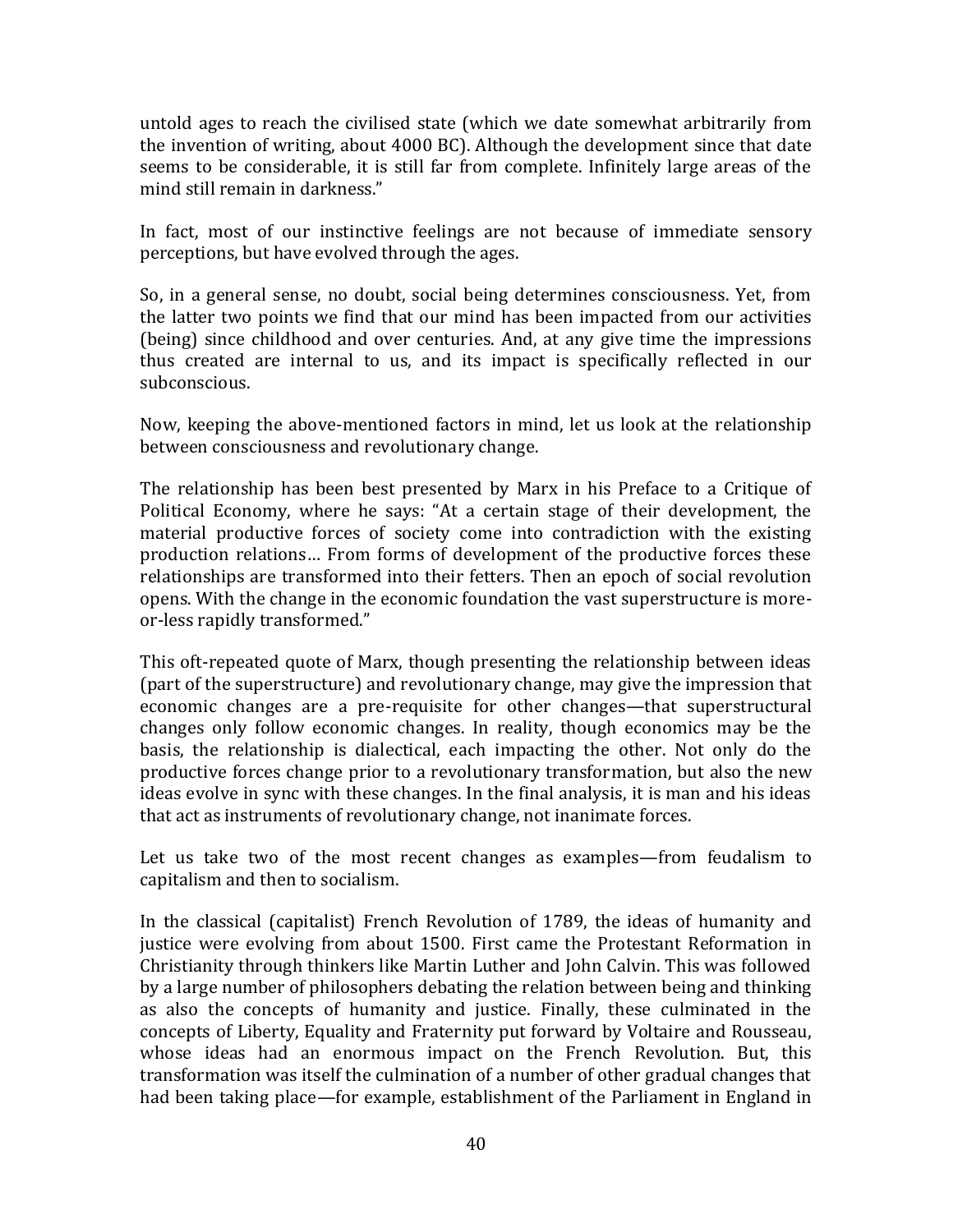1649 after a seven-year civil war; establishment of a constitutional government in England in 1688-89 brought about by the Declaration of Rights; the American War of Independence 1775-83 etc.

Here, we find that both the productive forces and consciousness developed in the embryo of the old feudal order through an evolutionary process of changes culminating in the French Revolution.

As already stated, such an evolutionary process was not evinced in the socialist projects. Both the Russian and Chinese Revolutions were conscious, planned and organised actions. Their post-revolutionary developments (not reversals) were also extremely minutely planned actions. Yet, here too, the socialist/communist ideas were evolving from the time of Marx and Engels in the 1840s.

But, for two reasons the questions of humanity and man's individuality, his freedom and happiness were relegated to the background.

The first was probably due to equating freedom, humanity etc. with liberating people from the horrors that capitalism wrought. Hundreds of classic novels during the 19th and early 20th centuries depicted the unbelievable agony resulting from early capitalism. With the extermination of entire populations by colonial conquest, the destruction of moral life; and workers toiling 12 to 15 hours living in inhuman hovels etc. etc., quite naturally the question of humanity was intrinsically linked to freedom from such a system. As a result the individual was somewhere lost amongst the 'mass', 'class', party etc. It was the mass/class that had to be liberated and, it was assumed, the individual would automatically achieve salvation. But, as we have seen, that was not to be. Socialism raised people economically out of the muck, but did not seek to solve the existential problems of the individual. A herd mentality may be OK for a starving, illiterate, diseased individual; but once delivered from this filth, he/she achieves an identity of his/her own: a self-respect and dignity that calls for a different form of attention in order to achieve liberation/freedom.

The second reason is related to the fact (probably accidentally) that Marxism evolved as a science of society. By adopting a scientific approach to social phenomena, humanity seemed to have got lost somewhere. There is no doubt that with Marxism evolving a scientific approach to understand society, a great leap took place in the realm of thought. Cause and effect, as evinced in the natural sciences, was now also seen in the social sciences. But, while this enormously extended the horizons to understand society and its transformation, a sort of clinical approach developed, which tended to neglect man and his humanity (except, of course, in the sphere of economic equality).

In hindsight one can now view these limitations. Yet, in just one century Marxism, as an ideology, became probably the most powerful force ever in the history of mankind—by the 1960s roughly half the world was under the sway of communism. Yet, surprisingly, barely two decades later there was a near-total reversal. I do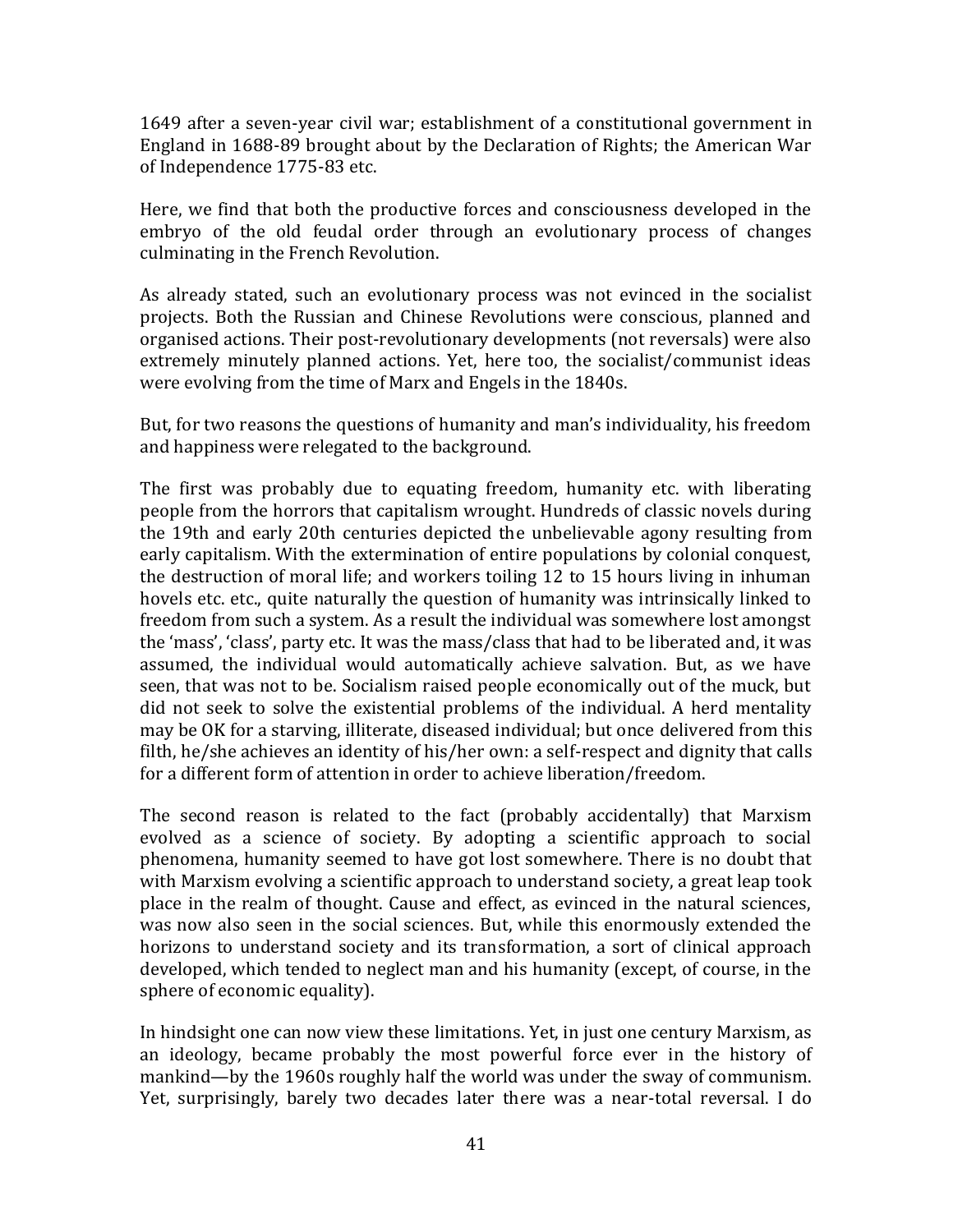believe an important reason for this was the neglect of dealing with these questions of humanity and freedom of the individual.

Though Marx's very starting point to understand social phenomena emanated from his original search for humanity (reflected in his earlier writings), this was somehow lost later. We find little of this in the writings of the Second and Third International nor in those of the towering Marxist intellectuals of that time. Nor do we see much of this in the Russian Revolution, except in the novels of Gorky. Most writings, statements, analyses were confined to political events, economic analyses and a lot or tactics, strategies etc. In the Chinese Revolution (and after), though the question of values was continuously stressed, it was more in the moralistic tradition of Confucius and Buddha, not linking it to questions of alienation, freedom and happiness and the taking of society and the individual on this path.

So, though ideas have evolved in these 150 years of socialism/communism, these were more in the sphere of political/economic justice, politics, economics and tactics/strategy; not in the sphere of values and the individual's sense of freedom and happiness. And once the projects failed (as seen after the 1990s) the people's confidence has been shaken in the feasibility of such a transformation. The lesson to be learnt here is that the development of human consciousness cannot be reduced to merely greater and greater scientific knowledge—whether in the natural or social spheres. As already outlined, this is just one aspect of our consciousness, which also comprises our values, instinctive desires and emotional responses. Overall civilisational advance entails progress in all these spheres.

That it is not just a question of advanced science can best be seen from the example of the present neo-liberal period.

There is no doubt that this period has witnessed gigantic leaps in the sphere of knowledge. The discovery of the computer/internet and its advance, the micro-chip, satellite technology, quantum mechanics, genetics etc. have been truly revolutionary. No doubt this has generated a big pool of brilliant scientists and unheard-of advances in the sphere of the sciences.

Let alone the other spheres, even in this sphere of knowledge has there been any real advance as far as the bulk of the people are concerned? Ironically, it appears, the more advanced the technology, the more moronic the condition of the people. So, for example, calculators do the adding, subtracting etc., the mind is unable to do even simple addition/subtraction, writing is done on computers (now even through voice), so I am unable to write physically; computers do much of the thought processing, so my mind does not think, it merely reproduces. At our workplace, the more sophisticated the technology, the more mechanical and repetitive the job. In my education, cramming and memorising replaces creative thinking. In my leisure, actual sports, music, literature, drama etc. are replaced by sub-standard TV programmes and, instead of performing I merely VIEW the above on a screen. As a result even in the sphere of know-ledge/science, for the bulk of the people, there is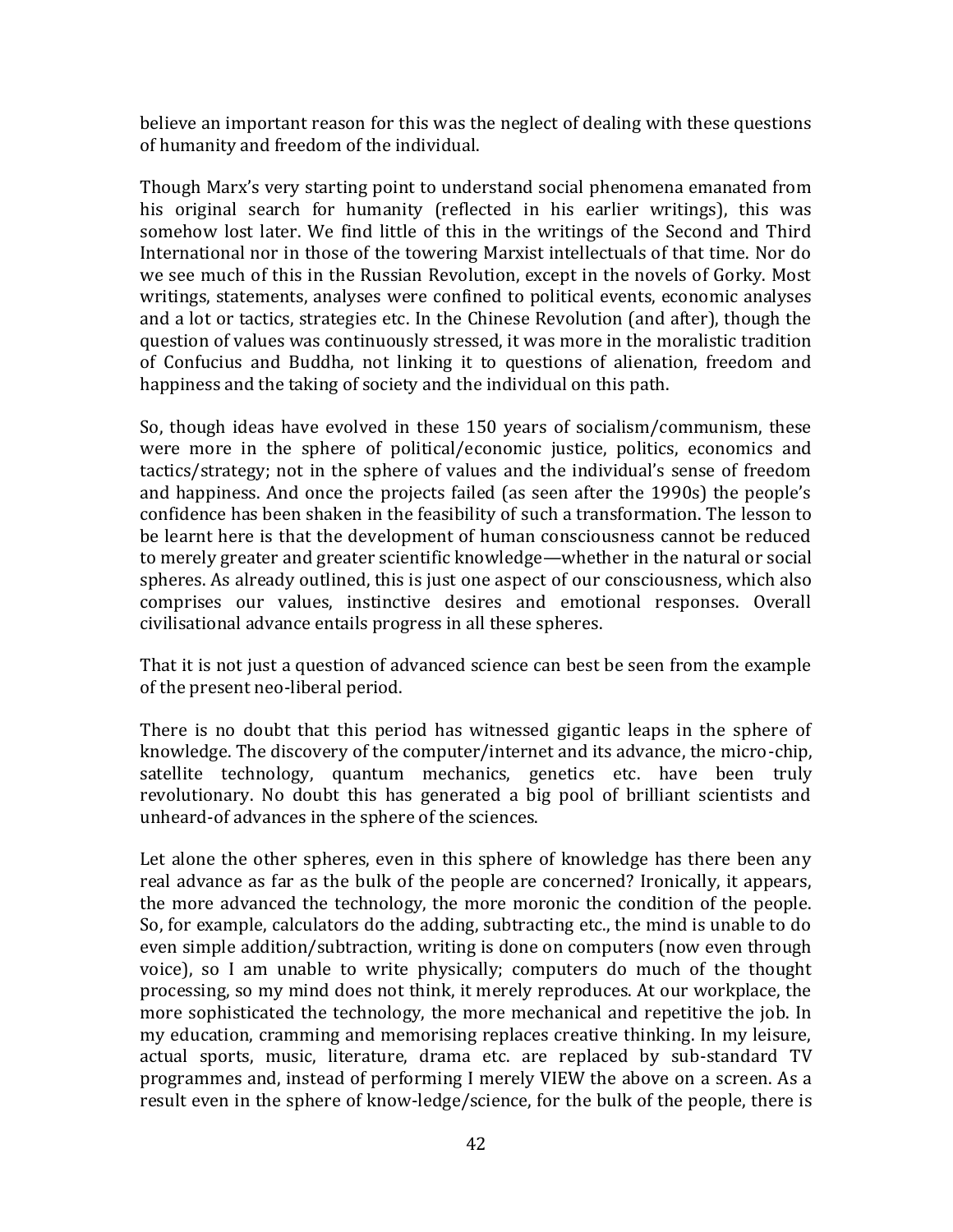little advance, in fact, more probably, there has been stagnation or even degeneration. As a matter of fact, a recent research at Stanford University idicates that humans are losing intellectual and emotional capabilities because "they no longer need intelligence to survive".

And if we turn to the other sphere of consciousness—values, emotions, instinctive desires—there has been serious decay. The overall result of all this is a mental stagnation and civilisational retrogression.

That is why we find today a narrowing of man's thinking, though there is much talk of the global village. We witness a growth of religious fundamentalism worldwide not just Islamic, but Christian, Hindu, Buddhist, even Zoroastrian —which restricts our worldview taking us back to a class-type mentality. This breeds exclusiveness, not humanity; hatred, not love. Not only is this de-humanisation at the level of identity, it is admixed with the worst forms of crass consumerism, resulting in the total debasement of man.

In India the situation is even worse as all those have been super-imposed on a basically feudal and casteist mindset. Caste exclusiveness, upper-caste superiority, and hatred of the lower castes (Dalits) have, in fact, increased in this neo-liberal period.

Of course, there is a reaction to this all-round degeneration which is infusing a new search amongst large sections of the youth. This can be seen in the huge movements in the West, the changes in Latin America and increasing number of people seeking spiritual solace (as opposed to religious fundamentalism).

But, at present what exists is more in the realm of negation. To take a leap in the realm of consciousness and produce something positive, there has to be negation of this negation to result in a new set of values, and a new life-style and production process. For these vast movements, socialism is no longer posing as that alternative as we see a similar retrogression in the erstwhile socialist states.

Today, to once again turn ideas into a force for change would be impossible without taking lessons from what was the most recent of the revolutionary transformations—that is, socialism —and its failures.

2. Socialism—One Step Forward Two Steps Back

CAPITALISM is at a dead-end, heading for a 1930-type Great Depression. There is no sign of any ability to revive given the deepening of the euro-debt crisis and stagnation in the US and Japanese economies.

Socialism too is at a crossroads; all socialist revolutions have reversed, most socialist/communist movements are in stagnation, nay decay; and there are no signs of any renewal/revival. This is in spite of the crisis of capitalism.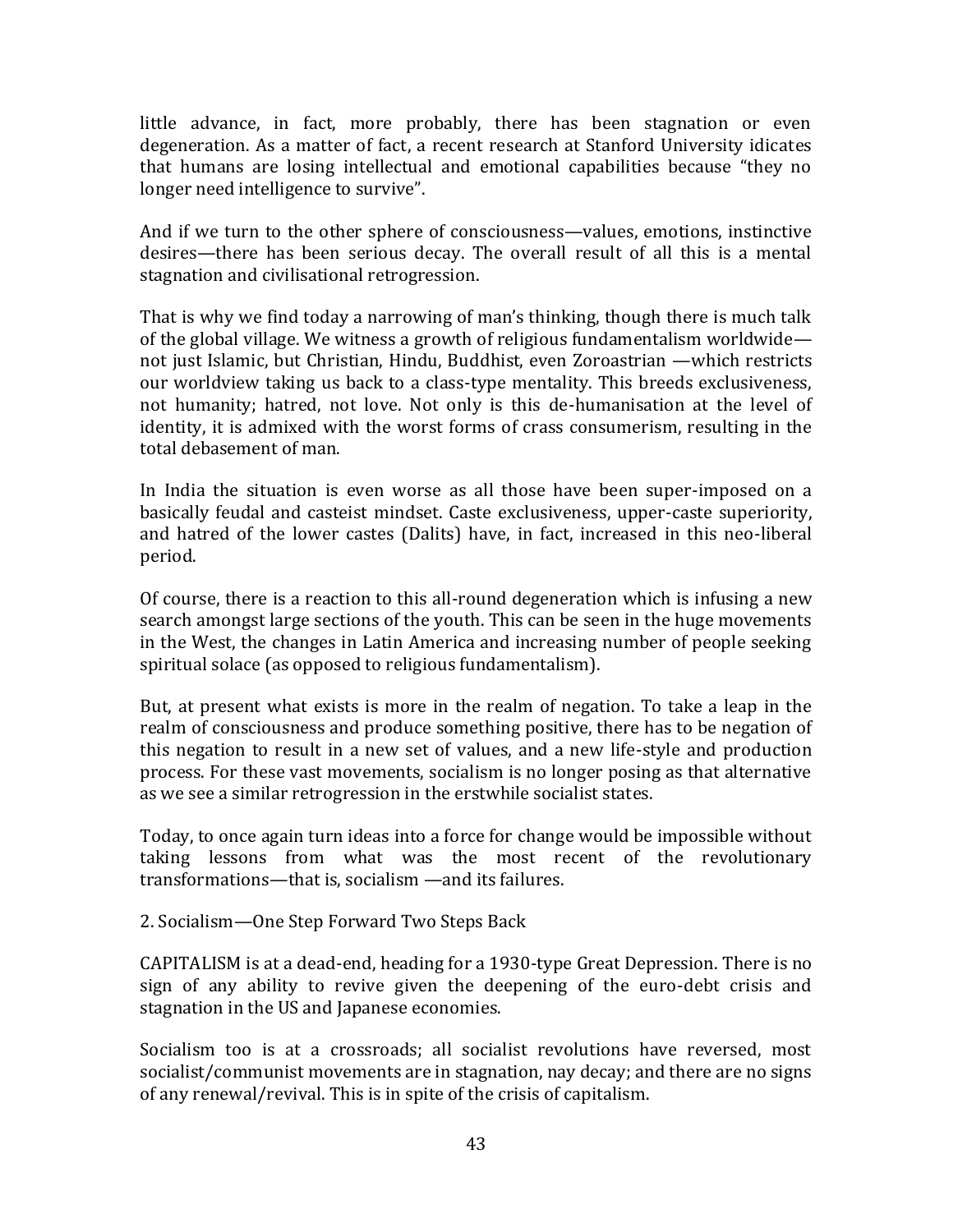So, what of the future? What is the alternative? Does one have to suffer the existing inhumanities of capitalism till "the end of history"? Or, can it be reformed? And is socialism a lost cause, or could it be reformed to make it more sustainable? Or, should one look for some third alternative? What hope is there for mankind from the miseries of today?

Here, we shall try and deal with the socialist experiences, to seek the reasons for their failure. But, first let us take stock of the socialist project as it stands today.

If one traces the history of the socialist/communist movements we see that from the turn of the nineteenth century these grew from strength to strength for nearly 150 years. At the beginning of the twentieth century there were powerful movements in Europe and Russia under the Second International. World War I ended with a socialist state in the USSR and a failed revolution in Germany. The impact of the socialist revolution of the USSR resulted in powerful communist movements not only in Europe, but throughout the world, particularly in China—under the leadership of the Third International. After World War II, with the Chinese Revolution and the vast national liberation movements of Asia, Africa and Latin America, virtually half the world was brought under the sway of communism notwithstanding the massacres of lakhs of Leftists in Greece, Indonesia, Turkey, Chile, India, Latin American countries etc.

But then, with the collapse of the USSR, the reversal in China, and the retreat of the national liberation movements, by the 1990s most communist/Left movements/organisations collapsed, and the few that remained existed, fighting with their backs to the wall. This is the harsh reality even today—a situation worse than ever before!! Never in this past one-and-a-half centuries of communist thought, has the situation been so pathetic.

The situation is serious and would require a thorough review. Here I will merely try and touch on the philosophical point that was the cause of the reversals in the socialist states. But first, I shall touch on the two main arguments given for the reversal. I will then hypothesise in which direction the search for the real cause needs to be taken.

## (a) Two Arguments

The two major arguments put forward (in varied forms) for the reversal are: (i) the productive forces were not sufficiently developed to facilitate the transformation to socialism, and (ii) lack of democracy in the party and the state.

Let us then look at both points briefly:

(i) Question of Productive Forces:

It has been said that only when capitalist relations are fully developed that it is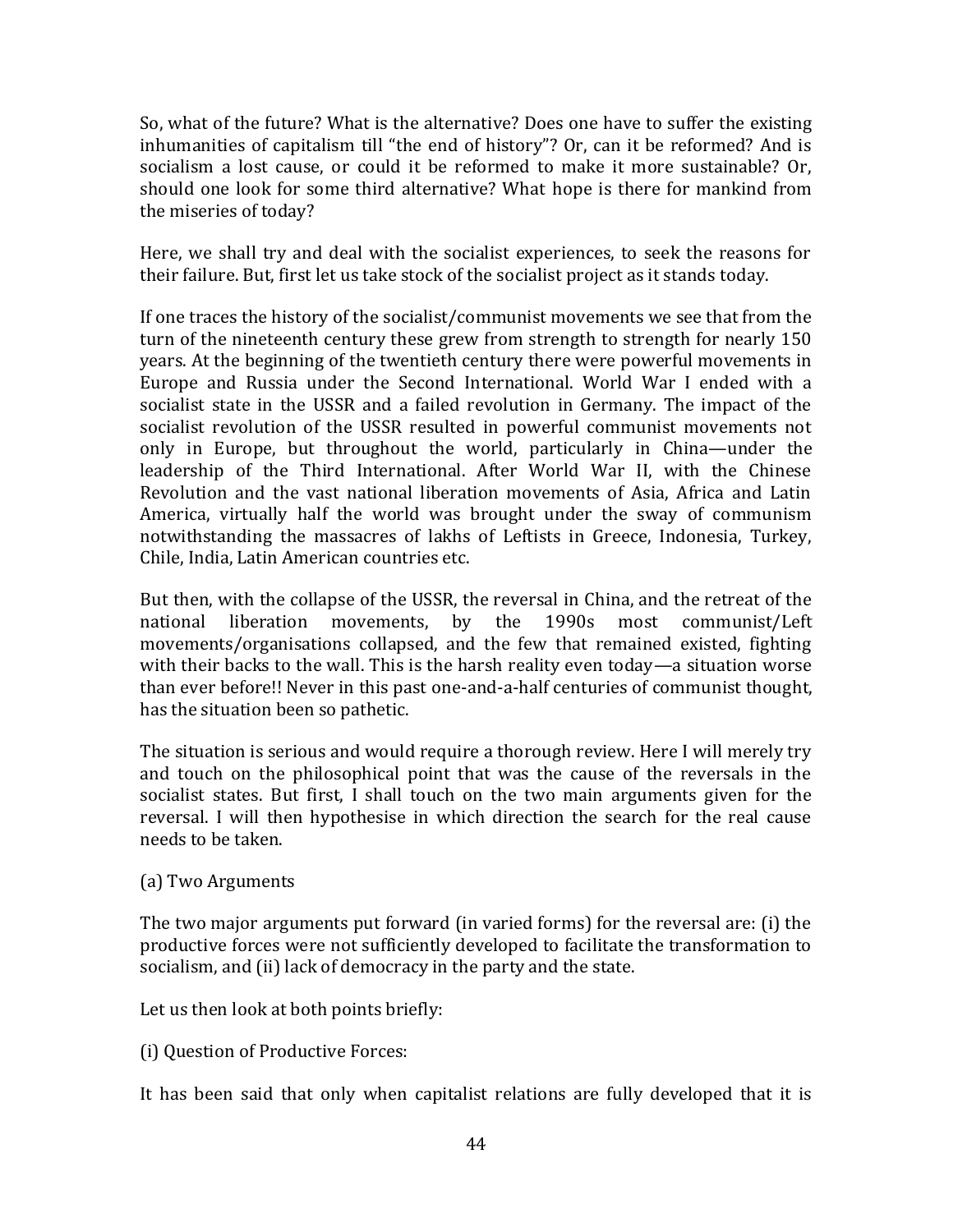possible to transform society towards socialism. Based on this reasoning they argue that both Russia and China were underdeveloped, and so what existed there was state capitalism, not socialism.

There is no doubt that if a developed capitalist country transformed to socialism the transition would be easier, as both the level of productive forces and social consciousness in these societies would be more advanced.

Though this is generally true, the factors for transformation grew stronger in the backward countries once capitalism developed into imperialism. With the world getting knit into a relatively more homogenous unit, the possibility of transition to socialism arose in any part of the world.

This is one aspect that has to be considered. Another aspect is that the argument ignores the fact that the transformation to socialism is a conscious, planned act. They treat it like some evolutionary process where the productive forces will develop and develop transforming the production relations. In a planned process, the practitioners of change can factor in a step-wise process of transformation, depending on the preparedness of the masses to accept the change. Probably it was this that was attempted with the NEP (New Economic Policy) in Russia and the New Democratic Economy in China.

So, the issue of the level of 'development of the productive forces' was not really the major problem. It lay elsewhere.

(ii) Question of Democracy:

It is often said that it was lack of democracy within the state/government and party that was the undoing of the new order. Even if this were true, how does one guarantee democracy in a body? Normally when this issue is taken up, it is only discussed at the structural level—democratic centralism, multi-party democracy etc. But, democracy operates at many levels, not only the structural. It is there at the individual level (in one's behaviour), at the family level (patriarchal behaviour), at the institutional level (boss-employee relations), at the social level (like caste) etc. etc.

The starting point of democracy is not, in fact, structural, but human. If the individuals (particularly leaders) who comprise the state/party/organisation are not democratic, then how can the organisation be democratic, whatever the structure? This would apply not only to an organisation but also to the family, institution etc. A change of form cannot change the content. If those manning an organisation are arrogant, conceited, opinionated, manipulative etc. and have many of the values earlier outlined as evil/bad, would a change in the organisational structure make a difference?

In fact democracy (or the lack of it) is merely one aspect of the question of freedom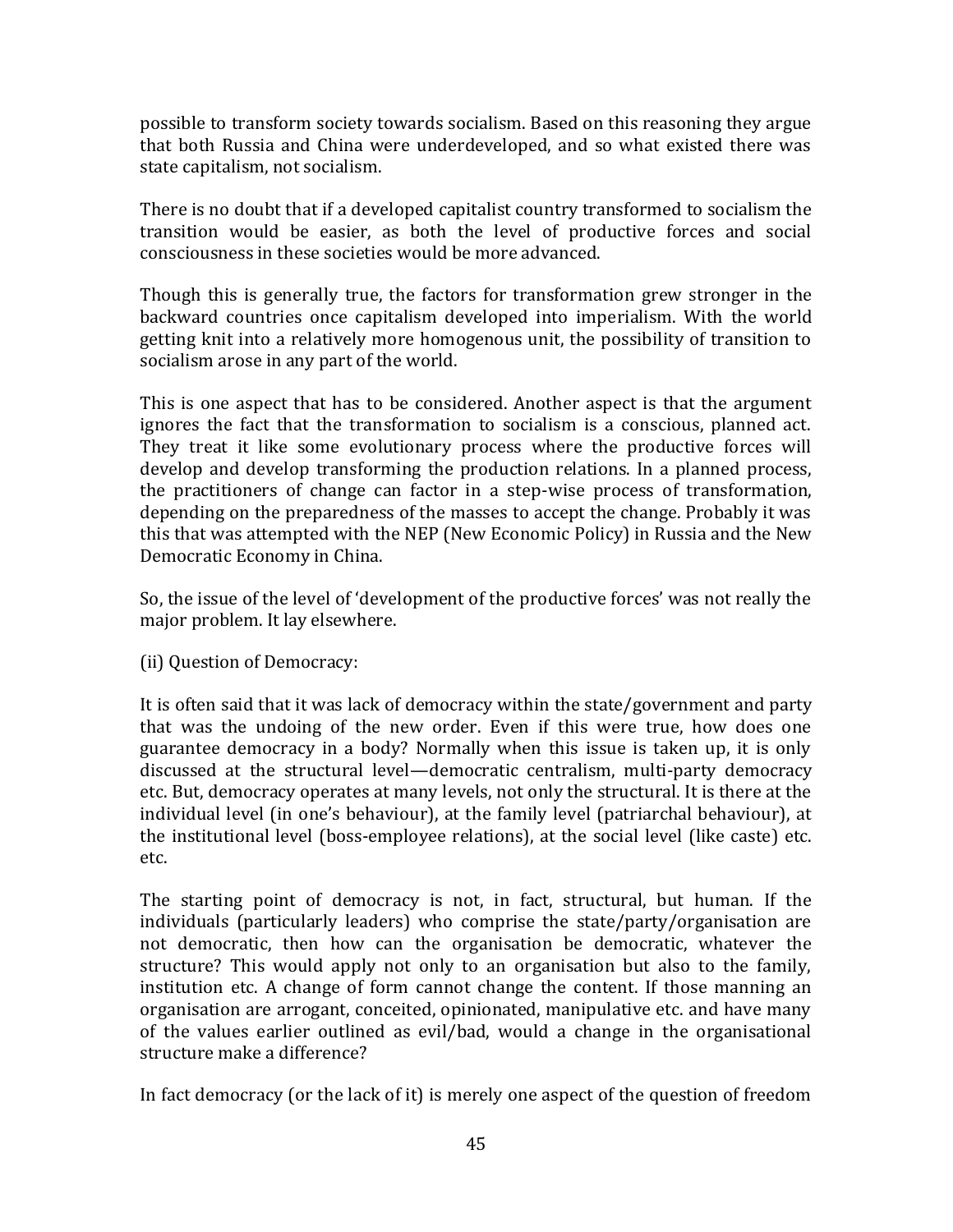discussed earlier and is intrinsically linked to the value system we have adopted. Lack of democracy is just a symptom of the disease. The disease is our negative value system. Unless there is a fundamental change in the latter, whatever tinkering we may do with structures, there will be no democracy. Besides, no structure can guarantee proper democracy; at best, it can facilitate it.

What CAN guarantee democracy are the attitudes within the organisation/institution/state, particularly of its leadership. Definitely, if the leaders are equipped with the values of good (outlined in the earlier article), this is bound to get reflected in their relationship with others. The existence of a democratic approach is very much dependent on the values of modesty, straightforwardness, simplicity etc. and does not exist in an ethical vacuum. And this applies not only to the organisational/state structures but also to the social and institutional structures.

And while on the topic of organisation/state structures, one cannot ignore the question of power. It is rightly said that power tends to corrupt; but for much time to come, it is a necessary evil as structures to run society will entail some leadership. To minimise the possibility of negative factors developing, two steps could be taken: First, divorce power from control over money/wealth. Second, a major criteria for electing a person to power, besides abilities, must be that the individual has the maximum quantification of the qualities of 'goodness'. This could be structured into some 10-15 rules of behaviour, which could be a model for all, but a criteria for those in power.

Given that both the above were not the main criteria for the reversals in the socialist state, where, then, does one look for the answers?

(b) Direction of the Search

If we are to seek the real cause for the failures of the socialist states, the search must be man-centric. Structures, economy, party etc. exist, after all, to serve man, not vice-versa.

The problem began from the very defining of one's goals. If that itself was faulty, quite naturally the path taken was bumpy. The goal was defined as being equality and justice. And the primary task was to reduce the gap between the rich and the poor.

Were these then correct? On should our final goal have been towards freedom and happiness? By putting the goal as equality and justice, we miss the real target towards which man needs to aspire. No doubt, this could be an immediate first task; perhaps a minimalist first step. But, by restricting it to this, we are likely to fall into the trap of economic determinism, where the entire focus may be reduced to mere economic welfare and not the overall flourishing of man, nature and society.

On the contrary, if we see our goal as freedom and happiness, this would be more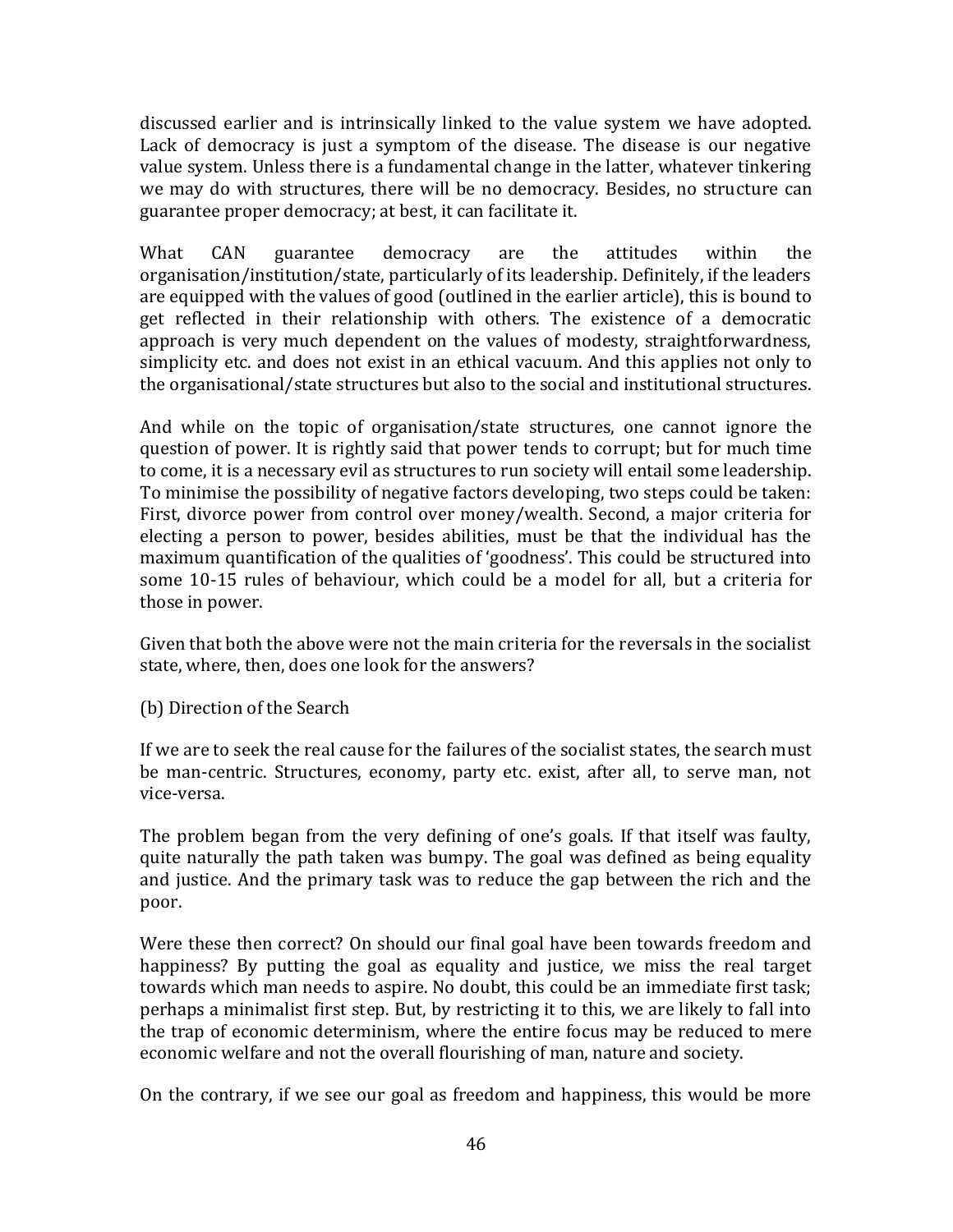all-encompassing, wherein equality and justice would be just one aspect. Keeping this broader goal in mind, the nature of the economy would not be restricted to mere physical/economic welfare, but would seek to also create the material conditions to root out alienation, our negative values, our emotional distress, social injustice and environmental destruction from our lives. It would primarily seek a path for the full flowering of man and his/her individuality.

If we look at the two main socialist experiences, they were, to an extent, able to achieve the goal of economic justice. But, having once achieved the basic necessities of life for all, both societies reversed. Is it because once poverty was extinguished, man's basic selfish nature came to the fore, bringing out his greed to acquire more and more for his personal gain? Is it then that this 'human nature' of selfishness and greed, ingrained over centuries, is unchangeable? This would seem the conclusion, looking at society generally today, and particularly the reversals in the socialist states!!

Whether that is so or not, we shall see later. The main point here is that when the main goal set is merely equality and justice, society was not reconstructed to rid it of alienation, the lack of freedom and other aspects that would carry the individual towards fulfilment and happiness. Nor was it effective in changing the basic value system, nor was the economy, polity etc. constructed in that direction. So, quite naturally, when man acquired the basic necessities and his senses evolved, if the society did not move in the direction of greater freedom and happiness (basing on a new set of values), it would spontaneously move towards seeking happiness in the form of pleasures as was the habit from the past, as also what was visible in the world around them.

And so it was with China. As they were unable to successfully imbibe the values of goodness, the masses began treading the old path to happiness. Probably, after the revolution they sought to bring about change too rapidly for which the people were not yet mentally ready. This was both in the realm of the economy as also in the sphere of people's thinking. Obviously, people's consciousness, having just emerged from a backward feudal background, was not yet ripe to accept the commune-type organisation (without private property), nor the selfless values sought to be imposed during the Cultural Revolution.

Just having acquired the basic necessities of life together with education for the first time in generations, and having so evolved their senses and desires, the natural trend was for greater and greater enjoyment of the newly acquired pleasures, not the rigid sense of duty that the Communist Party sought to impose. So, seeking to forcibly impose selfless values during the Cultural Revolution through the impetuous Red Guards, the cult of Mao, and labour camps (May 7th schools) only created an appearance of conforming to dictates, not real change within the bulk of the people.

Man cannot change his subconscious/conscious mind through imposition and force.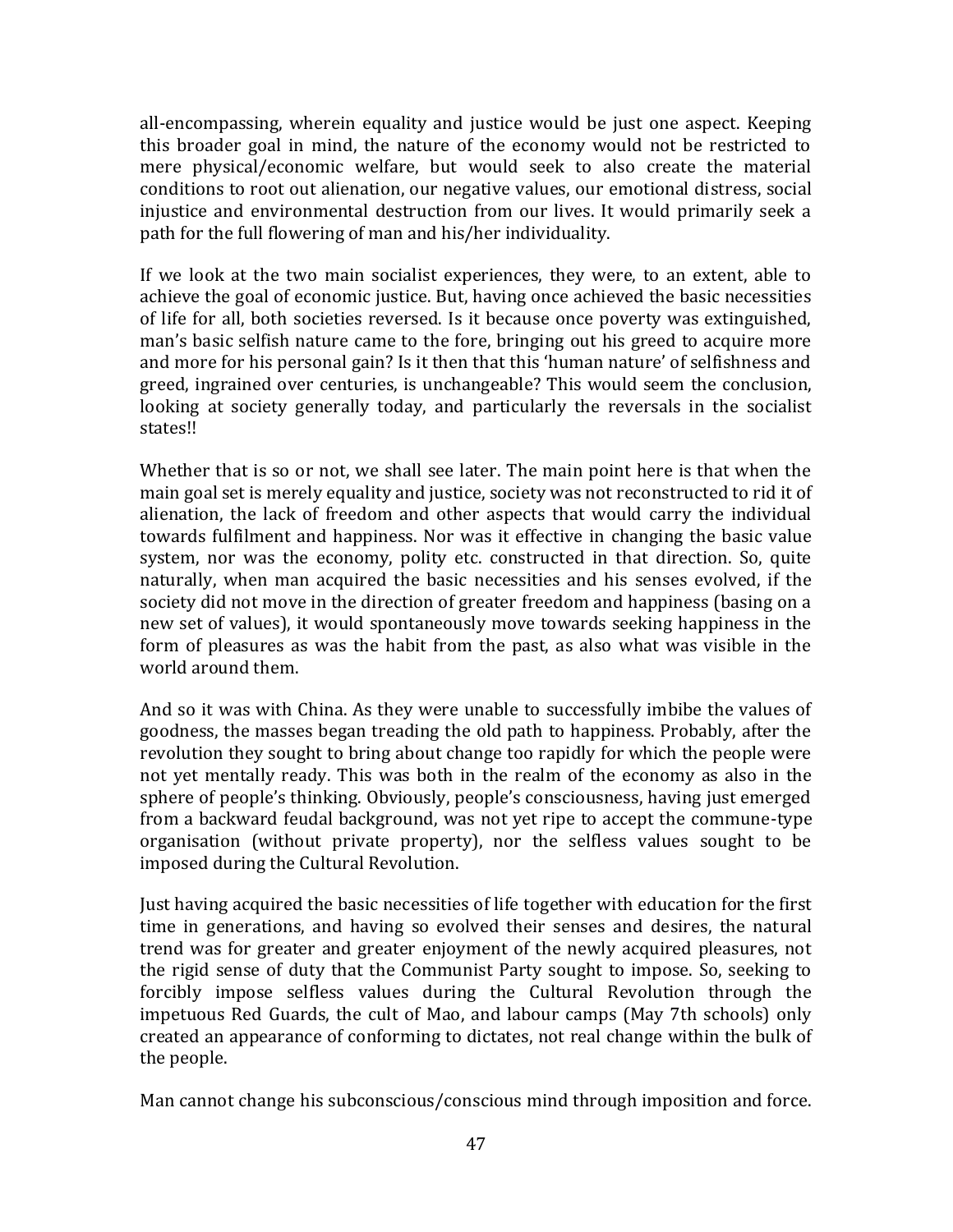It is only possible through a sense of awareness, voluntarily acquired through a deep understanding that positive values alone can take us on the path to genuine happiness, not the instant pleasures of the day acquired through the new-found wealth of the populace over a generation of socialist construction.

It is now obvious (in hindsight), that during the Cultural Revolution in China, the bulk of the people merely suppressed their desires and wants in order to conform to the hysteria whipped up. And, once the opportunity arose, with Deng's get-rich theory, the people's suppressed desires/urges found a release in the form of acceptance. So there was little resistance to the new policies introduced by Deng. Not even the examples of Tachai and Taching (commune models in agriculture and industry), nor the limited resistance in Shanghai could stem the surge of support to Deng's reversals. The rest, of course, is history as we witness in China today with the billionaire 'princelings' dominating the Communist Party leadership and its 80 million odd rank-and-file comprising a major share of a relatively privileged middle class.

Yet, it is not that human nature is basically bad and unchangeable. No doubt man's negative values, emotions etc. are very deeply embedded through conditioning over centuries, together with the strong impulses generated from our early childhood days. Yet, we have also seen that man's thinking is not a fixed entity and the neuroplasticity of the mind allows change. In addition, we have also seen that the innate goodness in man has time-and-again sought to assert itself through history.

The lesson to be learnt from the Chinese experience is that in man the seed of goodness has been covered by layer upon layer of poisonous weeds and is therefore unable to bear fruit so easily. As long as these weeds remain, what grows is a decrepit, shrivelled, ugly, half-dead plant. Mere economic gain, coupled with imposed duties and straitjacket boring lives, would create such individuals seeking the sunshine. And if the sun rising above the horizon is unable to bring the bright rays of a new dawn, it will necessarily bring the routine light of instant pleasures, money and the old world order. No doubt, these rays have raised China from a dwarfed plant into a giant, but, in its wake, it has created more shadows than light.

If one is to seek a new dawn and acquire the sweet fruits from that latent seed of goodness, it is necessary to patiently and tirelessly clean off the layers of poisonous weeds. For this the effort has to be both internal and external. Internally it requires an awareness of what is positive and the voluntary desire to strive in that direction. Externally it would necessitate the creation of the most conducive environment economic, political, social—to facilitate the change. No doubt both processes may take time due to the deep conditioning within us; but, given past experience, no short-cuts are likely to succeed.

So, to sum up, given this past experience, the direction of the search must be towards freedom and happiness and not confined to mere equality and justice.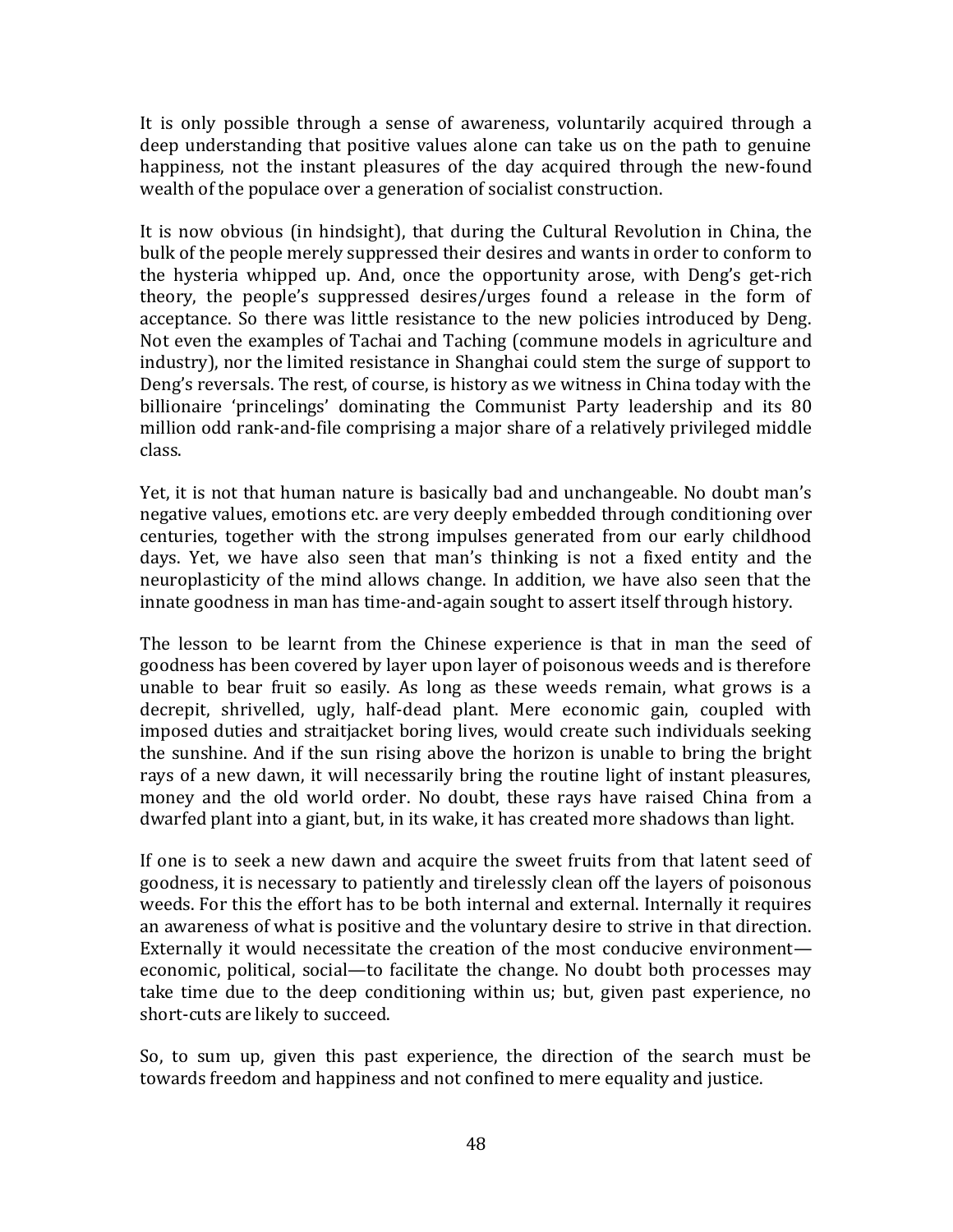In the following part of the article, I will not touch on the latter as there are already examples of their relative success. I will only take up the former, wherein freedom and happiness results in the birth of the natural man, liberated from his alienated self, living in harmony with himself, others and nature.

# 3. Question of Freedom

The path towards greater and greater freedom is achieved by the twin tasks of: (i) a more exhaustive knowledge of the laws that govern society and ourselves (inclusive of our inner being), and (ii) by bringing harmony to the conflict within our alienated selves, that is, between our inner feelings and desires embedded in our subconscious and our outward self, reflected in our conscious reactions and activities.

The first is achieved by acquiring genuine knowledge of the natural sciences as also the social sciences. The latter is achieved by transforming our alienated lives and by imbibing the values of goodness.

The first is merely a question of evolving a more scientific educational system which inculcates one's creative and thinking abilities. There have been numerous experiments in this, which can be developed further. The second aspect is far more difficult. Here I will focus only on this aspect.

# (a) The Framework

Marx said (in Economic and Philosophical Manuscripts): "Man alienated from himself is also the thinker alienated from his BEING, i.e. from his natural and human life. His thoughts are consequently spirits, existing outside nature and man."

Marx further elaborates that the unalienated man is the man who does not "dominate" nature, who becomes one with it, who is alive and responsive towards objects, so that objects come to life for him. The alienated man is not only alienated from other men; he is alienated from the essence of humanity, from his "speciesbeing", both is his natural and spiritual qualities.

So then how does one reduce this alienation in our lives? First, its generation in the material conditions of production and life need to be eliminated. Next, changes have also to be brought in the realm of our thoughts.

Regarding a change in the material conditions, it entails a change in man's relations to production and also to nature. In the change of our thoughts it would primarily entail a change in our value system.

First, let us look at the question of the material conditions of life.

As we have already seen (Article II), in capitalism the roots of alienation lay in the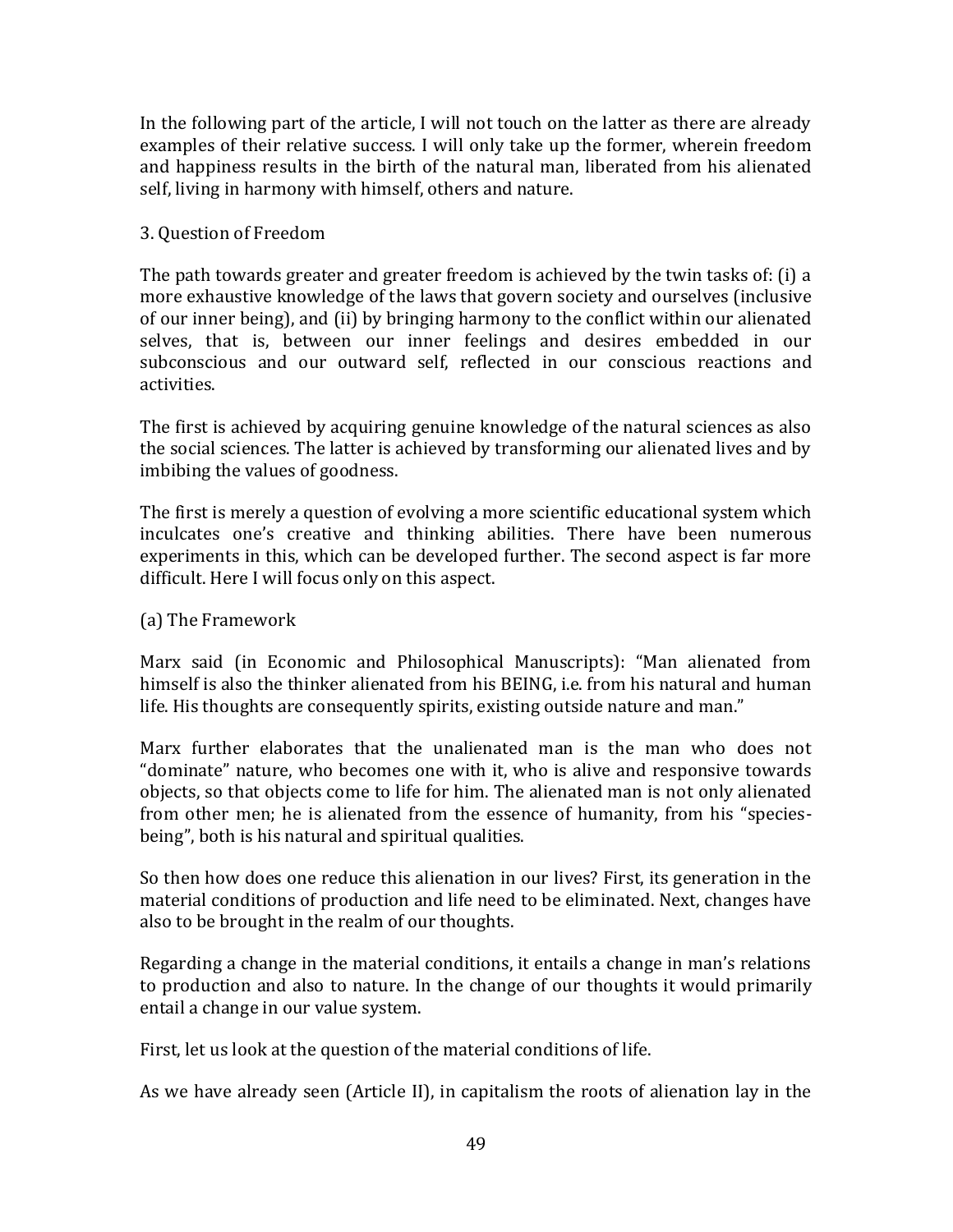productive process itself. To change this, we cannot, of course, go backwards to the handi-crafts form of production. Also, the mammoth state enterprises in the socialist states, with bureaucrats replacing capitalist managers, did not give a solution to the problem of alienation. Obviously some alternative to both these is needed.

A second aspect linked to production, is that capitalism has wrenched man from nature. Particularly in this neo-liberal era, with the consumerist mania reaching peak levels, there has been a systematic and brutal rape of nature—destroying everything; the flora, fauna, forests, soil, water sources, even the air. Here too, we cannot obviously go back to the old feudal system of dependence on agriculture. Yet again, the huge state farms were not only economic failures, but also did not help connect with nature. Today, in fact, what is needed is not merely living in harmony with nature, but also the repairing of fractured nature.

It is these twin tasks—that is, unalienated production and living in harmony with nature—that can help realise the material conditions to reduce alienation and take society towards the realm of freedom. Once the material conditions evolve in these two spheres, a conducive atmosphere is created to facilitate changes in our thoughts and values. Of course, this is not a one-way process, it is a dialectical relationship with each affecting the other. A change in values allows people to move easily (voluntarily) accept the reorganisations brought in society; the re-organisation of society that reduces alienation, encourages the best in us to come out.

Marx further added (EPM), on the question of man's relation to nature, that: "Activity and mind are social in their content as well as in their origin; they are social activity and social mind. The HUMAN significance of nature only exists for social man, because only in this case is nature a bond with other men, the basis for his existence for others and their existence for him. Only then is nature the BASIS for his own HUMAN experience and a vital element of human reality. The NATURAL existence of man has here become his human existence and nature itself has become human for him. Thus SOCIETY is the accomplished union of man with nature, the veritable resurrection of nature, the realised naturalism of man and the realised humanism of nature."

Regarding change in the realm of thought, the process would be more slow and painful as our prevalent ideas and emotions come with generations of conditioning. No amount of imposition can change man's thoughts towards acquiring the qualities of goodness—it HAS to be through a process of self-awareness.

So, with this framework let us now briefly touch on the possible orientation for: the re-organisation of society, the reorganisation of thought, and thereby the evolution of the natural man.

(b) Reorganisation of Society

In order to reduce alienation in the production process the community needs to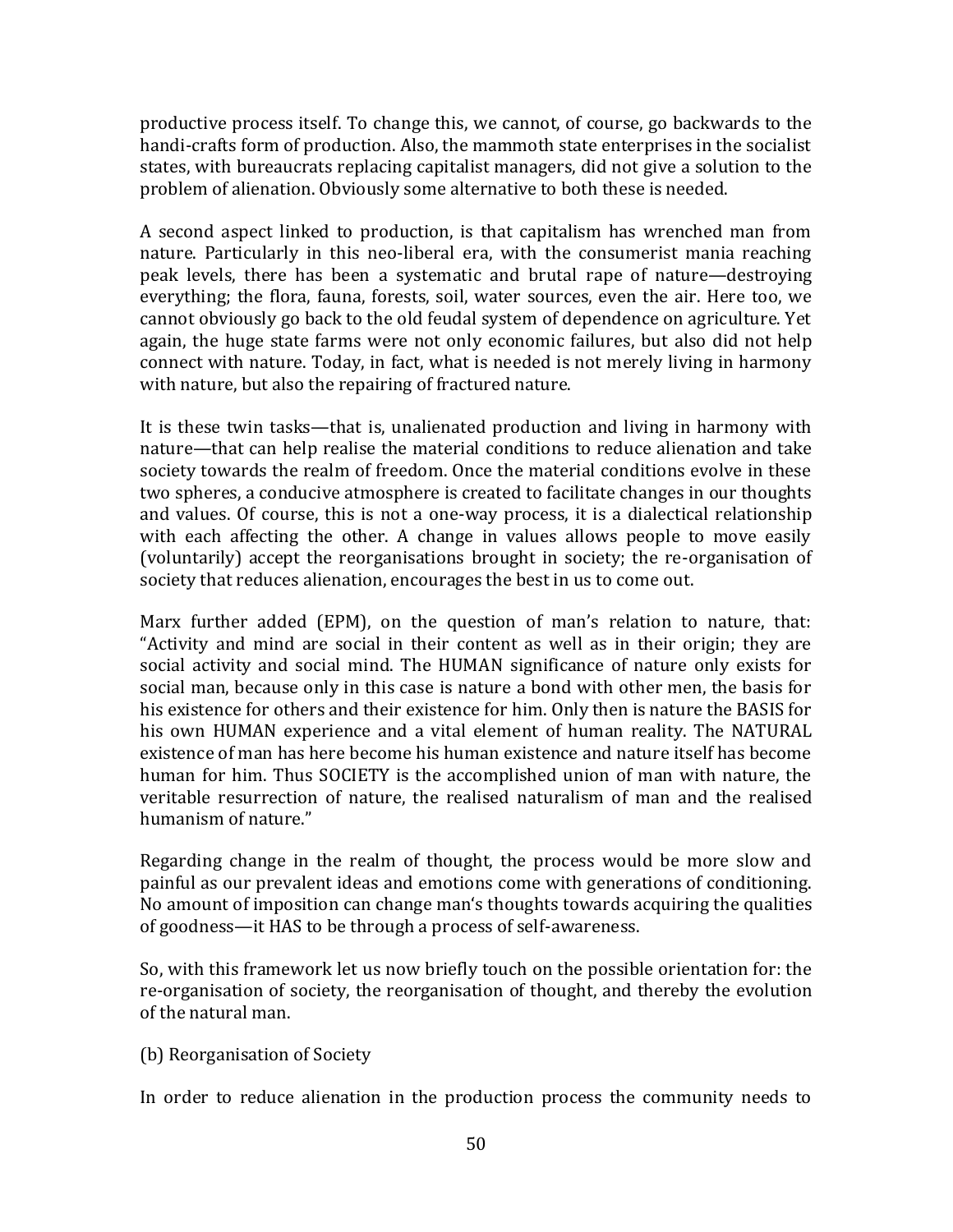produce as much as possible for its own consumption, together with blending agriculture with industry. Through this alienation in the production process can be minimised and the break with nature restored.

But, how would the economy then have to be structured? An ideal form could be communities organised into commune-like structures. When I say commune-like structure, I do not mean communes as such, where land is commonly owned and run. If one recollects, this got quickly reversed in China, barely five to 10 years after being set up. In hindsight one can say that in China (in most communes) man's consciousness had not evolved to fully accept common living/agriculture, without private property of their own. Man's mental growth over the centuries has deeply inculcated a sense of private property (linked to selfishness), and this consciousness cannot be done away with quickly. To accept commune living may take generations, and that too when many of our negative values have changed. With values of selfishness, greed, possessiveness, jealousies etc. still existing, people will not voluntarily accept a commune-style of living.

In the commune type I am speaking about, for a long time to come, living will be primarily family-based in one's own house and plot, while gradually more and more activities can become common depending on the level of acceptability. So, far example, activities like solar energy, re-cycling waste etc. can, at first, be both private and also common. Slowly, as people realise they can gain more leisure time, many of such private activities can go to the common pool.

And as far as production for consumption purposes go, it can operate at two levels. Each family plot could mostly grow their own vegetables, fruits and, where possible, meet poultry and dairy needs. For a large number of consumer items, given today's high technological levels, most of the toiletary, furniture, toys, shoes/chappals, educational equipment, cycles etc. could all be produced locally with know-how provided centrally.

In this article. I do not intend to go into details. I just seek to give an orientation—a direction of the path to tread. The aim should be to raise the standard of living of the bottom rungs without depriving the better-off (except the super rich) and also improving the quality of life all around. Together with a better living standard the aim should be to progressively reduce the material basis for alienation in our lives and gradually acquiring, what Marx said, the "naturalism of man and the realised humanism of nature".

In this entire process of change an important factor must be that it should be all voluntary, where those willing should initiate the process, with those in power leading by force of example (not through fiats). Coercion should be reduced to a minimum and confined only to the bad/criminal elements and those who consciously try to sabotage the process. A strict distinction should be drawn between such elements, and those who are not yet prepared for the change.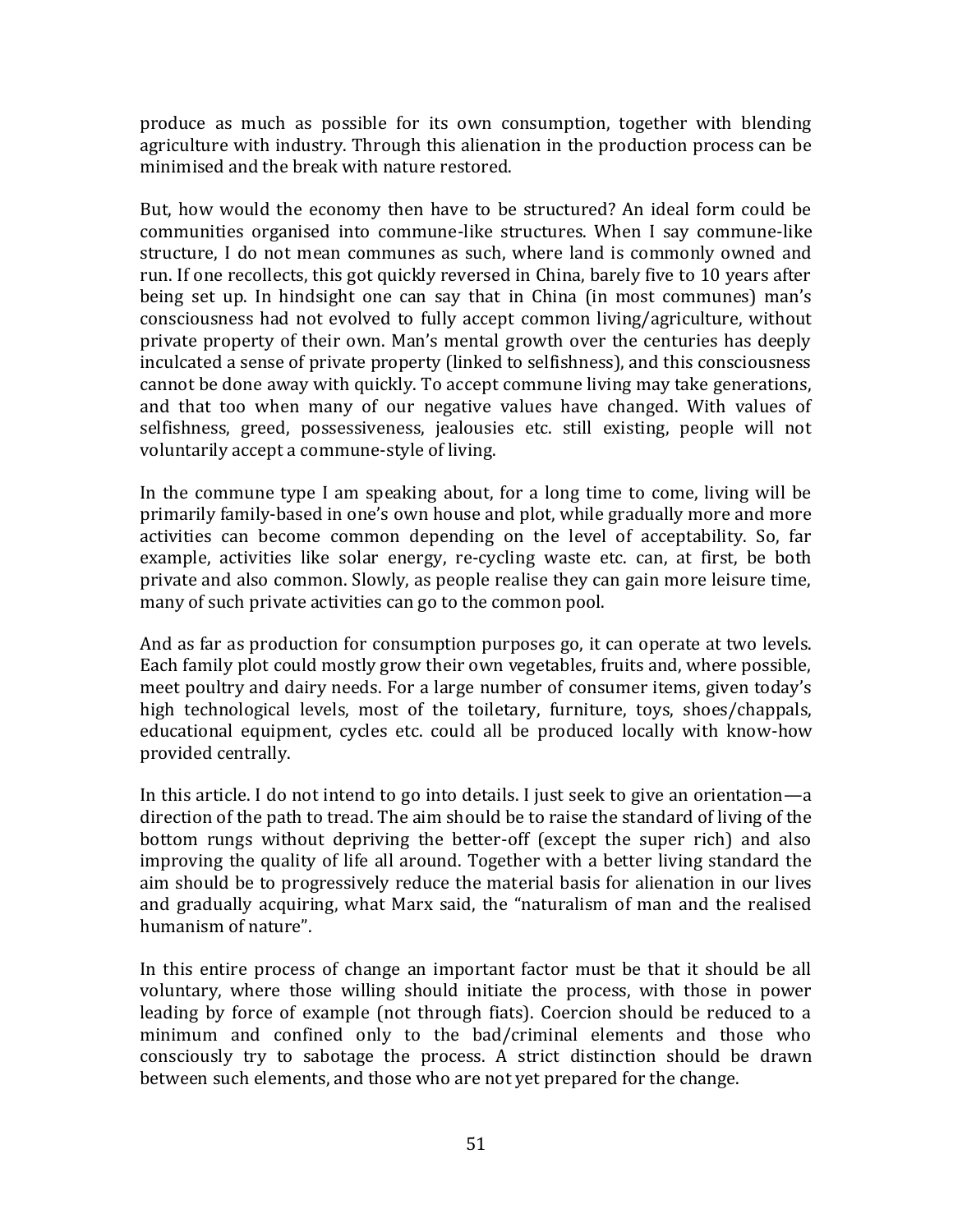The two systems should be allowed to co-exist. If the new leads to greater freedom and happiness, others will soon follows it. One must remember that centuries of conditioning cannot be wished away in a day.

# (c) Reorganisation of Thought

For reasons earlier explained, the goal here should be to impact not only our conscious mind but also our subconscious with the values of goodness, to bring emotional stability and harmony in our instinctive desire—that will lead us on the path to genuine freedom and happiness.

To talk of changing people's thoughts may sound like crude brain-washing. In fact, this is one of the main accusations against Communists and socialist states—no freedom of the press and thought control. Though partially true, it is, in fact, the present system that has the most insidious forms of thought control, wherein the entire media is controlled by big money power and vigorously promotes the values and culture suited to it. Only, in the present system, it is subtle (giving an appearance of free speech) while in the socialist societies it is crude. So, whether we like it or not, all societies promote the values of the rulers through the controls they maintain.

What then would be the problem for a new power to promote good (as already defined) and counter evil? Of course this should not be done through crude propaganda, but creatively through logic and, more particularly, by force of example. The stories of the Panchatantra, the writings of Sufi philosophers like Rumi, Ghazzali, and others and numerous novels by classical writers and socialists (for example, Premchand) are some good examples. Propagation of good should not be done by suppressing other views, but by allowing all thoughts to contend in open debates. If one stands for truth, a scientific understanding of reality, and for justice/freedom/happiness, why is there any need to fear a counter-view? It is in fact the liars and fraudsters who fear the truth being expressed and tremble at the idea of open debates and resort to means such as 'paid news'.

And what is valid for all views/ideas/thoughts should even be more particularly applied to the issue of God and Religion. Being one of the oldest and most deeprooted ideas, their impact will be enormous.

It is ironic, but socialists/communists seem to fear God more than the Devil (that is, evils within us). And to banish this sceptre hovering over the people they convincently repeat ad nauseum a quote of Marx—torn out of context—that "religion is the opium of the masses". But, what Marx said in his Towards the Critique of Hegel's Philosophy of Right was: "Religious distress is at the same time the expression of real distress and the protest against real distress. Religion is the Sigh of the Oppressed Creature, the Heart of the Heartless World, Just as it is the Spirit of the Unspiritual Situation. It is the Opium of the People."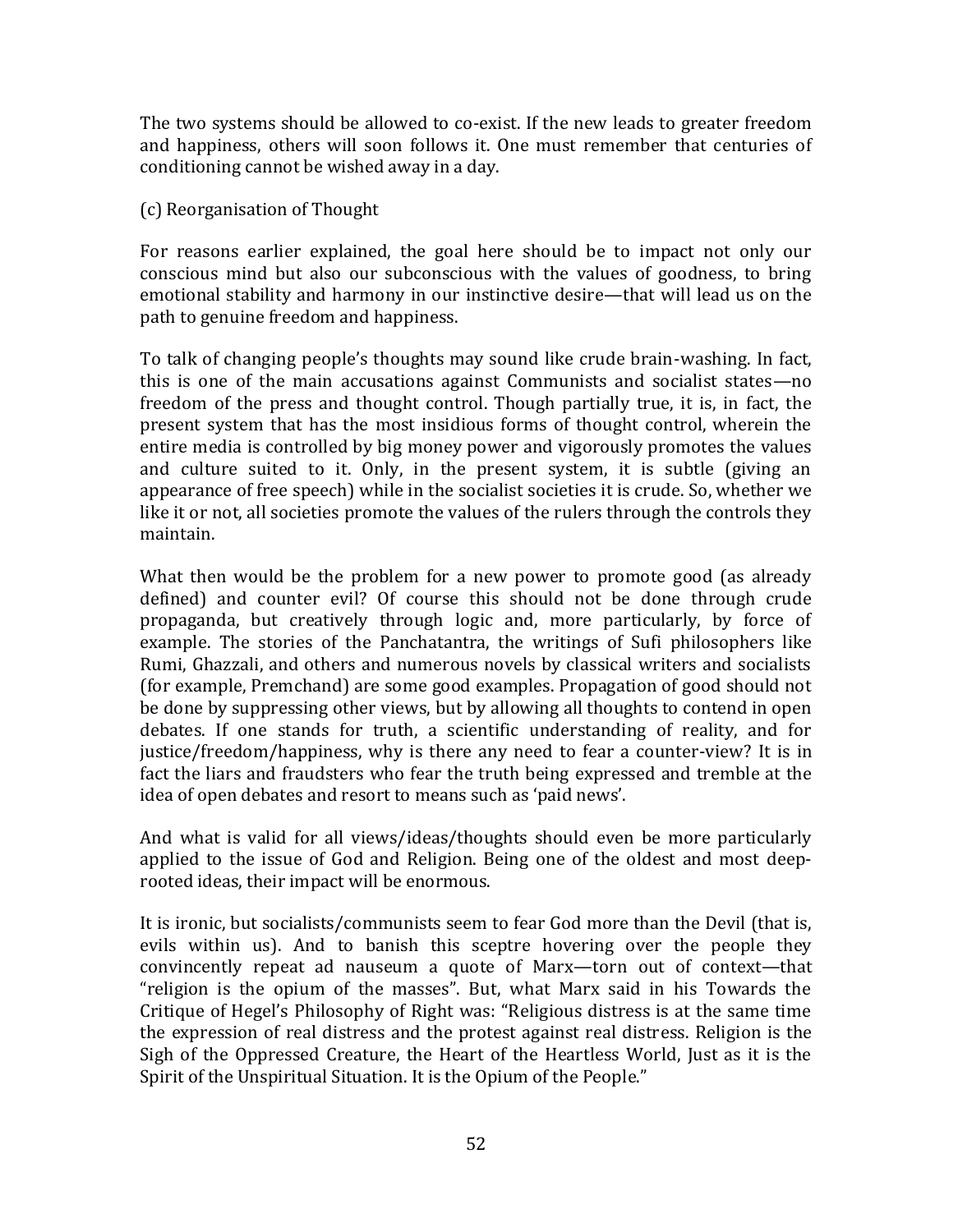Further Marx added (Letter to R, 1843): "Our motto must be: reform of consciousness, not through dogmas, but by analysing the mystical self-confused consciousness, whether it has a political or religious context."

The reality is that man does not live in a spiritual vacuum. Religion/God gives man an anchor, without which he will be let adrift on a turbulent ocean. Religion has three aspects: a value system linked to heaven and hell; God and worship; and, rituals, customs etc. much of which are us much products of the era of their birth (slave, feudal societies) as of the religion.

The first are mostly common values of goodness. To throw out this aspect of religion is like discarding the baby with the bath water. Regarding the second point, to seek to destroy one's faith in God, without the people imbibing, as deeply, the positive values, only results in a spiritual vacuum. Without the alternative, it at best results in the emotional instability of the person, at worst turns him into a crass-materialist monster.

The third aspect of religion—rituals, customs etc.—is what needs to be dropped. Most of these promote superstitions, feudal customs (for example, caste system, patriarchy etc.) and retrogressive thought. These are most suited to be utilised to subvert a new just order.

Religion should be confined at the level of a person's personal faith, delinked totally from the state, and not be allowed to divide people.

The main point here is that the correction of people's value system is far more important than tinkering with their religious beliefs. As one gains more and more humanity and the values of goodness, each individual will decide himself his beliefs—to be religious (and the religion), or agnostic or atheist. And when one's focus is on the value system, quite obviously no malpractice in the name of religion will be tolerated by the people.

In India the question of religion is a little more complex as Hinduism is deeply connected with the heinous caste system and 'untouchability'.

So, in the realm of the reorganisation of thought, any new power needs to particularly focus on changing one's values, acquiring humanity and evolving the unalienated natural man. With such values alone no person would tolerate poverty and the suffering of others, or, for that matter, any form of injustice.

## (d) The Natural Man

As man moves into the realm of freedom, where the subconscious and conscious mind are in greater harmony, we are able to slowly re-assert our natural self, rather than our alienated self. We are then able to react and behave naturally—childlike, Anuradha-like—shedding our layers and layers of pretences and hypocrisies. With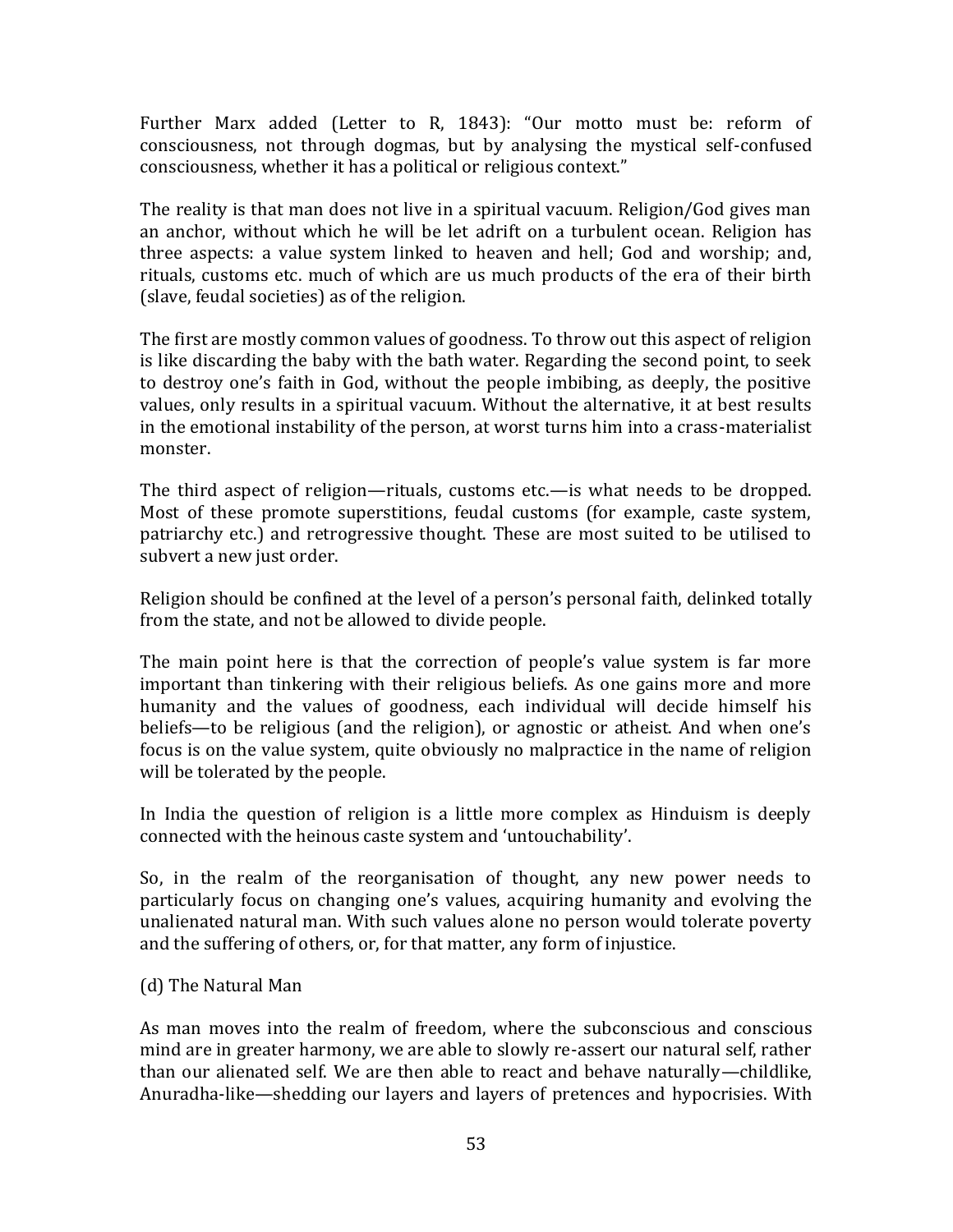the new values prevalent, we are confident that we will be accepted for what we are, not what we are being forced to appear to be. With less of jealousies, hatred, oneupmanship, manipulativeness etc. around, we can be confident that our weaknesses will not be used by others against us. This facilities our natural behaviour, no longer afraid that our weaknesses/shortcomings may get exposed.

In such an atmosphere of goodwill every person can gain in self-confidence no matter what her/his abilities. People gain emotional stability, particularly getting over their thousands of fears. With such values and emotional sensitivity, they will be able to harmonise their instinctive desires of sex and hunger that will give pleasure without hurt to another. They thereby evolve from being a victim of circumstances, a slave to their environment, a "crippled monstrosity", into a free being, basking in the sunshine of a new humanity.

To evolve this natural man, an added necessity would be man's sensitivity to nature. Not only does nature also have life, man is dependent on it. Dependent, not only for All his needs, but also for an invigorating life with fresh air, water and non-polluted food. Man's sensitivity to nature is a part of his/her overall sensitivity to life.

Though man has to necessarily live-off nature, and would thereby appear in perpetual conflict with it, today he has the scientific wherewithal to return even more to it. But, much of this conflict is linked to today's consumerist craze wherein man seeks to destroy any and everything in order to satiate his voracious and evergrowing appetite for more and more. The commune-like structure, earlier outlined, will help make man sensitive to both nature and his fellow beings.

We have, in fact, seen how the Green Revolution in Punjab has destroyed not only nature (soil, ground water, type of crops etc.), but also the people living there with their epidemics of cancer, suicides and drug addiction. On the other hand, when man lives in sync with nature, growing part of his own food, he not only gets healthy food, but also evolves a life-style (even with modern amenities) which helps develop not only his physical health but also his mental/spiritual life.

To sum up, this path to freedom and the evolving of the natural man entails a long process, wherein the changes in the material conditions of life will change in sync with the changes in our values and thought process—each impacting the other. Thereby society will be driven to higher and higher levels of freedom, evolving, in its wake, the natural man and greater and greater happiness.

And there, in this Garden of Eden, breathing in the fresh air of freedom, amongst thousands of Anuradha-like beautiful angels in all their purity, one can really realise Rabindranath Tagore's dream:

"Where the mind is without fear and the head is held high; Where knowledge is free;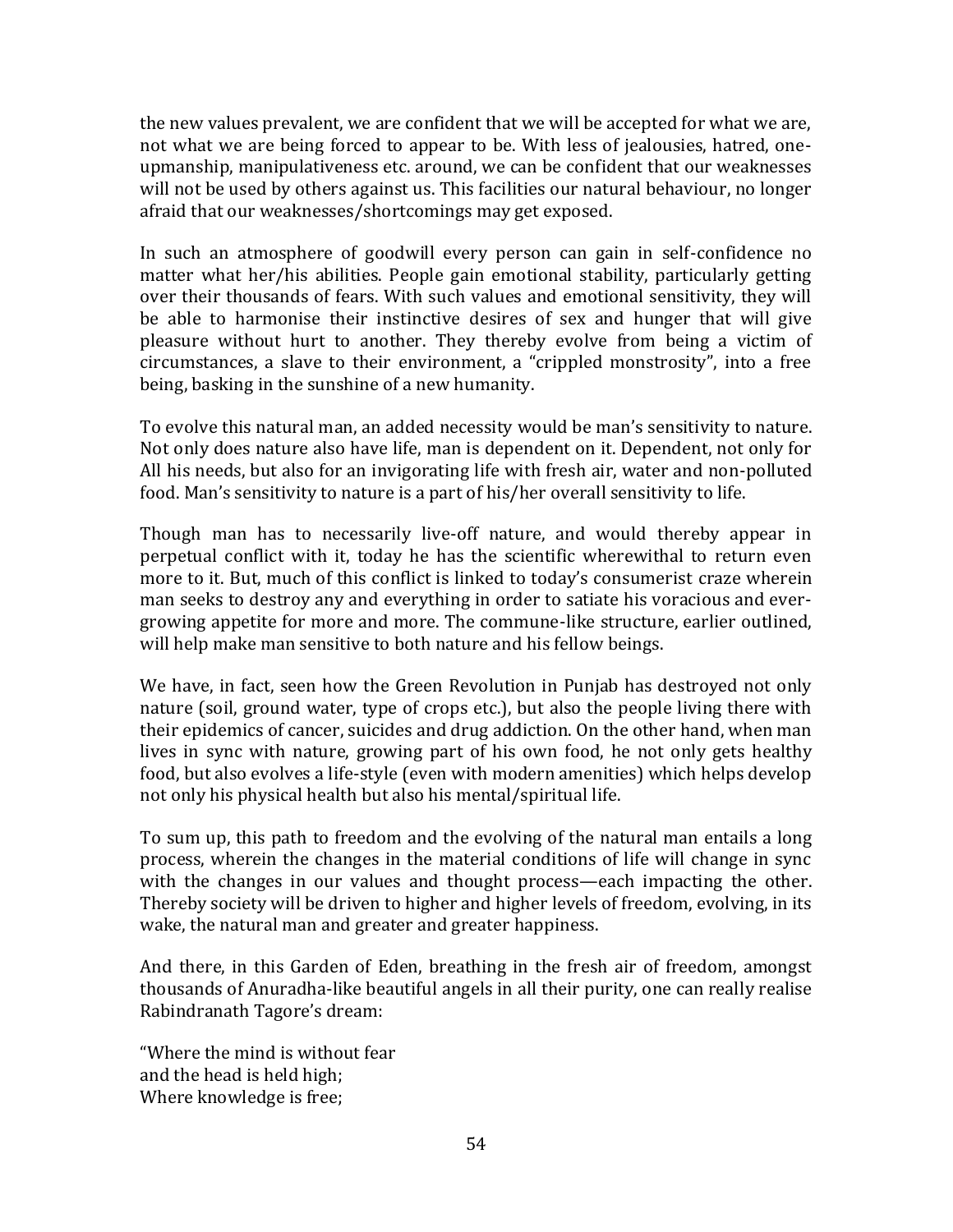Where the world has not been broken up into fragments by narrow domestic walls; Where words come out from the depth of truth; Where tireless striving stretches its arms towards perfection Where the clear stream of reason has not lost its way into the dreary desert sand of dead habit; Where the mind is led forward by thee into ever widening thought and action Into that heaven of freedom, my Father, Let my country awake." 4. Question of Happiness

Finally, whatever changes we seek in the nature of man, in the socio-economic system, in the political structures etc.—these should all have one goal: The Greater Happiness of Mankind. Even gaining greater freedom and acquiring values of goodness is to bring more happiness all around. Why, often even a social worker or Communist painstakingly tries to act good (knowing this to be night); but if this effort is without a deep-rooted change in values, every act of good will be like a heavy burden, a sort of imposed DUTY that must be alone. Such a person will be far from happy and at the slightest opportunity will seek release from such impositions and will, like others, turn to pleasures as his source of happiness.

From this three questions arise:

First, where does the sense of duty fit into the framework of happiness? Would such duty impact our happiness quotient?

The second question is: where does pleasure fit into the framework of happiness? Today, instant pleasure is equated with happiness. For the crass materialists the two are synonymous. At the other extreme many a religion and even Communists speak only of sacrifice (tapasya) and treat pleasure as some sort of sin. So what then is the relationship between the two?

The third point is: where does the question of values fit into our sense of duty, our sense of pleasure and, in the final analysis, our overall happiness?

Let us look at all three points. The third point will be intern oven into the other two.

(a) Duty and Happiness

In the present system as also the socialist system, the term 'duty' has an element of compulsion in it; something forced on us, either by circumstances or by an institution/leader. The two most common 'duties' are: (i) the need to earn in order to survive, and (ii) tasks/rituals done in order to gain social acceptability.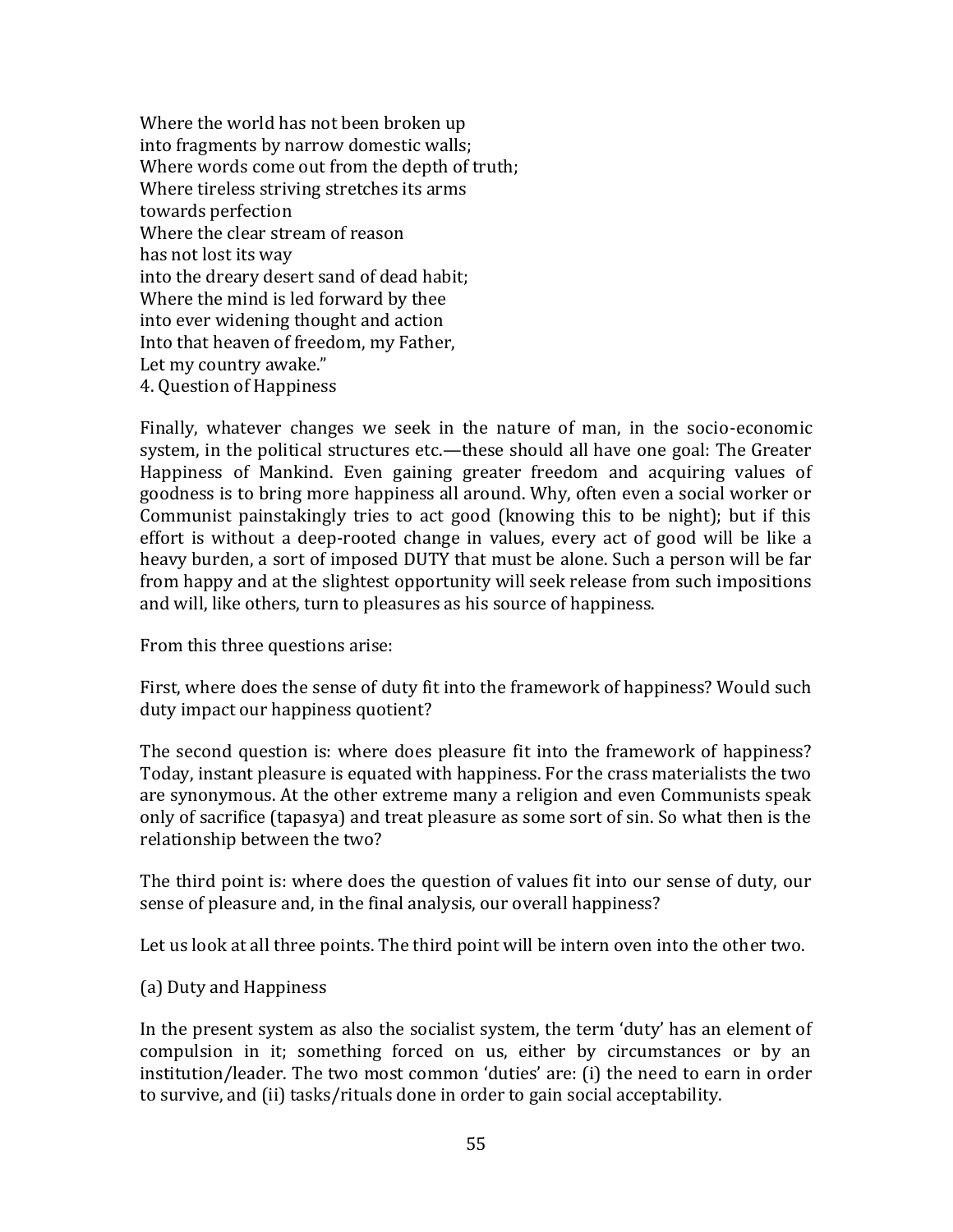For most people employment is a duty to be suffered, while pleasure is gained in our leisure time. Marx had said (in EPM) that man's labour in the present system is alienated because the work has ceased to be part of the workers' nature and "consequently, he does not fulfil himself in his work but denies himself, has a feeling of misery rather than well-being, does not develop freely his mental and physical energies but is physically exhausted and mentally debased. The worker therefore feels himself at home only during his leisure time, whereas at work he feels homeless."

He will begin to enjoy his job only once this alienation at the workplace is reduced or ended.

If we turn to tasks one has to do in order to gain social acceptability, however painful they may be, there would be numerous such daily tasks. Often religious customs/rituals fall into this category. Even in socialism most tasks are duty-centric which are done on instructions, rather than a sincere belief in them.

Whether some duty is done out of sufferance or whether we desire pleasure from it, is very much linked to our value system as well. If we have positive values we will automatically have a sense of responsibility (to the job at hand and towards others), and will do good/useful tasks not as a sense of imposed duty, but with pleasure. So, for example, in a socialist system if I am a selfish type, 'serving the poor' will be done as a sense of imposed duty, to gain credibility/acceptability. On the other hand, if I have genuine empathy for the poor, it will be a source of pleasure. That is why in a socialist system a change of values is so very important, as otherwise all tasks will feel like a heavy burden, an imposition; and people will seek an escape/release whenever an opportunity comes by.

Even today, in our daily lives people with positive values will have a greater sense of responsibility to tasks. They will fulfil them with enthusiasm and on time. But, with negative values, they take responsibility as a pain (unless, of course, they personally gain from it), do a haphazard job and seek all types of pretexts to delay/shirk it. So, here again the question of duties and responsibility is intrinsically linked with our value system.

Duties that are done out of compulsion necessarily act to restrict our freedom and happiness. In a new order, where alienation is minimised in the production process, even earning can become a fulfilling and pleasurable task.

## (b) Pleasure and Happiness

There is a dialectical relationship between pleasure and happiness. Pleasure is one of the sources of happiness, but is not synonymous with it. Pleasure, enjoyment etc. are derived from activities external to us. Happiness, on the other hand, is internal to us; it is a state of mind wherein man is at peace with himself, with a sense of contentment with his overall life. To achieve this, no doubt, pleasure plays an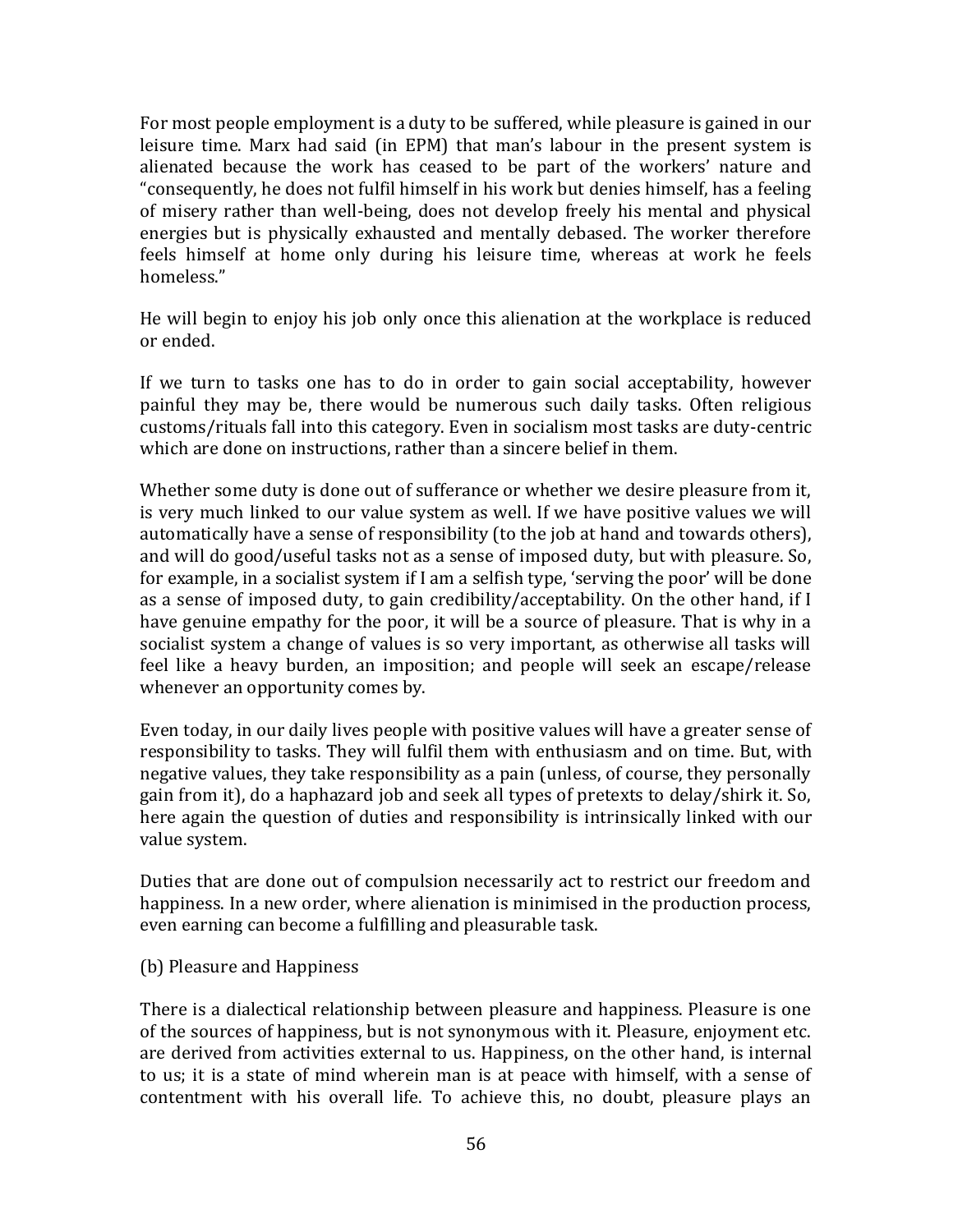important role.

Pleasure is no sin as long as it is not at another's expense. There are basically three forms (sources) of pleasure—the first is universal, the second is linked to our individual tastes, and the third is value-based.

Pleasure derived from our instinctive needs—primarily food and sex—is universal to all people. Though this is common to all, every person has his/her personal likes and dislikes regarding both food and partners. This category is a major source of pleasure.

The second form of pleasure is derived purely from one's individual tastes and is not universal. Activities like sports, music, literature/drama, arts/painting etc., or even spiritual activities like meditation are all sources of pleasure—some enjoy a particular activity/activities, others another. Involvement in such activities helps develop an all-round personality and needs to be facilitated in any new order. If freely accessible, people can choose the field they enjoy.

The third form of pleasure is value-based. So, for example, some may derive pleasure from causing pain to others dominating others, deriding others etc. Another may derive pleasure from helping, assisting and caring for others.

Often the pleasure factor in happiness is negated by religions as being sinful, and even by Communists as being 'petty-bourgeois'. No doubt, any source of pleasure that acts to harm others, or achieved at another's expense, is bad. But, those that add to happiness for ourselves and those around us should be welcomed.

So, pleasure is one factor for happiness. Others involve our values, our emotional stability and the extent to which we have been able to minimise the conflict between our inner selves and our conscious actions. Here, of course, we are assuming people have already acquired the basic necessities of life.

To sum up, in any new order the maximisation of happiness should be the goal. Then again sadness and happiness are no black and white formulae to be switched on and off like a lamp. As society progresses, one has to increase the quantum of happiness all around. This, of course, will be directly proportional to the amount of freedom we have been able to acquire. This, in turn, is based on the quantum of goodness we have been able to imbibe.

All these three are, in fact, deeply inter-linked and inter-connected. The real civilisational progress of society can be measured not by its scientific advance alone, but by the quantum of progress in these three spheres as well. And it is with progress in these spheres that people's individuality will begin to emerge. Freedom and happiness, based on a new set of values, results in this flowering of the individuality in man.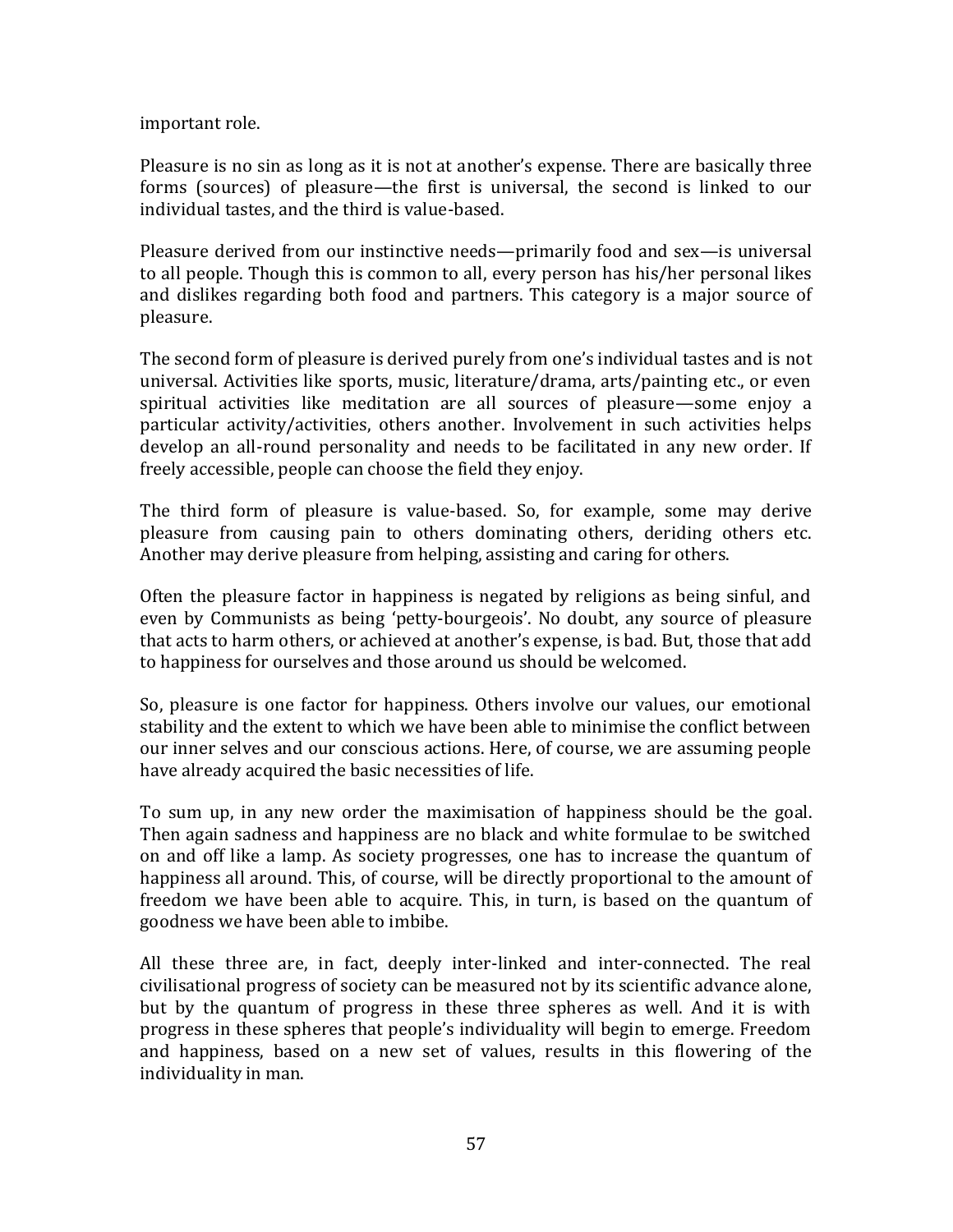#### 5. Flowering of the Individuality

In the feudal era individuality was mostly reflected in the romances of kings and queens, while the masses had a clan identity. Capitalism tore the individual from the clan, but the individuality that had the potential to evolve, was crushed by the person's alienation in production and otherwise. In socialism the alienation in the productive process continued to a large extent.

A distinction needs to be made between individualism and individuality which are often confused. Individualism is based on selfishness, the me-first mentality, ego, arrogance etc.; on the other hand, individuality is based on one's self-respect, selfconfidence etc. The former crushes the individuality of others; the latter realises the creativity, initiative and effectivity of the individual. Individualism is idolised in the cult of the heroes where all others are dwarfed in comparison. The Ayn Rand novels, Fountainhead and Atlas Shrugged, reflected the epitome of this ideolised portrayal of the individual—the super-man, super-hero, super-don, superstar etc. Portrayal of our film stars, cricket stars, political leaders etc. one of the same nature.

In any organisation/institution facilitating assertion of the individuality of all creates a greater pool of creative and talented people—not just one super-hero, but the potentiality of a hundred such. In any organisation the more the individuality of each individual (not just the leader) is promoted, the more effective the organisation. Often we find the opposite happen —the cult of the hero (leader) is promoted, while the weapon of 'discipline' is used to crush the individuality/initiative of the ranks.

In India the individuality is doubly crushed—first by the production process and then by the caste system. The bulk of the population, particularly Dalits, are treated as 'born inferior'. Even their human status is questioned, let alone their individuality. As for the assertion of the upper-caste, it is more caste assertion, rather than assertion due to one's abilities. So the caste system destroys individuality.

Among socialists what is often said is that only the petty-bourgeois speak of individuality, the proletariat stands for class. In practice though, it is often the 'leader' who is able to assert himself as he likes, while the ranks are confined to the herd. In reality the relation of the individual to the class/party/organisation is like that of the tree to the forest. There is no forest without sturdy trees. If the trees are decrepit, dry and stunted, there would be no luscious forest. Similarly the flowering of every member of any organisation only lends it strength, as the more creative the people comprising anybody, the more effective the organisation.

Yet, all the above questions of effectivity etc. are mere pragmatic equations, not the main issue. The real issue is whether we truly seek freedom, happiness and the growth of people's individuality as a goal in itself. This is the essential question, not how valuable a person may be to an organisation or to society. The latter factor may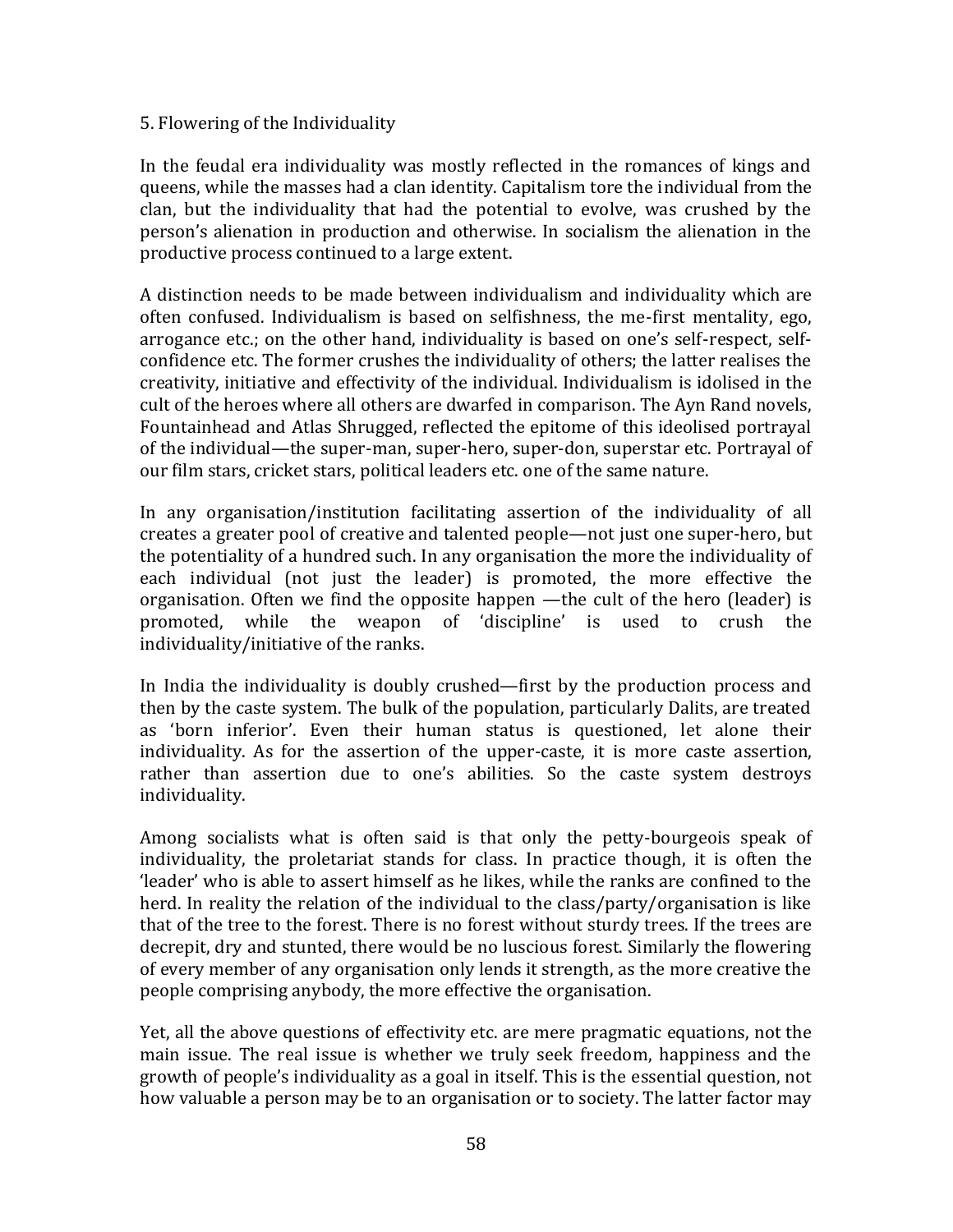merely be a positive by-product, not its essence.

There is one last point—the assertion of one's individuality is dependent not only on our value system, but also on our emotional stability. Emotional instability, lack of confidence, nervousness etc. crush a person's individuality. Particularly the psychosis of fear (dealt with earlier)—fear of not conforming, fear of the boss/leader, fear of the patriarch etc. etc.—reduces a person to a cringing worm rather than an upright and self-respecting individual in oneself.

To sum up, we find the flowering of person's individuality only when alienation reduces and freedom grows. These in turn are possible as and when we begin to adopt the values of goodness, acquire emotional stability and bring harmony in our instinctive desires and urges. Finally, all these result in greater happiness all around, for which man has been seeking since time immemorial.

Though all the above are intrinsically interlinked, where lies the key? What is central to this entire process to create the new man, the natural man. From where does one start? We have already seen that whether it is a question of freedom, or emotional stability or even the question of justice and people's emancipation, the central aspect to facilitate change is the transformation of our values; eradication, to the extent one can, of bad/evil and acquiring the values of goodness. We have also seen that even sustaining a more just economic order is impossible without proper values; the system tends to revert back. So, in whichever direction one looks, without traversing a path to change one's values one cannot sustain any new order built on justice, freedom and, above all, happiness.

So, central to all the above changes is a change in our value system. In the final article we shall delve more into this.

#### PART VI—NEW VALUES, NEW MAN

Do not seek the truth by means of man; find first the truth and then you will recognise those who follow it. —Al Ghazzali

Confucius's teachings reveal that a simple, secular and unassuming attitude towards life is at the root of morality. —Principle of Li

Social justice goes right through the history of Zorastrianism. Fighting evil underlies its essence. The Gathas are about looking after the poor, separating what's good and what is not. —Prof Skjaevvo

His Favourite Virtue: Simplicity His Idea of Misery: Submission Vice he Detested Most: Servility —Marx, as told by his daughter, Laura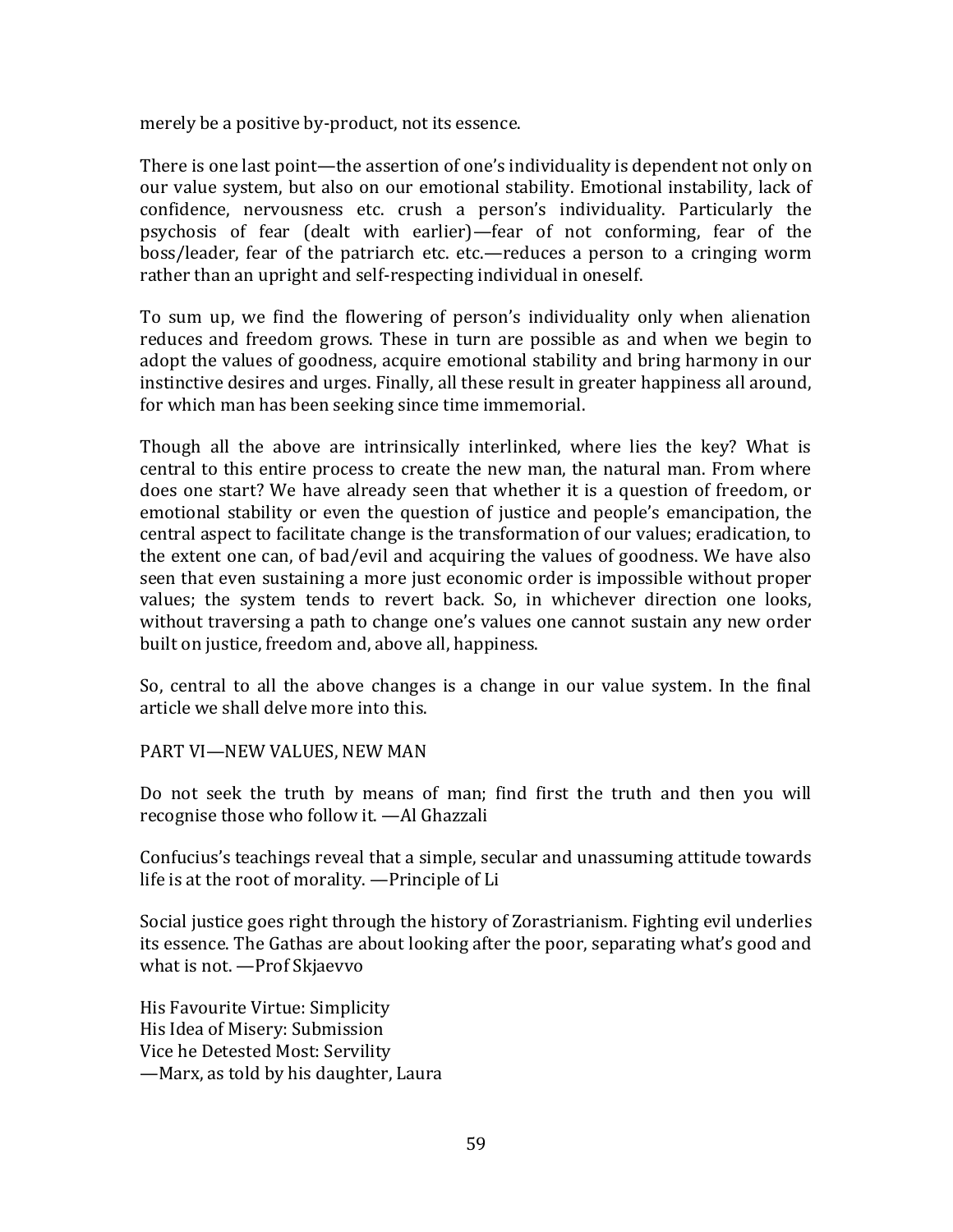She had been diagnosed with systemic sclerosis over five years earlier. While this was eating into her vital organs and crippling her fingers, severe arthritis made climbing even the overbridges at Mumbai's local stations painful. Yet, in March 2008, when requested to take a class on the women's question and patriarchy, she willingly trudged deep into the forests of Jharkhand. She spent over ten days with leading tribal girls, teaching them, discussing their problems, eating, chatting and sleeping with them.

As reported later, the women were so enamoured by Anuradha that they pleaded with her to stay on a few more days. When she finally had to leave, they all insisted walking with her as far as they could. Due to her painful knees, she would often stumble on the stony path. While the tribal girls would look at her, pained, she was quickly up, laughing it away. Not willing to leave her, many had tears in their eyes, when she finally crossed the hills, watching her disappear into the wilderness. Little did they know that she would be no more in just fifteen days, hit by the deadly falciperum malaria during that class itself.

This was the type of love and affection Anu attracted wherever she went and whomever she met. Normally leaders with her reputation and stature invite (nay welcome) awe, flattery and fear; but not the diminutive Anuradha, who never put on airs, even after becoming a popular leader.

While in Nagpur, she attracted a similar sort of affection from the Dalits among whom she lived and worked in the sprawling Indora basti; as also from her professor colleagues and students at Nagpur University where she taught postgraduate students MA Sociology. Such also was the love she attracted amongst intellectuals, lawyers, human rights/women activists, among whom she worked.

Anuradha was unique inasmuch as she could win the affection equally of the most down-trodden as of top intellectuals like the renowned dramatists Vijay Tendulkar, Satydev Dube etc. (whose views strongly differed from hers).

What then was this Anuradha magic? It was none other than her values of simplicity, straight-forwardness, honesty etc. which emitted fragrance wherever she went. It was her inner beauty that was reflected in her eyes, in her expressions, in her behaviour, in her responses, that drew people towards her like a magnet. And when such values were combined with a sharp intellectual calibre and wide knowledge, she would, under different circumstances, have been the ideal role model.

She came close to what Marx called the "natural being", what religious people would call purity of the soul. Jalaluddin Rumi said of such people: "Those who are pure in heart achieve God-consciousness; they are truly and actually aware of God at the centre of their being."

Call it by any name, goodness within a person is still much appreciated by ordinary and simple people, notwithstanding the high levels of corruption, greed, selfishness,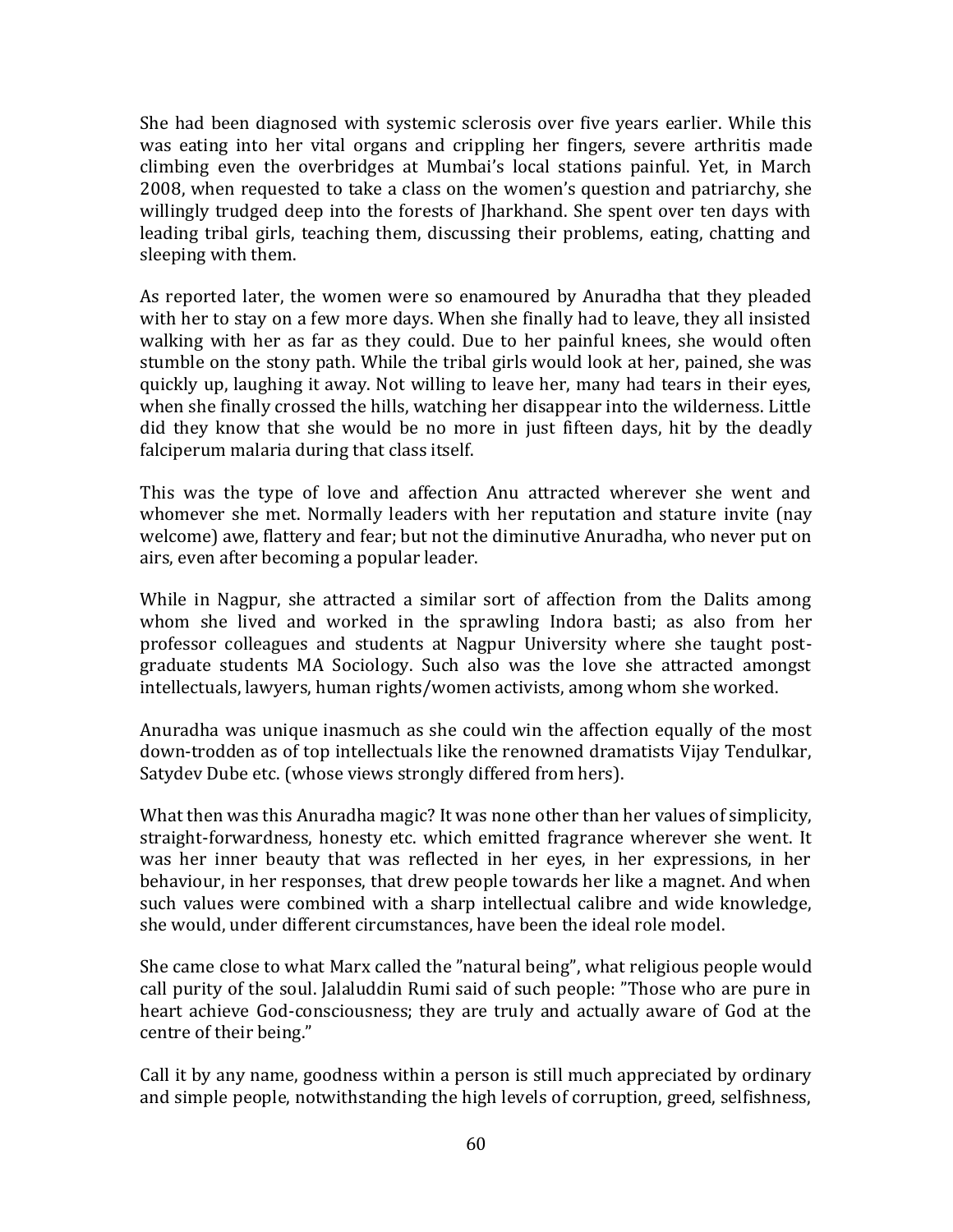arrogance etc. all around. But, in such a world, where did an Anuradha-type person get such values? She never seemed to have had to struggle to achieve it—it seemed a natural part of her. If "social being determines consciousness", how could a filthy social environment result in such pure consciousness? How does one explain the thousands of unnoticed Anuradhas in our midst? Particularly in this neo-liberal era, where the rot has got so deep? In such an environment the best of people tend to get corrupted; more so those in leadership and power. What Marx said in 'German Ideology' is generally true, but, of course, it does not explain those like Anuradha, going against the main trend.

He said:

"The ideas of the ruling class are, in every epoch, the ruling ideas: i.e. the class, which is the ruling material force of society, is at the same time its ruling intellectual force. The class which has the means of material production at its disposal, has control at the same time over the means of mental production, so that thereby, generally speaking, the ideas of those who lack the means of mental production are subject to it……………. The individuals composing the ruling class possess, among other things, consciousness, and therefore think. In so far, therefore, as they rule as a class and determine the extent and compass of an epoch, it is self-evident that they do this in their whole range, hence among other things rule as thinkers, as producers of ideas, and regulate the production and distribution of the ideas of their age: thus their ideas are the ruling ideas of the epoch."

Today, we see this crudely reflected all around us. It is even more glaring in a place like Tihar Jail. Here, truth is a rare commodity; falsehood the norm. But even here you will find a few gems, like our earlier sevadar, Bablu, and a few others, even from the staff. We have seen that the innate goodness in man is there, but he gets corrupted by the social environment. And even the few who have a predominance of good, often get sucked into the vortex of evil, as they are continuously bombarded by the prevalent value system.

Generally, in society, most people will have a predominance of negative values (that is, the ruling ideas), but, they too will have varying amounts of good; only some will have a predominance of good, which they have to struggle to maintain. To effectively build a new just order, besides changes in the socio-economic structure, one has to build on the elements of goodness within people, while eradicating the negative. Only with these new values and a new man will a new socio-economic structure sustain.

Through history we have found that the socio-economic orders have changed, but in the sphere of values man has failed, notwithstanding great effort by heroic people/movements through the ages. Even with the final change to socialism, due to the continued prevalence of the negative values, the new order was reversed. So, the key question is: how can one effectively change man so that the good in him/her effectively comes to the fore, in order to achieve genuine happiness and a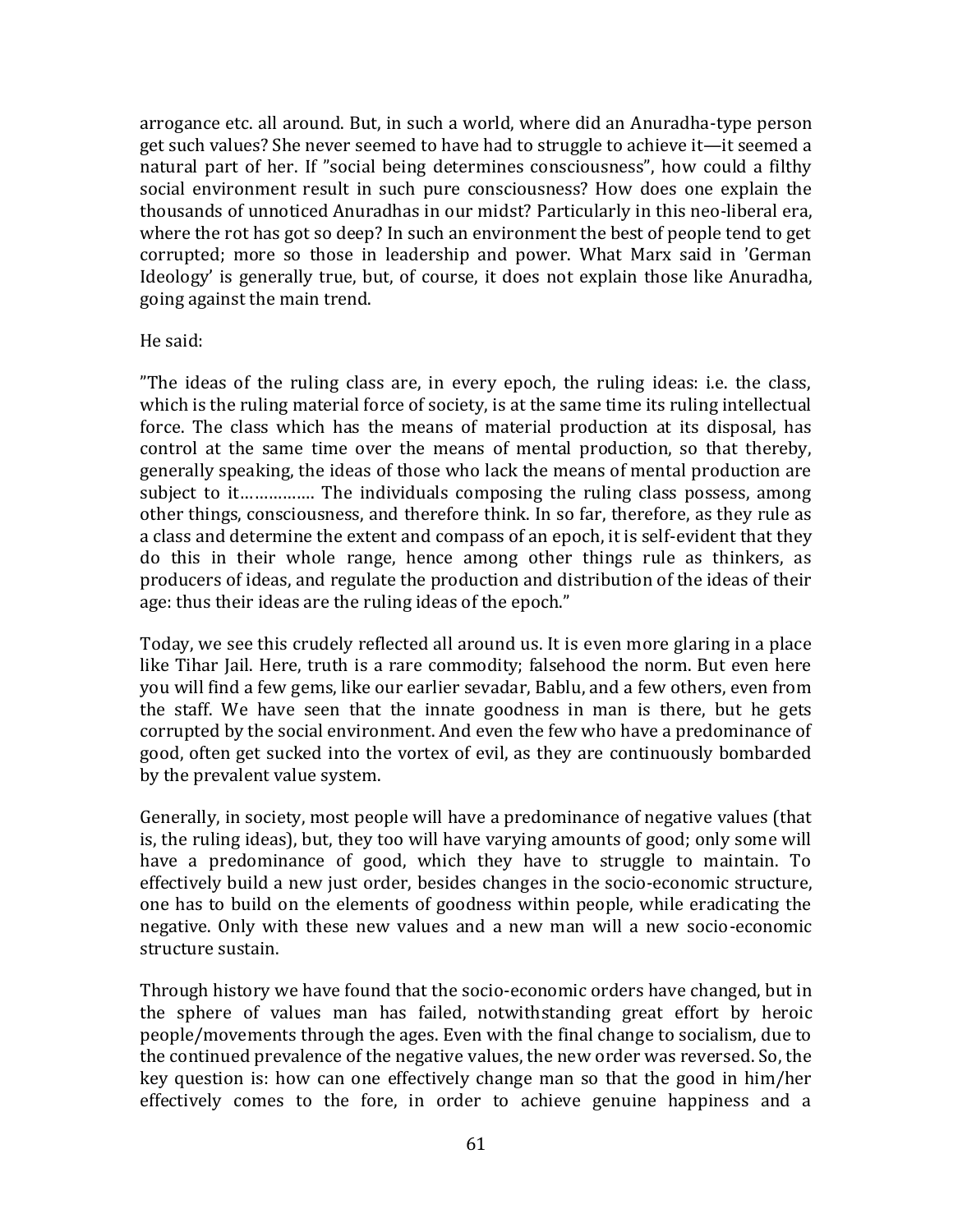#### sustainable new just order?

In the socio-economic sphere we have seen (in the last article) what changes may help facilitate this. These external factors may act as the conducive conditions for change; but the deciding factor for any real qualitative change are the internal factors. A seed only takes root to give a plant and beautiful flowers if it is fertile; if it is sterile there will be no plant however much fertiliser and water we may use. Here, the internal factor is within us, that is, our consciousness. Change in our consciousness requires a separate and independent effort. It will not happen of its own merely by taking up social issues (that is, external factor). And it is on this paint alone that I shall try and focus in this final article of this series—that is, how to imbibe the values of goodness, and reduce the negative values.

But, before coming to this I will briefly discuss two concepts presented in India which apparently seek the same goal—that is, the Gandhians and the Communists. The former base their philosophy on TRUTH, the latter on CLASS STRUGGLE. So, first let us see the relation values have with these two concepts. After doing that I shall turn to the question of methodology for changing our values.

#### A. The Two Concepts

TRUTH is the central philosophical aspect of Gandhians together with non-violence and Brahmacharya. Many quasi-Hindu religious scholars have also made TRUTH their central focus. Communists of all hues and also some Socialists take CLASS STRUGGLE as their central theme. Let us look at both questions:

(i) Values and Truth Like all other values, and freedom and happiness, here too there is nothing like absolute truth. This too is always relative, and the aim would be to always maximise the element of truth. For simple things, truth and falsehood are clear. So, if I point to a pencil and say it is a pen, that is a clear falsehood. Yet, if I point to the pencil and say that it is lead, wood etc., it is not a lie; but still it obfuscates the truth that it is a pencil. So, even for such simple issues the truth is relative, not absolute. But for value-based assessments it is even more complex. Take the question of FDI in retail; what is the truth? Is it good for India or bad? Some say it is good, the others bad. The truth would be neither—it is good for some (TNCs and big business), it is bad for others (small retailers and farmers). But, even this is disputed. Here, truth depends on whose interest one is serving. Again, here it is relative. Even in the sphere of the sciences, where it would come closest to being absolute (as it is not based on value-judgements), it is also relative, as science keeps advancing. With each new discovery what was thought to be absolutely correct yesterday, turns out incorrect today. So, even in the sphere of science it is relative. Yet, some base their entire philosophy around the question of Truth, giving it some abstract and absolute virtue. Some religions, of course, equate the absolute truth with God. Others have presented a theory to "seek truth from facts" as central to their philosophy. As far as virtue goes, if we make truth a central factor, we tend to de facto negate all the other aspects of goodness that I have outlined earlier. So, for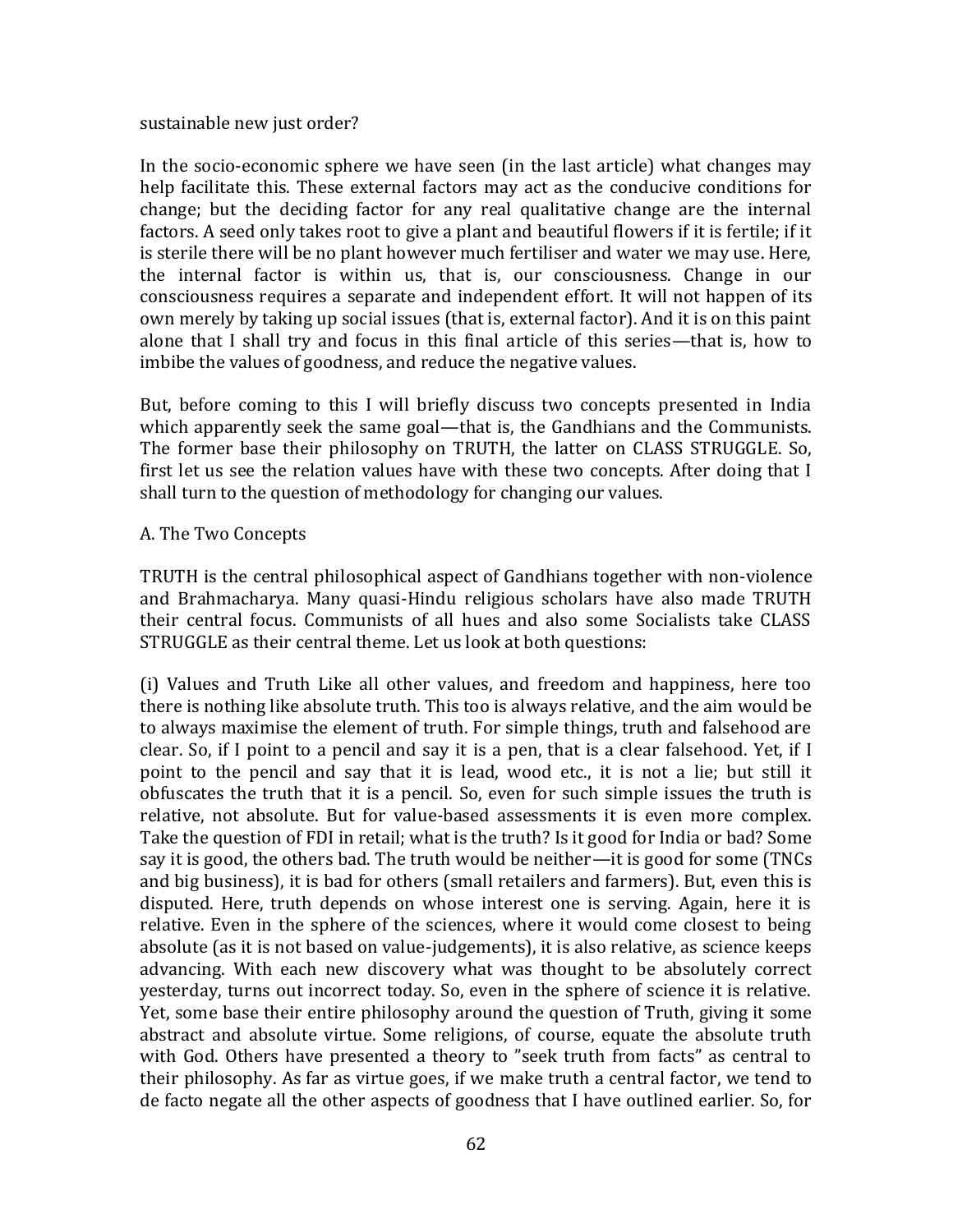example, can I uphold truth if I stand for injustice, greed, arrogance, selfishness etc.? I cannot! Truth for such people will always get twisted to serve their self-interest. So, in value-based assessments, truth is meaningless unless accompanied by the other values of goodness. On the contrary, if we imbibe those values of goodness, then our assessments will automatically be closer to the truth. And, as far as 'facts' go, they are an objective reality, while the conclusions (truth) we draw from reality will always be subjective, dependent on our outlook and knowledge. At any given time a person has a given mental make-up by which he processes facts. He thereby arrives at what he believes to be the truth. But, the mental make-up of individuals differ from person to person; that is why we find that with the same set of facts numerous conclusions may be drawn. Which, then, of these is the truth? Truth, in such value-judgements, is therefore subjective, depending on the reasoning and interests of the person. So, we find that truth is both subjective and relative. Subjective, inasmuch as it is dependent on our values, interests and levels of existing knowledge. It is relative as our understanding at any given time is limited, and with greater study/research new truths will continuously be discovered. For these reasons, to make 'truth' central to one's philosophy, could lead one astray. No doubt, 'truth' (or honesty) is one of the important values to be cherished.

(ii) Values and Class Struggle The Socialists/Communists call the goodness in man as 'proletarian values' and the bad values as bourgeois values. The 'proletarian values', though never clearly defined, would be, I assume, roughly those I have outlined earlier as the values of goodness. Now when they refer to 'class struggle', it is normally mechanically interpreted as the mere physical (mostly economic) struggle of the proletariat against the bourgeoisie. But, when we say that the "ideas of the ruling class are……. the ruling ideas", then it quite obviously follows that in a bourgeois system, the ideas prevalent within most of us are necessarily bourgeois ideas (that is, values of badness). Obviously then, these ideas are part of any bourgeois (ruling) system. To think that one can effectively struggle against the bourgeoisie without countering their ideas within us, is wishful thinking. It will amount to nothing but a chimera for real change, as we fight one aspect of the ruling system and not the other. Have we not seen this happen in history? We demolish the bourgeoisie, but the 'bourgeois' (negative values) within us soon asserts itself, and we ourselves turn into a new bourgeoisie. Today's 'princelings' (sons of top leaders) in China have probably more wealth than Chiang Kai-shek of the past, and today's Russian mafia-magnates probably ten times that of the Tsar. It is the "Animal Farm" syndrome, with the Snowballs and Napoleons of the party becoming the new bosses/oppressors. Bourgeois values are an important factor sustaining the bourgeoisie, and, so, struggle against the bourgeois system should necessarily entail struggling against their values. The struggle against the bourgeoisie is relatively simple as they are easily identifiable. But, struggle against their values (that is, the negative values) is not so easy, as they are buried deep within us (within even those taking up this struggle), within layer upon layer of consciousness. Not only is such an 'enemy' difficult to identify; once identified, even more difficult to struggle against. So, we have seen that in countries like Russia and China they successfully fought the bourgeoisie/feudals, but were unsucessful in countering these values. As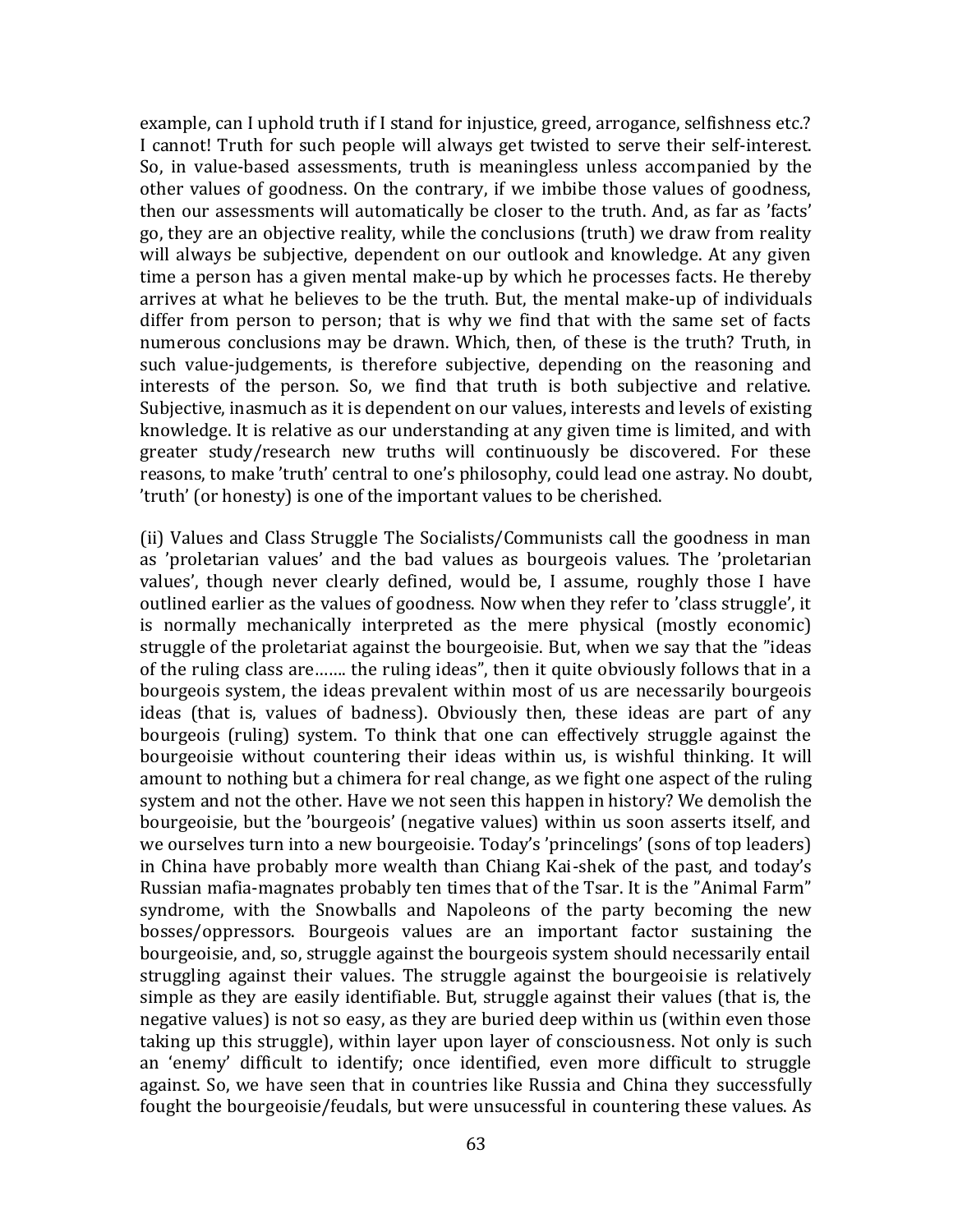a result, both societies reverted. Unfortunately, the Socialists/Communists give little attention to this internal struggle, except for some formal/nominal so-called criticism/self-criticism. This normally has little impact and is much like the Christian's confession before the Padre. There is no real plan, method, policy, nor any serious effort to conduct this internal struggle within man. At best it is given lipservice; at worst it is taken for granted that those fighting for just causes must necessarily be just. But, this is not a reality. To create a new just order, it is imperative that people change not just the economic and political system, but also the prevalent values of their time. This entails internal change in the outlook of people, eradicating the negative values and strengthening the positive. And in a class society the class struggle (in Marxist terminology) is also against alien class views and ideas. Omar Khayyam once said: "We are busy breaking this idol and that, but the biggest idol to be broken is within us." (Meaning our ego, self.) Values are an integral part of every system which will also need changing together with a change in the system. While spiritual people tend to focus mainly on internal change, the Socialists/Communists concentrate primarily on external change. But, both are essential to have a sustaining impact on society.

NOW, having seen the limitations of a mechanical (and/or absolutist) interpretation of truth and class struggle, we shall finally turn to the most important question of defining the values to be changed and the process and method necessary to achieve it. I once again repeat, I do not seek to delve into the aspect of external change as I have already touched on the commune-like structures in the previous article. Here I shall only focus on a methodology entailed for internal change.

#### B. Towards the New Man

A new set of values is then the key to the lock opening the door to the garden of freedom and happiness. From time immemorial man sought entry into this garden with beautiful flowers, fruit-laden trees and sparkling streams. Earlier it was the prophets from West and East who sought to open these locks to the garden of paradise; more recently it was the revolutions—the French and then the socialist revolutions. All these sought to wield the magical key; but to this day, the garden has eluded man, and he continues to live in muck and filth. Unless the key is moulded correctly, it will not fit the lock, and the door will not open. To mould this key correctly one can learn from the efforts of the past, and formulate new ideas for it. The problem is that most practitioners of change have plans/policies/activities around economic, social, environmental, political etc. issues, but nothing for changing one's values. It is normally taken for granted as some sort of by-product which will automatically change while struggling for just causes. But, as past experience has shown, this does not happen; and often these same activists, on gaining even an element of power, can become the worst tyrants. But how can we a have plan/policy to change ourselves? Unfortunately this field has mainly been the exclusive preserve of spiritual people (who too fail as they ignore the socioeconomic surroundings that generate such values)? Well, let us now tread upon this thorny path to change our values to what we have already defined as good. Even at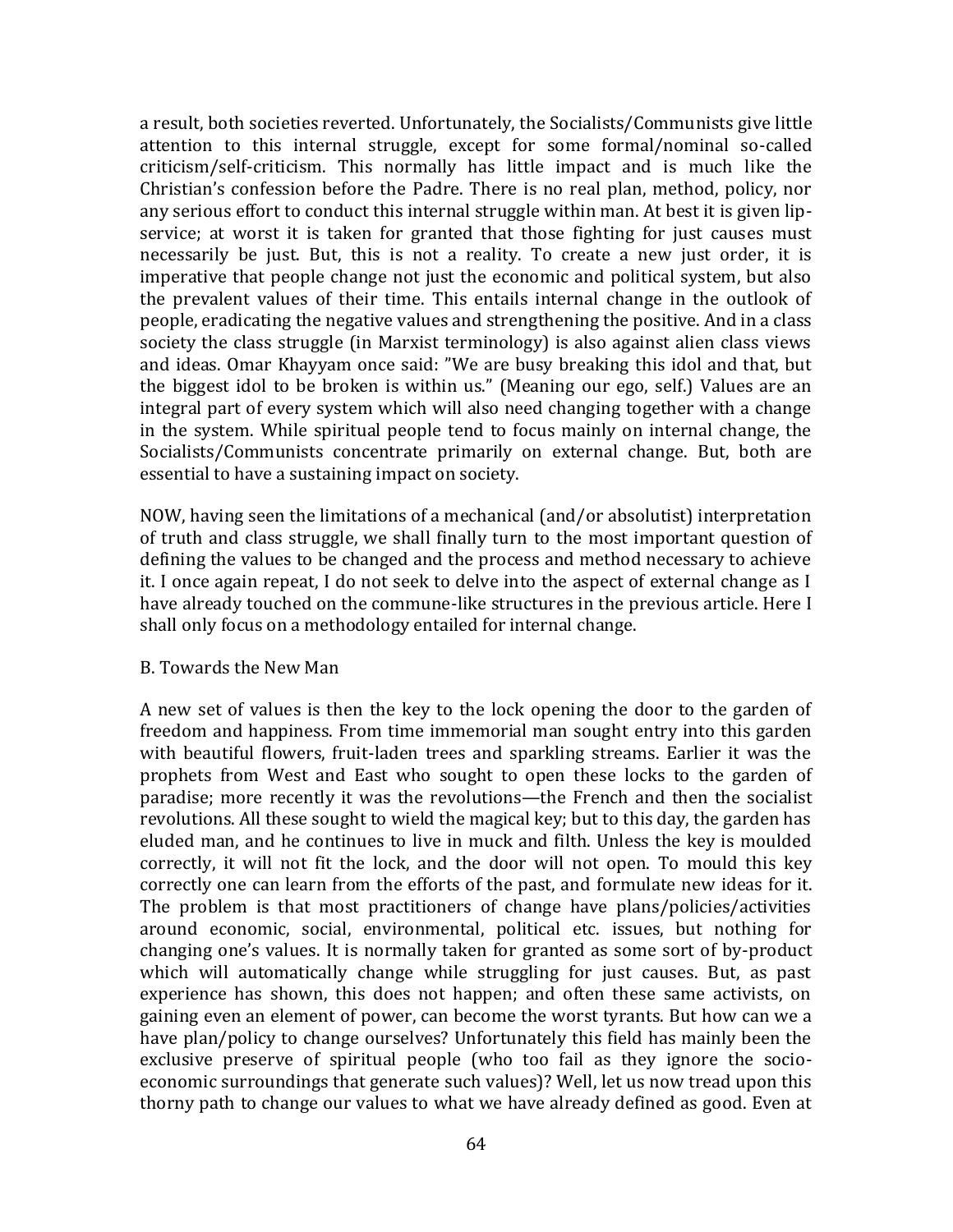the cost of some repetition, I will once again repeat what I believe these values to basically be:

GOOD/ honesty/straight forward- VIRTOUS VALUES: ness, truthfulness, simpli-  $(\alpha)$ city, modesty, selflessness, being principled/responsible/accountable, being fair/just etc. NEGATIVE/ dishonesty/ perfidy/trea- BAD/EVIL VALUES: chery, deviousness/cunning,

(β) mean/manipulative, arrogance/ego/pride, greed, selfishness, being opportunist/unprincipled/irresponsible, hypocrisy, jealousy/prejudice, tyranny, being unfair/unjust etc.

For the sake of convenience I will call the good values as  $\alpha$  (alpha) and the bad values as  $β$  (beta).

I will divide this section into three parts:

First, I will try and analyse the process of change which could be considered. Second, I will discuss the methodology to be used. And finally, I shall elaborate on the specific values that could be focused on.

(i) The Process

In the process for change I will deal with three aspects. First is the presumption that most people will have a predominance of β over  $\alpha$ . The second aspect is that change is primarily internal, but its manifestation is external. And the third aspect is that the changes, to be sustaining, must not be superficial, but deep-rooted, that is, these must not reflect merely in our conscious mind, but impact the subconscious as well.

Now let us look at all three aspects:

(a) α−β Relationship: The task would be to make α predominant over β, and then slowly keep increasing the quantum of  $\alpha$  and reducing the content of β. To start with, the focus would quite obviously be on those who have a significant content of α and not equally on everyone. Those with a large content of β will be exceedingly resistant to any change; on the contrary, many will try and stall/subvert the process going on in others.

The first choice to target would, of course, be those limited numbers of the Anuradha-type, who have a natural predominance of  $\alpha$ . Then would follow the vast numbers wherein β may be predominant, but also have, not merely a significant quantum of  $\alpha$ , at the same time a propensity, willingness and inclination of moving in the direction of  $\alpha$ .

Those of the incorrigible β types will, in all probability, have to be countered and used as symbols of negative example, from whom to learn what not to be. These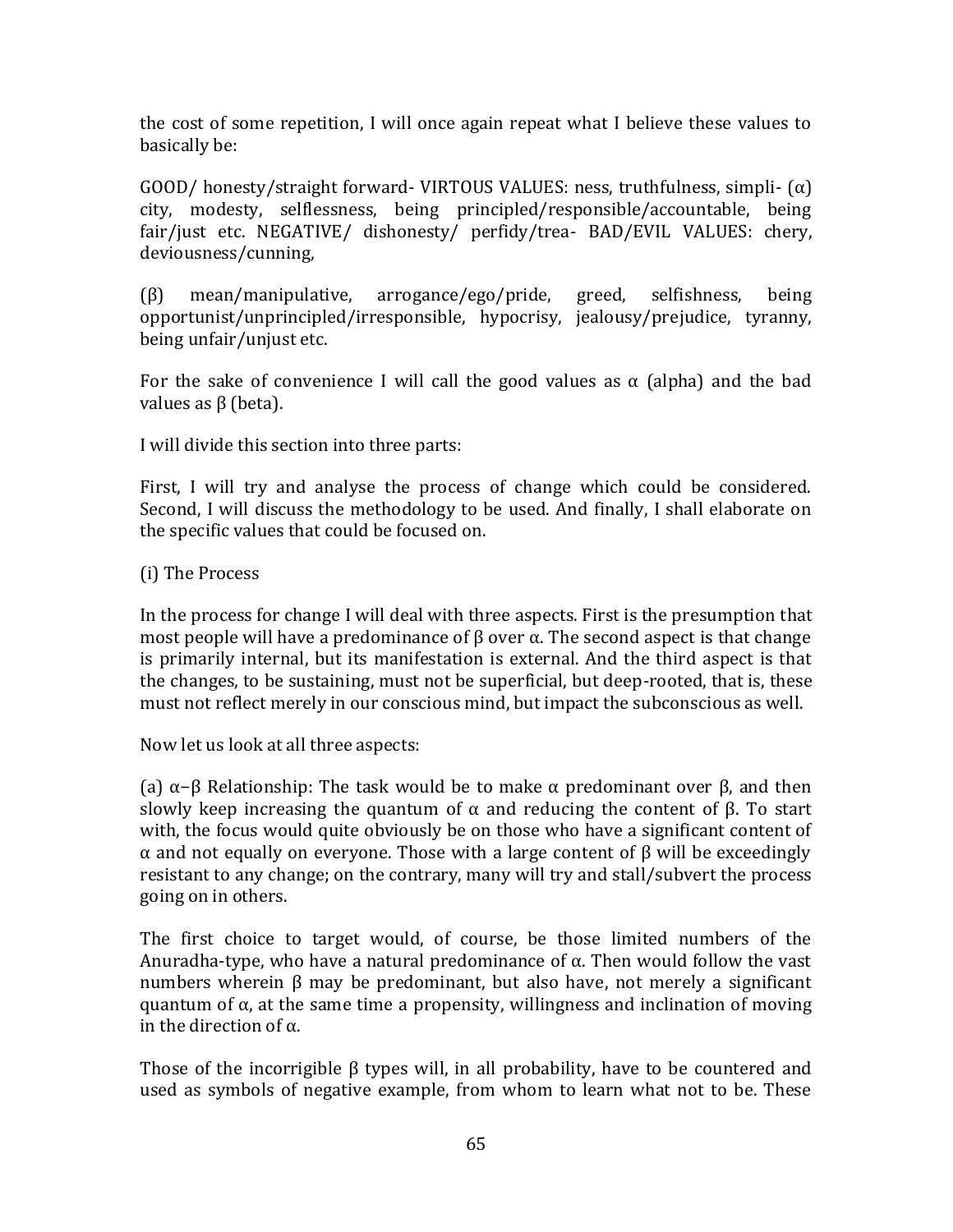three categories of people will be found in all communities, organisations, parties etc.; and the above categorisation would facilitate effectively in our efforts. (b) Change is Internal: Both  $\alpha$  and  $\beta$  do not exist in a social vacuum; they come into existence only through our interaction with others. While the change is internal, one can only realise that change during our relationship with other human beings and nature.

So, for example, I seek to acquire the quality of modesty. No doubt, this requires inward change to reduce my arrogance, ego, pride, superiority complex, domineering nature, know-all attitude etc. This change can ONLY take place through serious reflection and an awareness of how harmful (to others and oneself) these negative qualities are. Varied methods of contemplation may be adopted to achieve this (more on this later). But, if I merely sit meditating, without the social interaction to test whether the arrogance is actually: reduced, can I, one day, get up and declare: "Eureka, I have achieved modesty"? This is not possible. It is only through regular social interaction that I will come to know whether my arrogance is indeed reduced, and to what extent. So, for example, after a certain amount of reflection I may find arrogance no longer reflecting in my family relations (that is, a reduction in patriarchal attitudes); but, while, say, dealing with lower-caste people or organisation people, I may find it still strongly reflected. So, to reduce and try and eliminate all forms of arrogance (or any other negative value) it would require a continuous and alternating process of contemplation and sincere assessments of my daily interactions with a varied cross-section of people. Only then will I realise to what extent my contemplation has been effective and whether I am really moving in the direction of greater and greater modesty (or any other positive value).

In other words, change in our values would have to be internal, but its manifestation, assessment etc. will be through interaction with the external world. (c) Change to be Deep-rooted: Change has to be deep-rooted to be sustaining. In other words, it must impact the subconscious and not merely the conscious mind. Let us take an example to understand the process. My conscious mind tells me that I should not be greedy; so when six ladoos are put before me, I take my share of two and equitably distribute the other four between my two friends. On another occasion, extremely tasty six rasgollas are given to be shared. Unable to control myself, I consume four and send only one each to the other two friends. This shows that there has been only a limited change in my approach and greed still exists at the subconscious level, which manifests when the urge is stronger. But, this greed cannot be removed by the fear of getting caught. At the most, because of the fear of being caught I may suppress my greed and take only two. But, the fact that I shared the tasty sweets equitably out of fear, does not mean that the greed has gone; it will manifest again when the fear factor is not present. This is a crude example of what manifests on a gigantic social plane when it comes to the question of power. As long, for example, as I am a low-key social activist, my ego/arrogance may not manifest; but, if not eradicated from the subconscious, it can manifest in the worst forms of tyranny with power. Do we not witness this regularly in our lives? If not tyranny, at least, various levels of autocratic behaviour!!!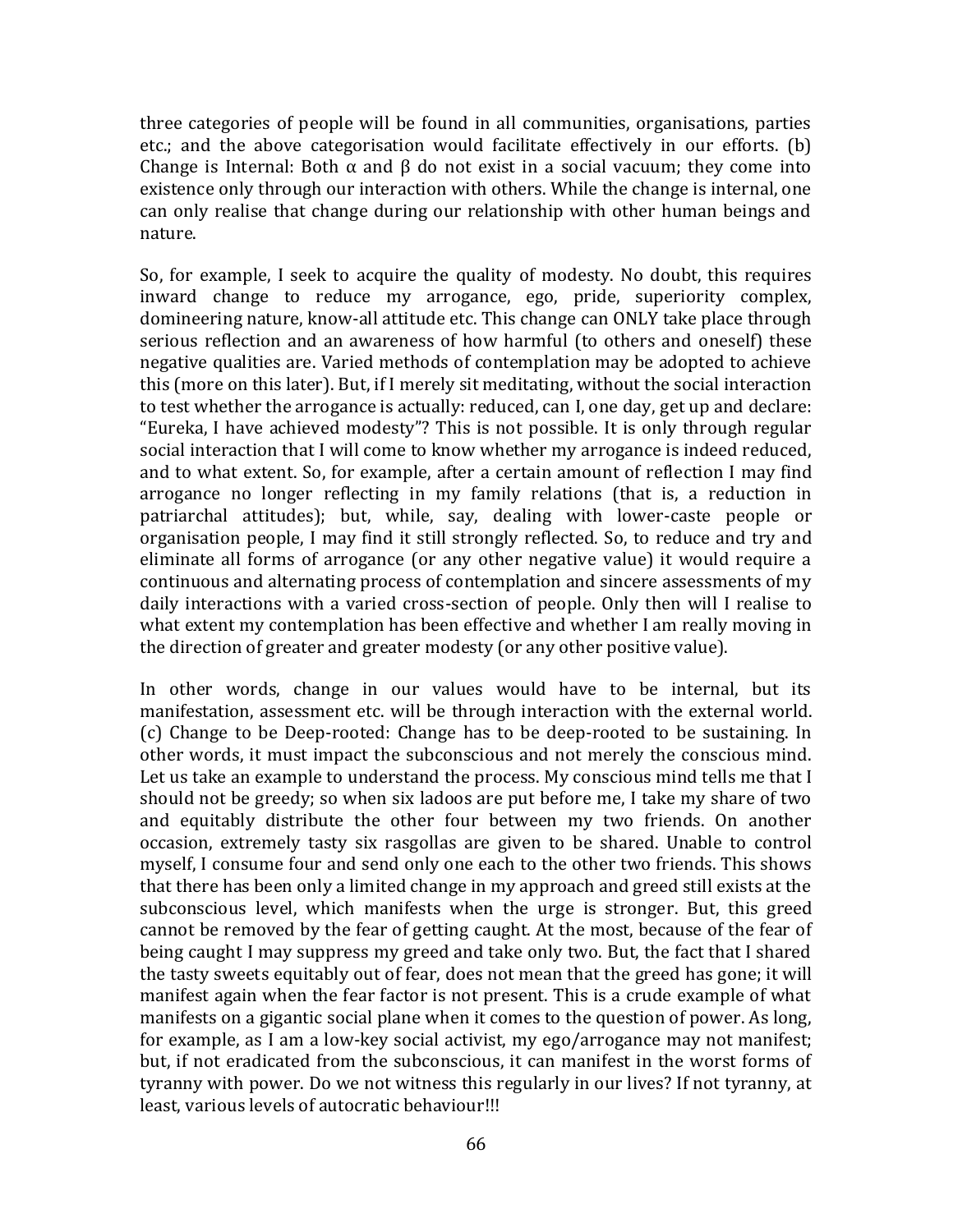The central point here is that real change in values comes from awareness and realisation, and not through external factors like fear, dictat, gaining social acceptability etc. I must sincerely feel that changing my values to  $\alpha$  will give me (and others) a greater sense of freedom and happiness. Not only that, it should actually result in a greater happiness, which, in turn, will encourage further effort in that direction. But, if I adopt  $\alpha$  out of sufferance (or imposition), as say, a mere sense of duty, I will turn to seeking pleasure through other means when an opportunity arises. So, for example, to go back to the earlier example, by taking only two rasgollas, I may deprive myself of some immediate pleasure, but, with a greater  $\alpha$ content, I will gain more in happiness in seeing the pleasure of my two friends consuming it. Of course, with larger amount of β only my pleasure would be important, and I would only feel deprived of it by having to share the rasgollas equitably.

The main point to be emphasised here is that the change must be deep-rooted, impacting the subconscious. And this is ONLY POSSIBLE through self-awareness and NOT imposition.

SO, these three aspects need to be kept in mind while considering the method to be adopted.

(ii) The Method

The good values of  $\alpha$  will not come of their own merely by social activists fighting for just causes. A conscious and specific effort will have to be made to bring changes in this sphere as well. It will have to be a planned and conscious agenda by social organisations, political parties (that stand for change), the governments (in a new system that stands for these values) and even by enlightened individuals in their spheres of social interactions (relatives, jobs, residential communities etc.) One need not wait for society to change to begin the process; one could begin the process here and now, which, in fact, will facilitate the change. Just as the new-age gurus are attracting thousands from the middle classes (due to increasing alienation/insecurities in people's lives), even individuals could similarly promote these values as the path to freedom and happiness. It can and should take on the form of a wide movement promoting and seeking to adopt a Model Code of Behaviour (MCB).

This would have to be done at two levels: (i) widescale propagation through literature, media, films, plays, songs and even through the new-age guru-style by enlightened individuals, and (ii) more importantly, by organisation (within and outside their bodies) and community leaders.

It must be realised that this is a long and continuous process, which will need to go on for generations, even after the system changes. As the qualities of  $\alpha$  are never absolute, there is always scope for improvement. The process would have to run parallel, and in conjunction with struggles for just causes.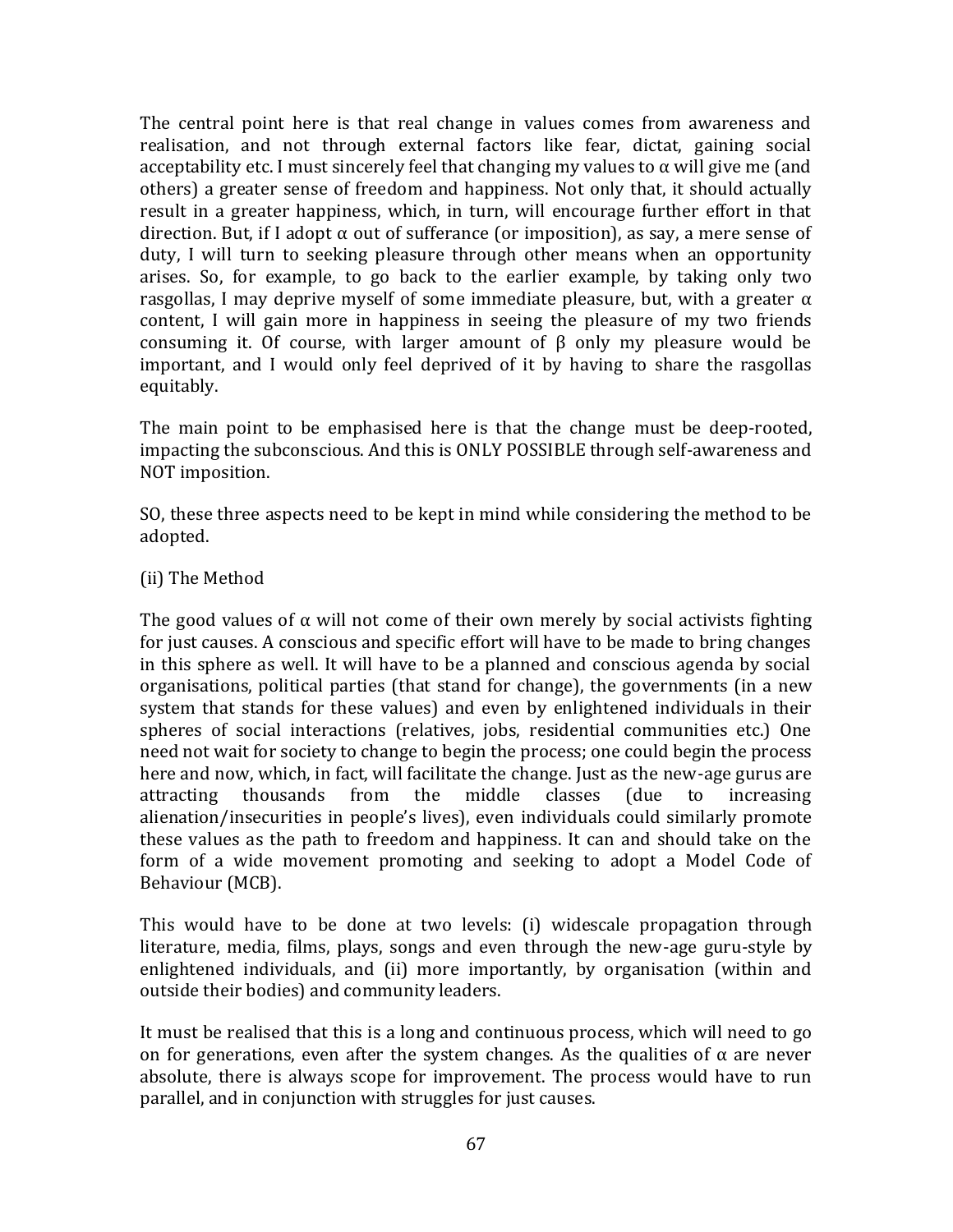The method to be utilised could always evolve and be improved, with greater experience. For the present, I will focus on just two factors—the question of leadership for this change, and second, the methodology to be adopted. After that I shall take up what the Model Code of Behaviour (MCB) should comprise.

(a) Leadership Factor:

To undertake any venture successfully, the leading factor is essential. Generally, the criteria for leadership is the person's abilities, talent etc. For professionals this is understandable, but for social activists or political leaders it should additionally entail a sufficient quantum of  $\alpha$ . In fact the latter should be the more important criteria for leadership (of any social political body) with one's abilities being the secondary factor.

The leader should be a model for others. He should be a leader by example. And, to decrease the possibilities of him getting sucked into the vortex of β, the leadership should be divorced from the purse-strings of the organisation/body/party. Only then will the leadership be true leadership, combining moral character with abilities—not depending on extraneous factors like, say, caste factor, control over funds etc.

The following could be some criteria for electing good leadership (besides abilities): The person

(1) should be an example of MCB, where  $\alpha$  predominates over  $\beta$ ; a method could be evolved for quantifying this depending on the nature and role of the organisation: if they are individual propagators, they should be exemplary in their behaviour;

(2) should inspire confidence in others, through a reputation of being principled, sticking to promises, keeping punctuality and being energetic and hardworking;

(3) should be broad-minded, avoiding bigotry, rigidity, back-biting, gossiping and have the ability to draw a distinction between minor and major issues;

(4) should be caring about others, particularly the weak and poor, and sensitive to other's needs; (5) should stand on the side of justice and fair-play;

(6) should stand up for truth, however bitter it may be, and not tolerate deceit, fraud, corruption, lying etc.

These, then, could be some of the qualities required for people in leadership positions. The bigger the leader, the more of such qualities would be expected.

(b) Methodology:

This could be done at three levels: first, widescale propagation of the MCB; second,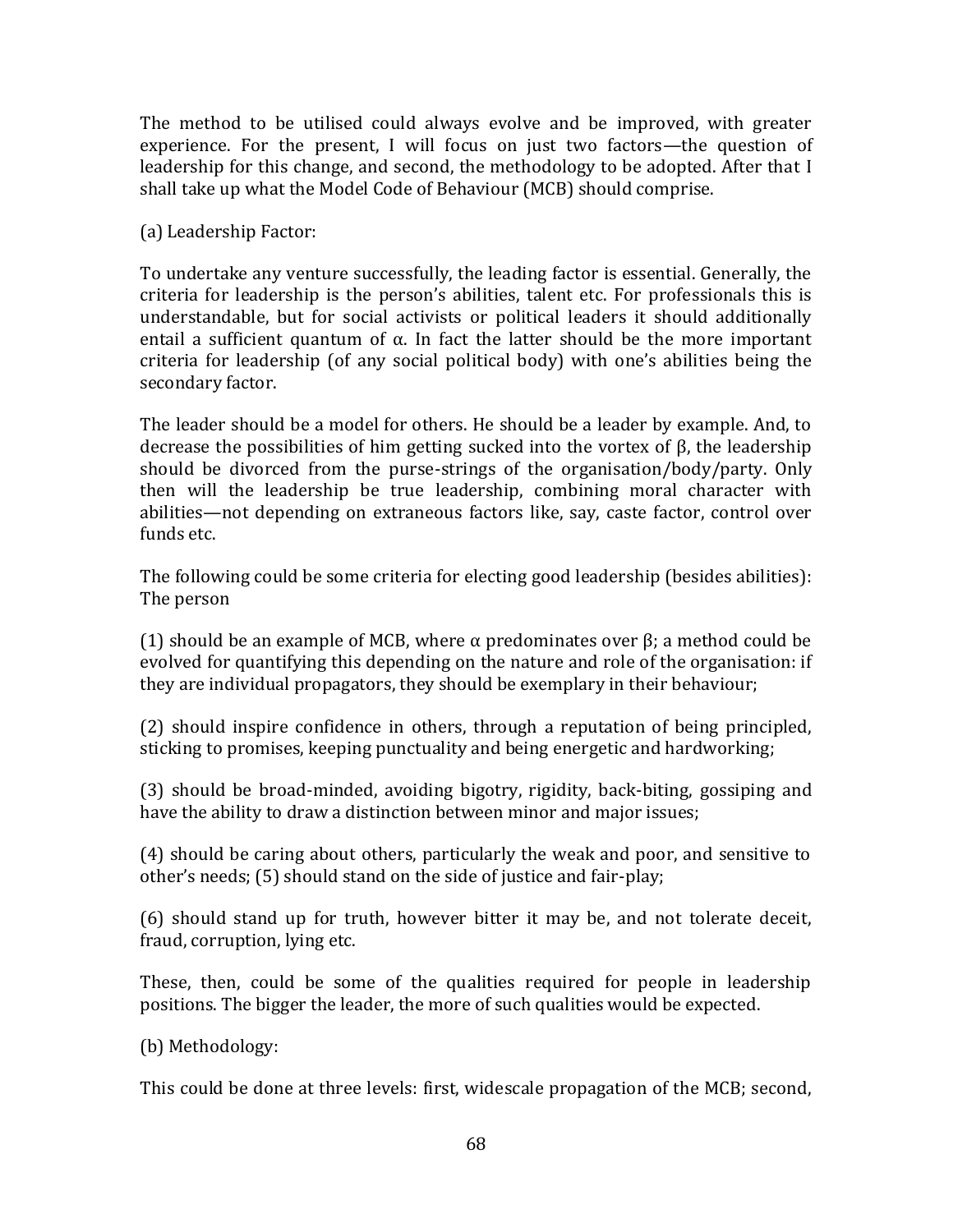training sessions; and finally, a more intense form could be through small group discussions.

Propagation should be creative and as widespread as possible utilising all means available, including, to the extent possible, the mass media. This could also include wide awareness compaigns. For children, cartoons, comics etc. could be evolved and even internet games be used to inculcate these values.

In the training programmes, the methods could be taught to imbibe the  $\alpha$  values and practical sessions conducted. The main aspect to be remembered here is that there should be no element of coercion and should primarily facilitate auto-succestion, utilising the more recent studies in neurobiology and cognitive science. For example, recent research has shown numerous methods of brain training which improves concentration, memory etc., that meditation strengthens the connection between reason and emotion and increases the brain's white matter boosting creativity; creation of new neurons (neurogenesis) and synapses (that is, connections between neurons) enhances learning potential etc. Through all these discoveries one can evolve new methods to imbibe values and stabilise our emotions.

The small discussion groups could comprise circles of people who are comfortable with each other, and where they can have the confidence of speaking of their fears, insecurities etc. in the light of  $\alpha$ , without the concern that others may use it against them. In fact, this could be a place where we drop our masks, pretenses etc.—a sort of oasis of frankness in a desert of mistrust. The methods used in the training programmes could be used here as well.

It cannot but be emphasised that an important aspect to facilitate this whole process is that an atmosphere needs to be promoted of tolerance, where our negative values (β) are allowed to show up without fear of humilitation, isolation, prejudice, oneupmanship etc. The more such a free atmosphere is created in the community/organisation/circle/party, the quicker will be the process of individual transformation.

Finally, the transformation has to entail a dialectical relationship between the individual and his/her social circle—with each impacting on the other. In the new society the commune-type structure would be probably the most suitable to facilitate this transformation. But, even in present-day society one could build community-level bodies in our residential areas which enhances the quality of life of all its resi-dents. This could entail cooperative community efforts in the spheres of, say, sports/exercises/yoga/karate, waste disposal, agriculture, watershed management, solar power, child-care, sick-care etc. etc. The level of cooperative effort will, of course, be directly proportional to the quantum of  $\alpha$  imbibed by the community, and particularly its leading elements.

This is just a rough idea of the methodology entailed; it can and must be developed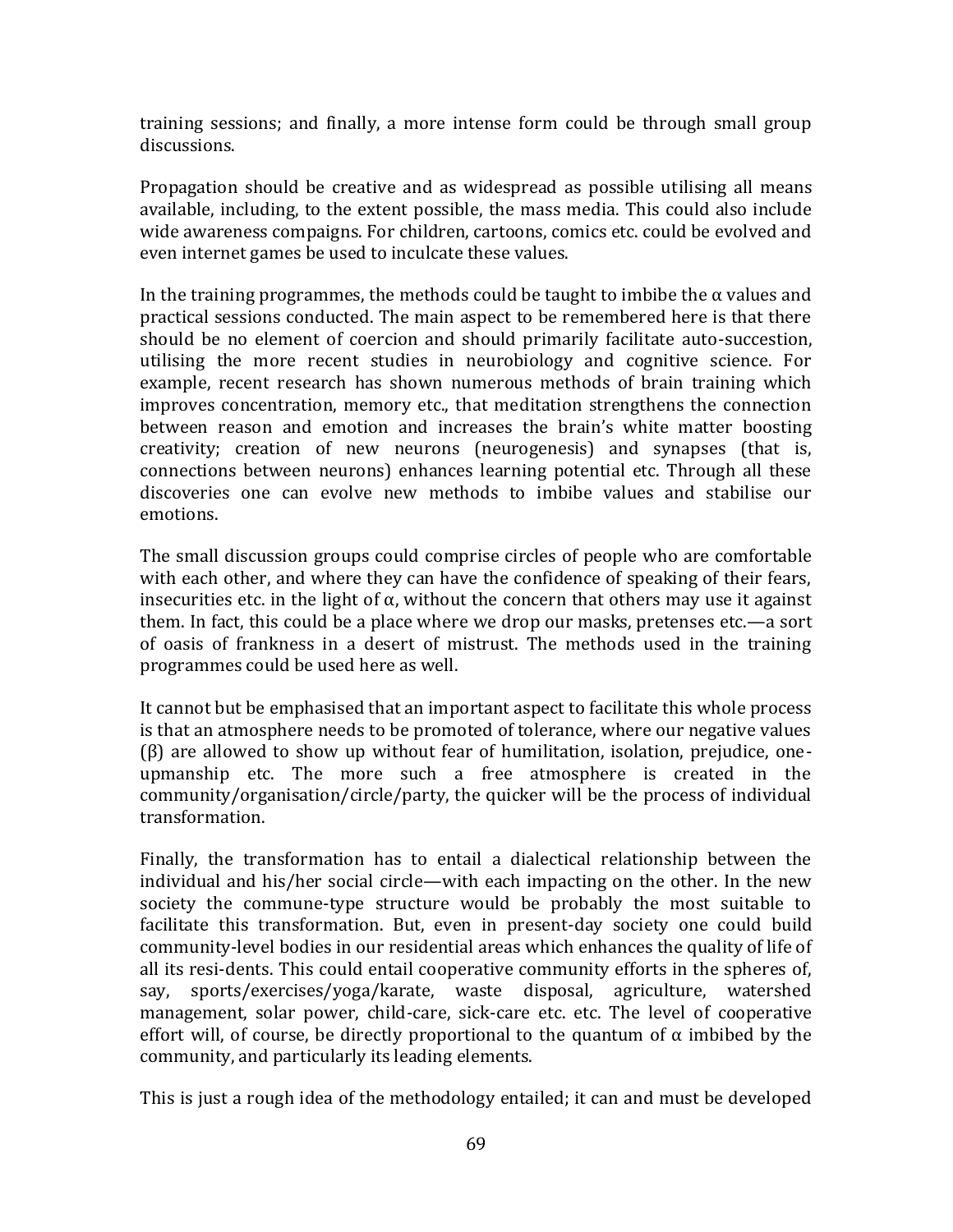with experience and advances in neuro-science.

Having discussed both the process and method, let us now turn to what could be a Model Code of Behaviour.

(iii) Model Code of Behaviour (MCB):

A Model Code of Behaviour must necessarily be based on  $\alpha$  and values/approaches associated with it. While seeking to bring about a change, one needs to view people as belonging to three categories, in order to be more effective in the focus while working for the transformation.

First and foremost there must be a different standard expected from people at the leadership level or those wielding some form of power, whether it be in an organisation, a party or at a community level—anywhere. In this category the MCB (besides abilities) must be a compulsory aspect. In such people  $\alpha$  must definitely predominate over β, and the MCB content should be around 70-80 per cent. With anyone in leadership there must be the right to recall; this is important as corruption/degeneration more easily comes to people with power. If, for example, there is a strong element of retrogression and the person is showing no sign of reform (in spite of effort), such a person should be replaced. Of course, measuring the MCB and  $\alpha$  is not some-thing mathematical or like some thermometer which records levels; it will be based merely on rough estimates by the people, electoral colleges and committees. The percentages are mentioned just as an indicator and should not be taken literally.

The second category would be for activists (that is, those not yet in leadership, but who have the potential to grow), where the quantum of the MCB (besides abilities) should be over 50 per cent. Here, even if β predominates, the trend within the person must necessarily be towards an increasing quantum of α and a continuous reduction in β. Regarding recall etc., the same should apply as for the leadership people, but with a greater amount of leniency.

The third and final category will comprise the vast mass of civil society, as also the ordinary members of organisations, parties etc. A large bulk of ordinary, hardworking citizens are simple people, who would have a large quantum of the MCB/ $\alpha$ within them. But, a lot of this would lie latent, while the desperate struggle for survival, the rat-race, the atmosphere of one-upmandship etc. will all tend to push  $\beta$ to the forefront. To bring out their latent positivity and expand on it, the values of the MCB/ $\alpha$  need to be propagated widely amongst them; and these need to be presented as a model to aspire for. The leadership/activists amongst them should create an environment to facilitate change, and should themselves be role-models for others to emulate.

So, roughly these would be the three categories of people existing in society. [The incorrigible elements, who are the scum of society, are not included—they will have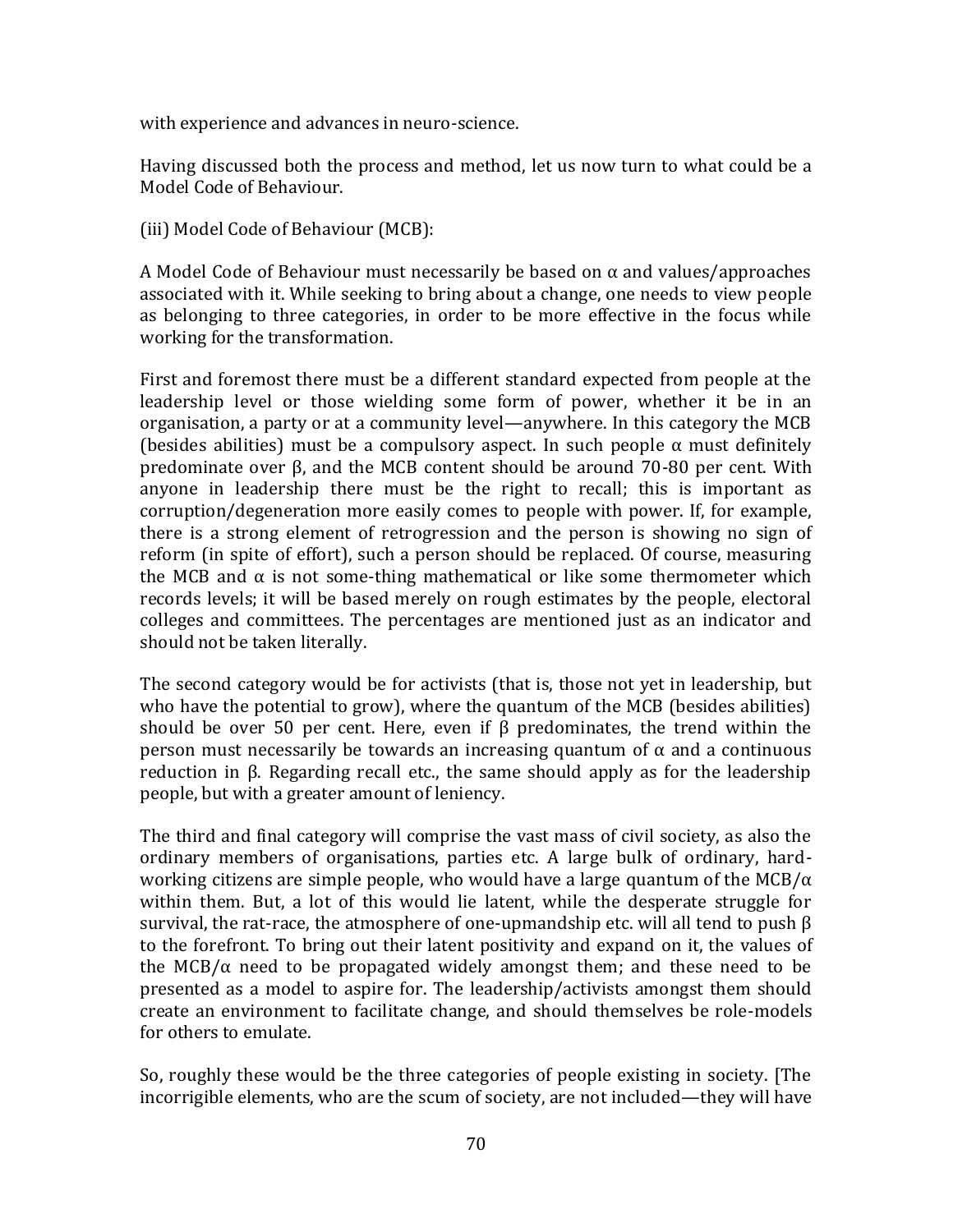to be countered.] It is not something that has to be created, they merely have to be identified, utilising the MCB/ $\alpha$  as the yardstick. No doubt, this would primarily apply to social activists and public servants; for professionals, ability will be the main criteria. But even for the latter, their professional talents will get dissipated with large quantums of β. Take, for example, the greedy lawyers, judges, doctors etc. we see around us, their 'talent' is merely used for money-making even at the cost of their clients/patients. So, even with professionals,  $\alpha$  will play a significant role.

Today, the MCB/ $\alpha$  are nowhere taken into consideration; it is at best ability that is considered coupled with extraneuous factors like social status (including caste), influence, money power, blood relations, yes-men, sycophants etc. etc. ANYTHING BUT MCB/ $\alpha$ !!!

HAVING seen where and how to focus one's attention, let us now turn our attention to what should comprise the main contents of the MCB. While  $\alpha$  would comprise the entire gamut of positive values (many of which have been already outlined), the MCB would comprise a minimum of these-needed to act as a model in today's prevailing social environment. It would be an achievable target for most citizens to aspire for.

So, what then should this MCB comprise of? Here I outline a preliminary framework, which could (should) be elaborated with further experience. The following would be the main points:

(1) Simplicity: This would entail modesty, with the least amount of arrogance, ego or pride. It would mean being straightforward with the minimum of complexities and pretenses; not being manipulative, cunning or devious. A simple person does not mean naive or unintelligent. On the contrary, it is they who have the potential for greatest creativity as their mind is least clogged with complexities, pettiness, rubbish etc.

(2) Honesty: Being truthful and not resorting to lies and distortions. Being principled (to whatever one stands for) and not being opportunist; not being a hypocrite or corrupt.

(3) Maturity: Being responsible, punctual and sticking to one's promises and timeschedules. Being broad-minded, not indulging in back-biting, pettiness, gossiping; with an ability to distinguish between minor and major issues.

(4) Selfless: This would be relative, but should, at least, avoid greed, and the person should have an attitude of caring, sensitivity and kindness for others, particularly the weak and poor.

(5) Just/Fair: Should be just and fair in one's dealings with others, not indulging in favouritism, injustices, oppressive behaviour etc. It should also entail not tolerating injustice being done by others.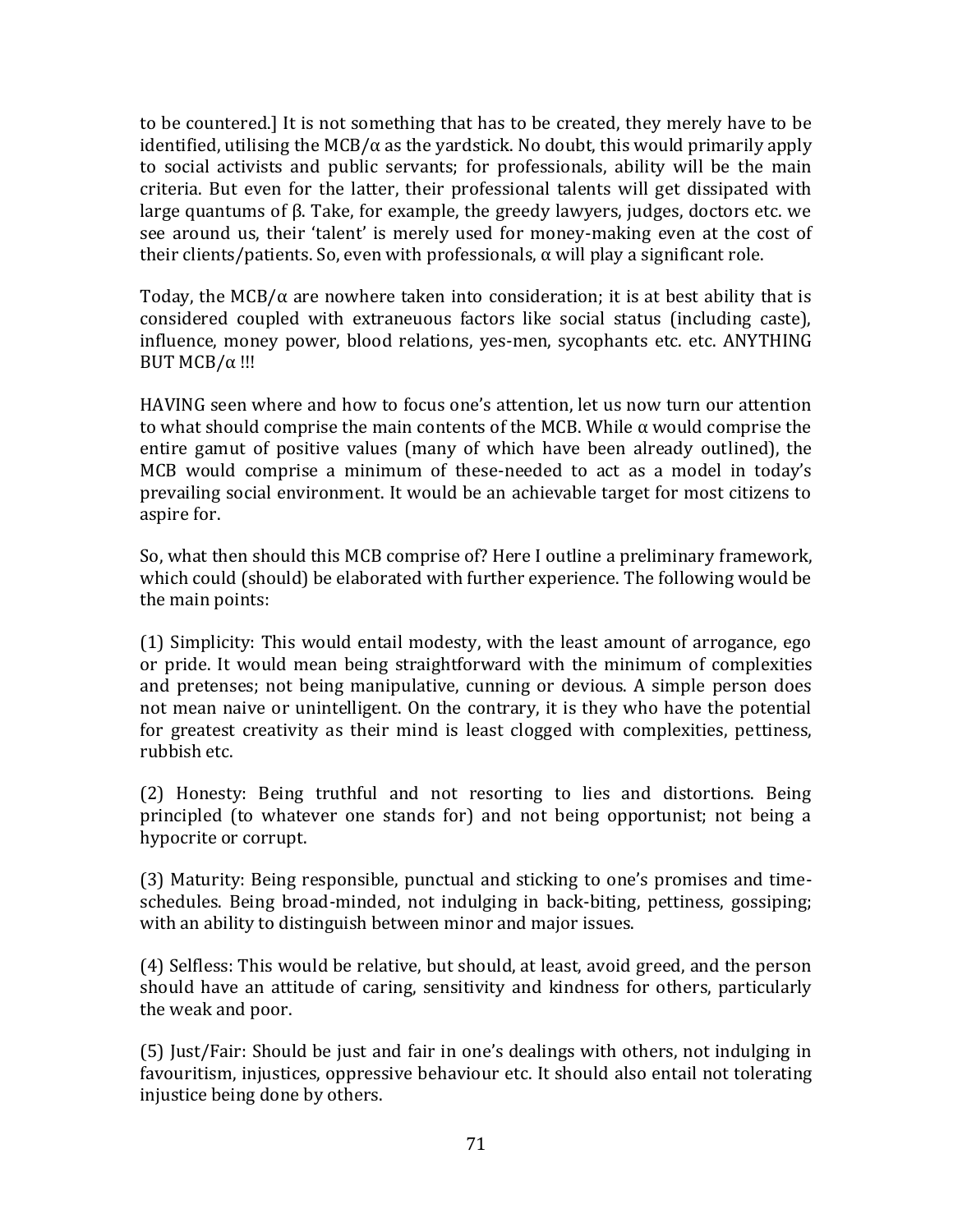These five cardinal principles should be followed by those who seek to be socially active and leading elements in society. Also, it should be a model for all to emulate, being widely propagated through varied forms. The ideal to work towards would be a child-like straight-forwardness, a sharp intellect, with a humane approach.

#### C. Conclusion

YES freedom, freedom, freedom, proclaimed by one-and-all, yet so elusive—freedom from want, freedom from fear, freedom from tyranny, freedom from social ostracism, freedom from oppression (caste, patriarchal, economic); and finally, and most importantly, freedom from our alienated selves.

And here, behind bars, the question of freedom is even physical—the inability to move beyond a few metres, at most walking up-and-down on the same dusty patch. Sitting under the canopy of trees I cannot but recollect that famous poem by Oscar Wilde over two centuries back:

If each should know the same— That every prison that men build Is built with bricks of shame, And bound with bars lest Christ should see How men their brothers maim.

With bars they blur the gracious moon, And blind the goodly sun: And do well to hide their Hell For in it things are done That son of God nor son of man Ever should look upon.

But though lean Hunger and green Thirst Like asp with adder fight, We have little care of prison fare, For what chills and kills outright Is that every stone one lifts by day Becomes one heart by night.

With midnight always in one's heart, And twilight in one's cell, We turn the crank, or tear the rope, Each in his separate Hell, And the silence is more awful far Than the sound of a brazen bell.

And never a human voice comes near To speak a gentle word: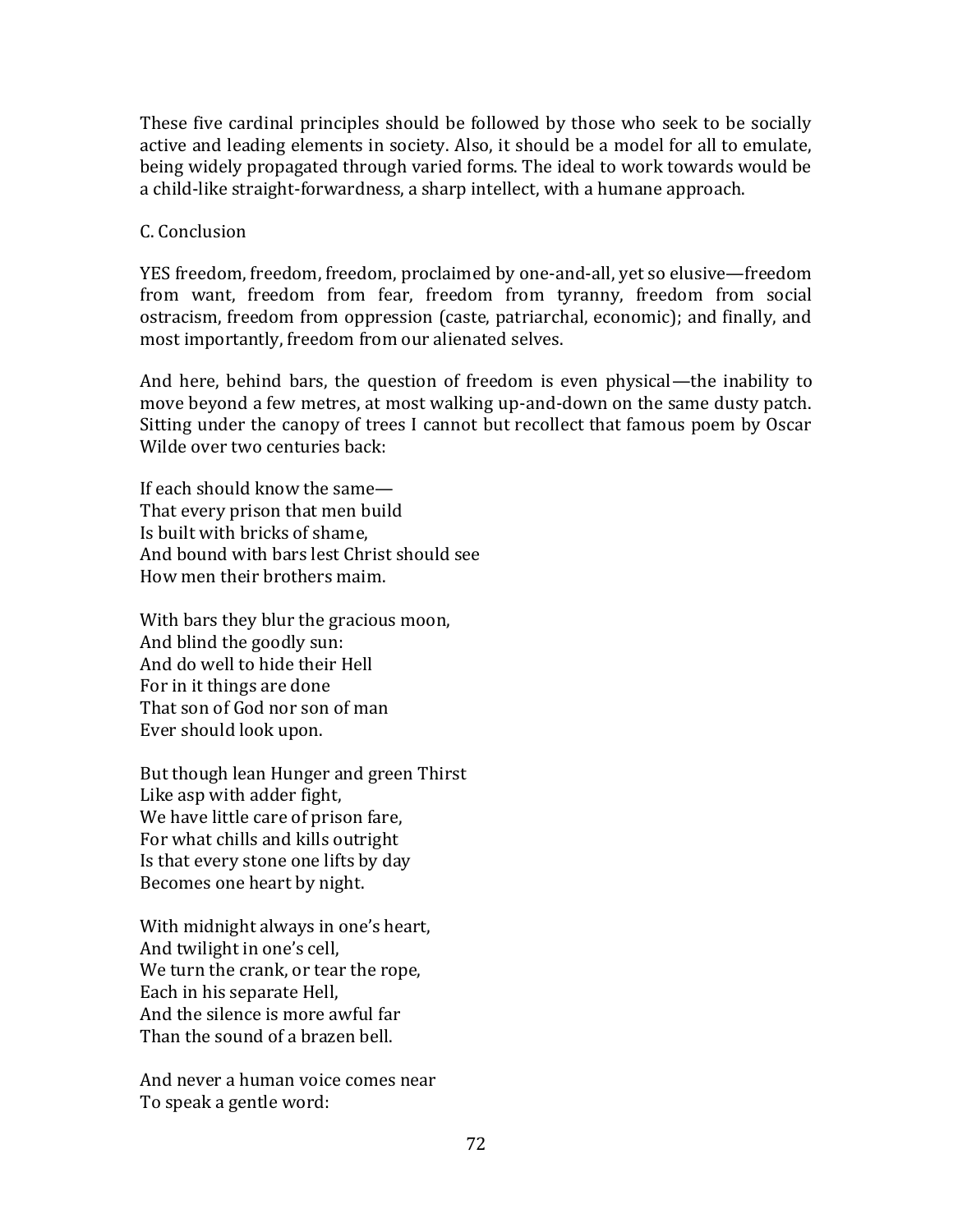And the eye that watches through the door Is pitiless and hard: And by all forgot, we rot and rot, With soul and body marred. So well pictured by Oscar Wilde, the freedom lost in jail is not just physical but also psychological. So,

How else may man make straight his plan And cleanse his soul from Sin? How else but through a broken heart May Lord Christ enter in.

Two centuries later, what Oscar Wilde wrote then is still true today—structured to break a person both physically and psychologically, unless, of course, one is a VIP prisoner. And the legal-police system strikes the last nail in the psychological coffin making mummies out of human beings.

But, jail is only the worst reflection of what exists outside, wherein man is also imprisoned within his alienated self, reduced to a walking-talking zombie, spouting what is media-created or dictated by parties/organisations/institutions. Forced into a life of continuous pretence, make-believe, falsehood et al., man is moulded into a distorted image of himself, imprisoned also within walls of emotional insecurities, unfulfilled desires and fears of social ostracism. Imprisoned also within the temple of MONEY, prostrated before the God of the MARKET.

The socialist systems achieved freedom from want, but failed in the other freedoms of which man has been robbed by the capitalist system. So, such systems did not sustain, for man is not merely an animal to be satiated by satisfying just his instinctive needs of hunger and sex. Man seeks freedom in all spheres to become truly the "natural man" living in harmony with himself, others and nature. To achieve such freedom and real people's emancipation, the key lies in man acquiring the values of goodness ( $\alpha$ ), and utilising this inner strength to change the outside world. One cannot sweep away the filth with a broken broom; one cannot cleanse the pots and pans using gutter water; one cannot build a beautiful house with a foundation made hollow by white ants and vermin. The enemy within is often more dangerous than those without—as it is a silent killer.

Let us shed our masks, let us change our robotic existence, let us destroy (or at least reduce) the negative within us, let us escape from the web of insecurities and fears that entangle our hurt emotions, let us seek harmony in our instinctive urges and desires……. and in this process let us begin to take a whiff of the fresh, cool breeze of freedom and true emancipation of our fractured being.

And for all this let us mould the key with the values of  $\alpha$  that will finally unlock the door to the garden of paradise.

As Marx said in his 'Introduction to the Critique of Hegel's Philosophy of Law', "To